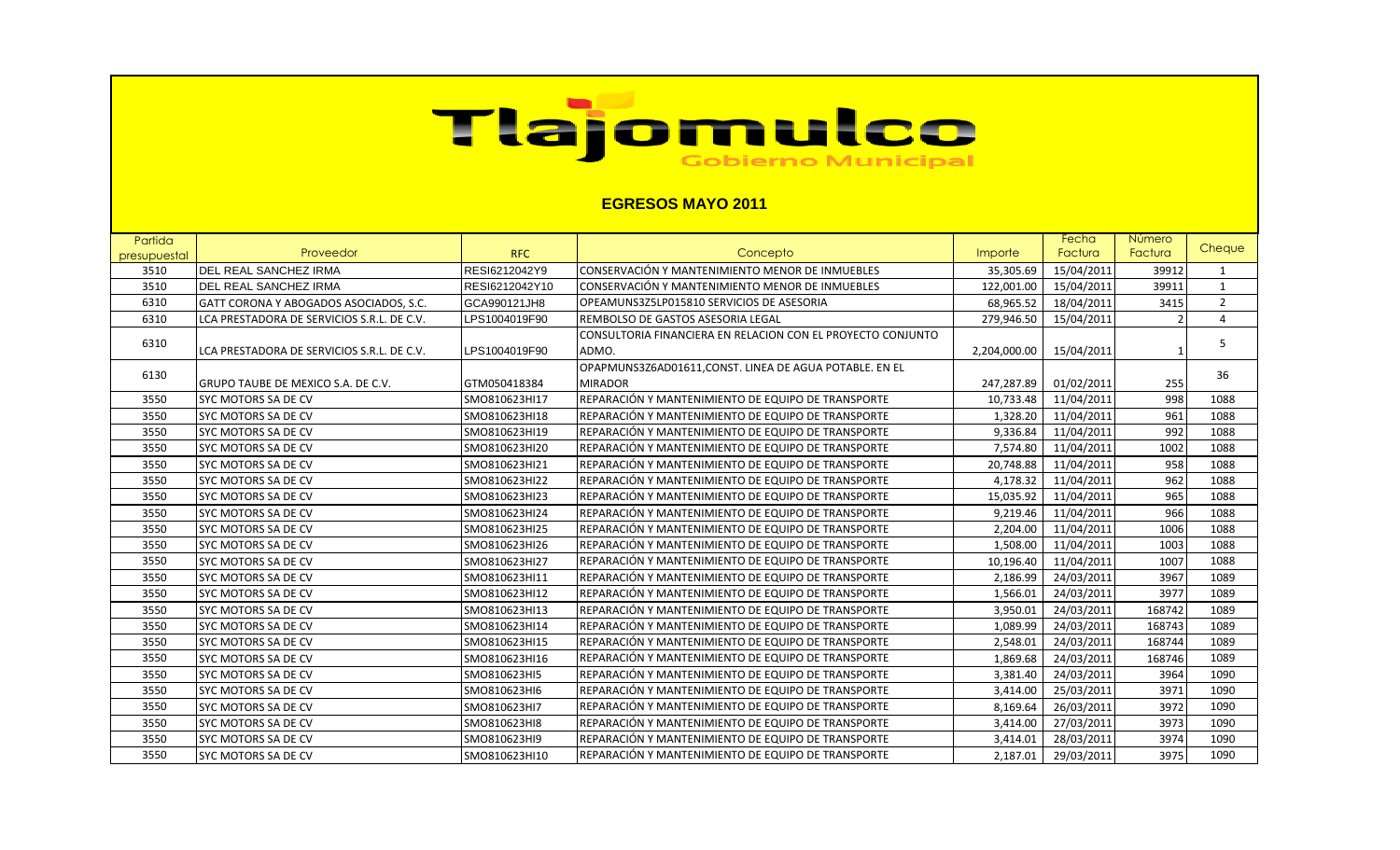| 3550 | ELIZALDE MARTINEZ PEDRO                      | EIMP771025HU8 | REPARACIÓN Y MANTENIMIENTO DE EQUIPO DE TRANSPORTE  | 928.00    | 24/03/2011 | 1419           | 1091 |
|------|----------------------------------------------|---------------|-----------------------------------------------------|-----------|------------|----------------|------|
| 3550 | ELIZALDE MARTINEZ PEDRO                      | EIMP771025HU8 | IREPARACIÓN Y MANTENIMIENTO DE EQUIPO DE TRANSPORTE | 11,368.00 | 24/03/2011 | 1420           | 1091 |
| 3550 | ELIZALDE MARTINEZ PEDRO                      | EIMP771025HU8 | REPARACIÓN Y MANTENIMIENTO DE EQUIPO DE TRANSPORTE  | 7,656.00  | 23/03/2011 | 1422           | 1091 |
| 2540 | CARVAJAL SALCEDO JOSE LUIS                   | CASL5307236CA | MATERIALES, ACCESORIOS Y SUMINISTROS MÉDICOS        | 22,462.24 | 19/04/2011 | 14894          | 1092 |
| 2540 | CARVAJAL SALCEDO JOSE LUIS                   | CASL5307236CA | MATERIALES, ACCESORIOS Y SUMINISTROS MÉDICOS        | 7,319.60  | 13/04/2011 | 14855          | 1092 |
| 2540 | CARVAJAL SALCEDO JOSE LUIS                   | CASL5307236CA | MATERIALES, ACCESORIOS Y SUMINISTROS MÉDICOS        | 990.64    | 19/04/2011 | 14900          | 1092 |
| 2540 | CARVAJAL SALCEDO JOSE LUIS                   | CASL5307236CA | MATERIALES, ACCESORIOS Y SUMINISTROS MÉDICOS        | 1,019.64  | 19/04/2011 | 14899          | 1092 |
| 3550 | SYC MOTORS SA DE CV                          | SMO810623HI21 | REPARACIÓN Y MANTENIMIENTO DE EQUIPO DE TRANSPORTE  | 3,414.00  | 23/05/2011 | 3969           | 1093 |
| 3550 | SYC MOTORS SA DE CV                          | SMO810623HI21 | REPARACIÓN Y MANTENIMIENTO DE EQUIPO DE TRANSPORTE  | 2,186.99  | 23/05/2011 | 3966           | 1093 |
| 3550 | SYC MOTORS SA DE CV                          | SMO810623HI21 | REPARACIÓN Y MANTENIMIENTO DE EQUIPO DE TRANSPORTE  | 3,359.00  | 23/05/2011 | 3884           | 1093 |
| 3550 | SYC MOTORS SA DE CV                          | SMO810623HI21 | REPARACIÓN Y MANTENIMIENTO DE EQUIPO DE TRANSPORTE  | 2,187.01  | 23/05/2011 | 3976           | 1093 |
| 3550 | SYC MOTORS SA DE CV                          | SMO810623HI21 | REPARACIÓN Y MANTENIMIENTO DE EQUIPO DE TRANSPORTE  | 2,187.01  | 23/05/2011 | 3970           | 1093 |
| 3550 | SYC MOTORS SA DE CV                          | SMO810623HI21 | REPARACIÓN Y MANTENIMIENTO DE EQUIPO DE TRANSPORTE  | 2,187.01  | 23/05/2011 | 168750         | 1093 |
| 3820 | <b>HERNANDEZ GARRIDO ROBERTO</b>             | HEGR5105108C9 | <b>GASTOS ORDEN SOCIAL Y CULTURAL</b>               | 18,400.00 | 11/03/2011 | 5436           | 1096 |
| 3360 | <b>BARAJAS SANCHEZ LUCIA MAYELA</b>          | BASL681101B15 | SERVICIOS APOYO ADMINISTRATIVO, FOTOCOPIADO E IMPR  | 243.60    | 24/03/2011 | 3028           | 1096 |
| 3810 | COORDINADOR HOTELERO D-VIAJES DE C.V.        | CHD040322N77  | <b>GASTOS DE CEREMONIAL</b>                         | 1,017.00  | 29/03/2011 | 2068           | 1096 |
| 2960 | MARTIN PADILLA MARIA GUADALUPE               | MAPG671108R41 | REFACCIONES Y ACCESORIOS MENORES DE EQUIPO DE TRAN  | 77,137.10 | 17/05/2011 | 857            | 1099 |
| 3290 | <b>MARISCAL RUIZ LAURA</b>                   | MARL871126FL2 | <b>OTROS ARRENDAMIENTOS</b>                         | 2,040.00  | 06/04/2011 | 551            | 1100 |
| 3570 | REHABILITACIONES Y SERVICIOS R& S.A. DE C.V. | RSRO90609S46  | INSTALACIÓN, REPARACIÓN Y MANTENIMIENTO DE MAQUINA  | 10,788.00 | 11/04/2011 | 968            | 1104 |
| 3570 | REHABILITACIONES Y SERVICIOS R& S.A. DE C.V. | RSRO90609S46  | INSTALACIÓN, REPARACIÓN Y MANTENIMIENTO DE MAQUINA  | 24,963.20 | 12/04/2011 | 971            | 1104 |
| 3570 | REHABILITACIONES Y SERVICIOS R& S.A. DE C.V. | RSRO90609S46  | INSTALACIÓN, REPARACIÓN Y MANTENIMIENTO DE MAQUINA  | 35,556.32 | 13/04/2011 | 972            | 1104 |
| 3570 | REHABILITACIONES Y SERVICIOS R& S.A. DE C.V. | RSRO90609S46  | INSTALACIÓN, REPARACIÓN Y MANTENIMIENTO DE MAQUINA  | 66,785.84 | 14/04/2011 | 974            | 1104 |
| 3570 | REHABILITACIONES Y SERVICIOS R& S.A. DE C.V. | RSRO90609S46  | INSTALACIÓN, REPARACIÓN Y MANTENIMIENTO DE MAQUINA  | 4,452.08  | 15/04/2011 | 975            | 1104 |
| 3570 | REHABILITACIONES Y SERVICIOS R& S.A. DE C.V. | RSRO90609S46  | INSTALACIÓN, REPARACIÓN Y MANTENIMIENTO DE MAQUINA  | 3,658.64  | 16/04/2011 | 982            | 1104 |
| 3570 | REHABILITACIONES Y SERVICIOS R& S.A. DE C.V. | RSRO90609S46  | INSTALACIÓN, REPARACIÓN Y MANTENIMIENTO DE MAQUINA  | 29,549.84 | 17/04/2011 | 983            | 1104 |
| 3570 | REHABILITACIONES Y SERVICIOS R& S.A. DE C.V. | RSRO90609S46  | INSTALACIÓN, REPARACIÓN Y MANTENIMIENTO DE MAQUINA  | 6,728.00  | 18/04/2011 | 985            | 1104 |
| 3570 | REHABILITACIONES Y SERVICIOS R& S.A. DE C.V. | RSRO90609S46  | INSTALACIÓN, REPARACIÓN Y MANTENIMIENTO DE MAQUINA  | 12,434.04 | 19/04/2011 | 987            | 1104 |
| 3570 | REHABILITACIONES Y SERVICIOS R& S.A. DE C.V. | RSRO90609S46  | INSTALACIÓN, REPARACIÓN Y MANTENIMIENTO DE MAQUINA  | 3,544.96  | 20/04/2011 | 988            | 1104 |
| 3570 | REHABILITACIONES Y SERVICIOS R& S.A. DE C.V. | RSRO90609S46  | INSTALACIÓN, REPARACIÓN Y MANTENIMIENTO DE MAQUINA  | 5,606.28  | 21/04/2011 | 993            | 1104 |
| 3570 | REHABILITACIONES Y SERVICIOS R& S.A. DE C.V. | RSRO90609S46  | INSTALACIÓN, REPARACIÓN Y MANTENIMIENTO DE MAQUINA  | 6,925.20  | 22/04/2011 | 994            | 1104 |
| 2960 | RAMIREZ MARTINEZ FELIPE DE JESUS             | RAMF500721PY8 | REFACCIONES Y ACCESORIOS MENORES DE EQUIPO DE TRAN  | 4,688.72  | 07/04/2011 | 2939           | 1105 |
| 2910 | RAMIREZ MARTINEZ FELIPE DE JESUS             | RAMF500721PY8 | <b>HERRAMIENTAS MENORES</b>                         | 2,612.32  | 07/04/2011 | 2934           | 1105 |
| 2910 | RAMIREZ MARTINEZ FELIPE DE JESUS             | RAMF500721PY8 | <b>HERRAMIENTAS MENORES</b>                         | 16,526.81 | 07/04/2011 | 2932           | 1105 |
| 2960 | RAMIREZ MARTINEZ FELIPE DE JESUS             | RAMF500721PY8 | REFACCIONES Y ACCESORIOS MENORES DE EQUIPO DE TRAN  | 2,263.16  | 07/04/2011 | 2938           | 1105 |
| 2910 | RAMIREZ MARTINEZ FELIPE DE JESUS             | RAMF500721PY8 | <b>HERRAMIENTAS MENORES</b>                         | 2,888.40  | 07/04/2011 | 2928           | 1105 |
| 2910 | RAMIREZ MARTINEZ FELIPE DE JESUS             | RAMF500721PY8 | <b>HERRAMIENTAS MENORES</b>                         | 3,375.60  | 07/04/2011 | 2930           | 1105 |
| 2910 | RAMIREZ MARTINEZ FELIPE DE JESUS             | RAMF500721PY8 | <b>HERRAMIENTAS MENORES</b>                         | 8,177.13  | 07/04/2011 | 2935           | 1105 |
| 2960 | RAMIREZ MARTINEZ FELIPE DE JESUS             | RAMF500721PY8 | REFACCIONES Y ACCESORIOS MENORES DE EQUIPO DE TRAN  | 3,236.40  | 07/04/2011 | 2929           | 1105 |
| 3610 | PROMOMEDIOS DE OCCIDENTE, S.A. DE C.V.       | POC800528A7A  | DIFUSIÓN POR RADIO, TELEVISIÓN Y OTROS MEDIOS DE M  | 12,064.00 | 12/04/2011 | 272            | 1107 |
| 3610 | EDITORIAL TRIBUNA LIBRE, S.C.                | ETL080923UW8  | DIFUSIÓN POR RADIO, TELEVISIÓN Y OTROS MEDIOS DE M  | 12,760.00 | 13/04/2011 | $\overline{1}$ | 1108 |
| 3550 | RAMOS MEJIA LILIANA AURORA                   | RAML641012186 | REPARACIÓN Y MANTENIMIENTO DE EQUIPO DE TRANSPORTE  | 3,248.00  | 01/04/2011 | 14956          | 1109 |
| 3570 | <b>GONZALEZ MARIN ELIAS RENE</b>             | GOME570720DY3 | INSTALACIÓN, REPARACIÓN Y MANTENIMIENTO DE MAQUINA  | 3,248.00  | 25/02/2011 | 179            | 1110 |
| 2210 | OLIVARES SUAREZ SANDRA                       | OISS821231QUO | PRODUCTOS ALIMENTICIOS PARA PERSONAS                | 6,447.90  | 08/04/2011 | 4278           | 1112 |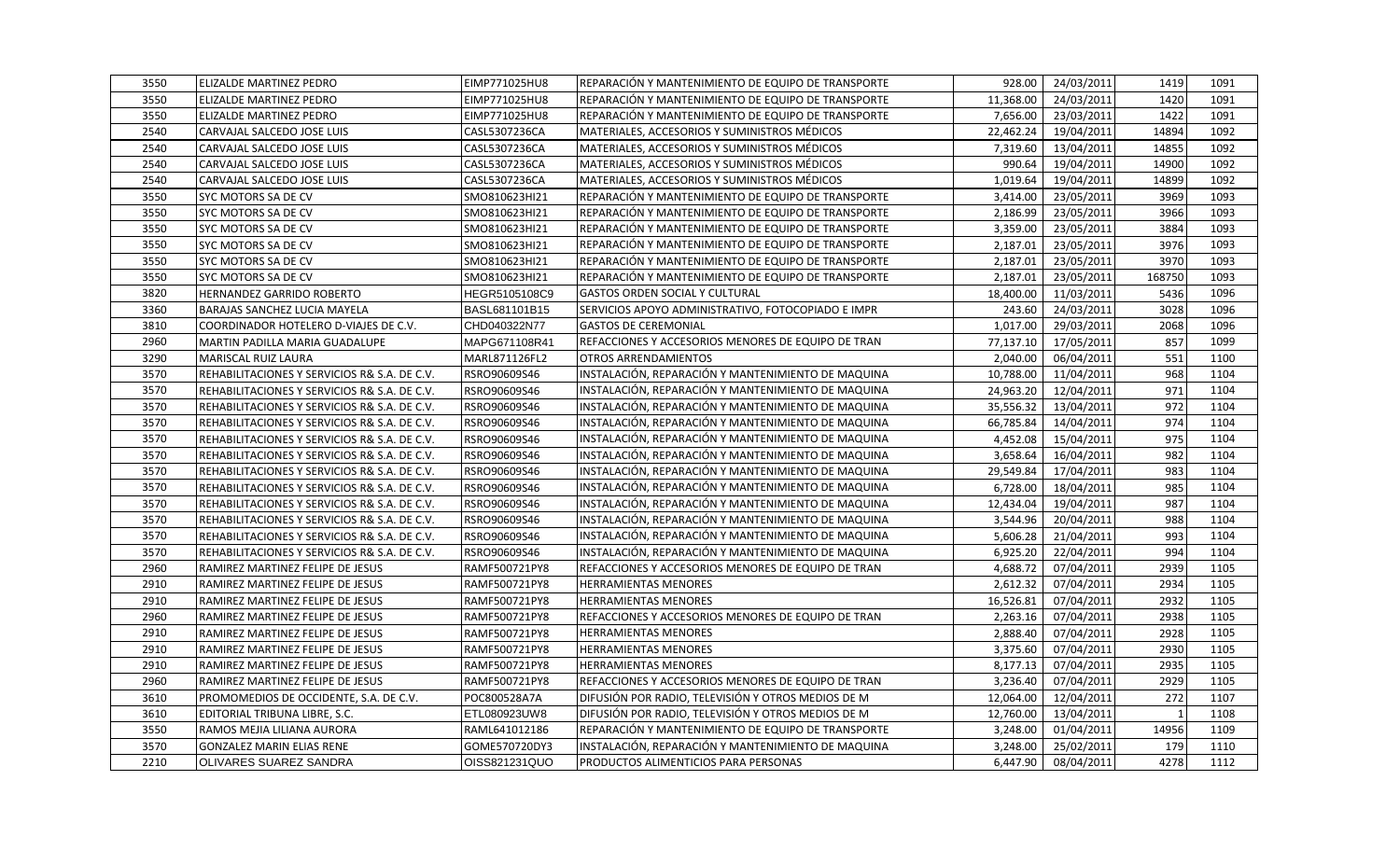| 2210 | <b>OLIVARES SUAREZ SANDRA</b>                           | <b>OISS821231QUO</b> | <b>PRODUCTOS ALIMENTICIOS PARA PERSONAS</b>        | 6,447.90   | 09/04/2011 | 4295  | 1112 |
|------|---------------------------------------------------------|----------------------|----------------------------------------------------|------------|------------|-------|------|
| 2210 | HACIENDA EL REFUGIO DEL FRAILE, S.A. DE C.V.            | HRF070626D1A         | PRODUCTOS ALIMENTICIOS PARA PERSONAS               | 420.00     | 11/04/2011 | 7147  | 1112 |
| 2140 | RODRIGUEZ DIAZ J. JESUS                                 | RODJ74122225A        | MATERIALES, ÚTILES Y EQUIPOS MENORES DE TECNOLOGÍA | 1,048.64   | 17/03/2011 | 1957  | 1113 |
| 2110 | NUEVA WALMART DE MEXICO S. DE R.L. DE C.V.              | NWM9709244W4         | MATERIALES, ÚTILES Y EQUIPOS MENORES DE OFICINA    | 183.33     | 23/03/2011 | 7674  | 1113 |
| 2210 | NUEVA WALMART DE MEXICO S. DE R.L. DE C.V.              | NWM9709244W4         | <b>PRODUCTOS ALIMENTICIOS PARA PERSONAS</b>        | 331.30     | 23/03/2011 | 7674  | 1113 |
| 2110 | LOPEZ AMEZCUA JUAN MANUEL                               | LOAJ420910MA8        | MATERIALES, ÚTILES Y EQUIPOS MENORES DE OFICINA    | 191.40     | 05/04/2011 | 38619 | 1113 |
| 3530 | MARTINEZ MORENO GEORGINA                                | MAMG780506397        | INSTALACIÓN, REPARACIÓN Y MANTENIMIENTO DE EQUIPO  | 350.00     | 19/04/2011 | 1450  | 1116 |
| 2210 | SALDAÑA LOPEZ ADRIANA                                   | SALA740806KL3        | PRODUCTOS ALIMENTICIOS PARA PERSONAS               | 7,180.40   | 14/04/2011 | 135   | 1120 |
| 3570 | REHABILITACIONES Y SERVICIOS R& S.A. DE C.V.            | RSRO90609S46         | INSTALACIÓN, REPARACIÓN Y MANTENIMIENTO DE MAQUINA | 568.40     | 11/04/2011 | 959   | 1131 |
| 3570 | REHABILITACIONES Y SERVICIOS R& S.A. DE C.V.            | RSRO90609S46         | INSTALACIÓN, REPARACIÓN Y MANTENIMIENTO DE MAQUINA | 41,231.04  | 11/04/2011 | 967   | 1131 |
| 3570 | REHABILITACIONES Y SERVICIOS R& S.A. DE C.V.            | RSRO90609S46         | INSTALACIÓN, REPARACIÓN Y MANTENIMIENTO DE MAQUINA | 8,730.16   | 11/04/2011 | 978   | 1131 |
| 3570 | REHABILITACIONES Y SERVICIOS R& S.A. DE C.V.            | RSRO90609S46         | INSTALACIÓN, REPARACIÓN Y MANTENIMIENTO DE MAQUINA | 8,848.38   | 11/04/2011 | 990   | 1131 |
| 3570 | REHABILITACIONES Y SERVICIOS R& S.A. DE C.V.            | RSRO90609S46         | INSTALACIÓN, REPARACIÓN Y MANTENIMIENTO DE MAQUINA | 5,003.66   | 11/04/2011 | 995   | 1131 |
| 3570 | REHABILITACIONES Y SERVICIOS R& S.A. DE C.V.            | RSRO90609S46         | INSTALACIÓN, REPARACIÓN Y MANTENIMIENTO DE MAQUINA | 6,427.56   | 11/04/2011 | 996   | 1131 |
| 3570 | REHABILITACIONES Y SERVICIOS R& S.A. DE C.V.            | RSRO90609S46         | INSTALACIÓN, REPARACIÓN Y MANTENIMIENTO DE MAQUINA | 3,074.00   | 11/04/2011 | 999   | 1131 |
| 3570 | REHABILITACIONES Y SERVICIOS R& S.A. DE C.V.            | RSRO90609S46         | INSTALACIÓN, REPARACIÓN Y MANTENIMIENTO DE MAQUINA | 5,394.00   | 11/04/2011 | 1000  | 1131 |
| 3570 | REHABILITACIONES Y SERVICIOS R& S.A. DE C.V.            | RSRO90609S46         | INSTALACIÓN, REPARACIÓN Y MANTENIMIENTO DE MAQUINA | 9,812.44   | 11/04/2011 | 1008  | 1131 |
| 3420 | PROFESIONALES EN GESTION TRIBUTARIA S.C.                | PGT100519CY8         | SERVICIOS COBRANZA, INVESTIGACIÓN CREDITICIA Y SIM | 519,624.72 | 04/05/2011 | 93    | 1139 |
| 3420 | PROFESIONALES EN GESTION TRIBUTARIA S.C.                | PGT100519CY9         | SERVICIOS COBRANZA, INVESTIGACIÓN CREDITICIA Y SIM | 80,781.07  | 04/05/2011 | 92    | 1139 |
| 2720 | CALZADO DE TRABAJO S.A DE C.V.                          | CTR940509JF6         | PRENDAS DE SEGURIDAD Y PROTECCIÓN PERSONAL         | 3,432.44   | 27/04/2011 | 6380  | 1140 |
| 2540 | ALFEJ MEDICAL ITEMS S DE RL                             | AMI090923B30         | MATERIALES, ACCESORIOS Y SUMINISTROS MÉDICOS       | 5,562.43   | 29/04/2011 | 48    | 1141 |
| 2540 | URIBE RUVALCABA LEOPOLDO RAFAEL                         | UIRL491115KD6        | MATERIALES, ACCESORIOS Y SUMINISTROS MÉDICOS       | 641.71     | 28/04/2011 | 18155 | 1142 |
| 2540 | URIBE RUVALCABA LEOPOLDO RAFAEL                         | UIRL491115KD6        | MATERIALES, ACCESORIOS Y SUMINISTROS MÉDICOS       | 9,845.11   | 27/04/2011 | 18149 | 1142 |
| 2220 | <b>GAMON VAZQUEZ FRANCISCO</b>                          | GAVF740622G58        | <b>PRODUCTOS ALIMENTICIOS PARA ANIMALES</b>        | 4,000.00   | 18/04/2011 | 3184  | 1143 |
| 4430 | TRANSPORTES NUÑEZ S.A. DE C.V.                          | TNU001109A53         | AYUDAS SOCIALES A INSTITUCIONES DE ENSEÑANZA       | 1,624.00   | 31/03/2011 | 332   | 1144 |
| 2420 | PROVEEDOR DE INSUMOS PARA LA CONSTRUCCION, PIC970821V61 |                      | CEMENTO Y PRODUCTOS DE CONCRETO                    | 62,662.27  | 07/04/2011 | 831   | 1145 |
| 2420 | PROVEEDOR DE INSUMOS PARA LA CONSTRUCCION, PIC970821V61 |                      | CEMENTO Y PRODUCTOS DE CONCRETO                    | 83,709.31  | 07/04/2011 | 829   | 1145 |
| 2420 | PROVEEDOR DE INSUMOS PARA LA CONSTRUCCION, PIC970821V61 |                      | CEMENTO Y PRODUCTOS DE CONCRETO                    | 64,677.89  | 13/04/2011 | 975   | 1145 |
| 3310 | PROFESIONALES AH, S.C.                                  | PAH061018S37         | SERVICIOS LEGALES, CONTABILIDAD Y RELACIONADOS     | 27,000.00  | 14/04/2011 | 634   | 1146 |
| 3310 | PROFESIONALES AH, S.C.                                  | PAH061018S37         | SERVICIOS LEGALES, CONTABILIDAD Y RELACIONADOS     | 27,000.00  | 14/04/2011 | 635   | 1146 |
| 3310 | PROFESIONALES AH, S.C.                                  | PAH061018S37         | SERVICIOS LEGALES, CONTABILIDAD Y RELACIONADOS     | 27,000.00  | 14/04/2011 | 636   | 1146 |
| 3310 | PROFESIONALES AH, S.C.                                  | PAH061018S37         | SERVICIOS LEGALES, CONTABILIDAD Y RELACIONADOS     | 27,000.00  | 14/04/2011 | 637   | 1146 |
| 2470 | <b>VELAZQUEZ OBREGON ALVARO</b>                         | VEOA700808QK9        | ARTÍCULOS METÁLICOS PARA LA CONSTRUCCIÓN           | 634.73     | 18/04/2011 | 5317  | 1169 |
| 2910 | VELAZQUEZ OBREGON ALVARO                                | VEOA700808QK9        | <b>HERRAMIENTAS MENORES</b>                        | 215.70     | 28/04/2011 | 5327  | 1169 |
| 2490 | VELAZQUEZ OBREGON ALVARO                                | VEOA700808QK9        | OTROS MATERIALES Y ARTÍCULOS DE CONSTRUCCIÓN Y REP | 679.53     | 28/04/2011 | 5327  | 1169 |
| 2470 | VELAZQUEZ OBREGON ALVARO                                | VEOA700808QK9        | ARTÍCULOS METÁLICOS PARA LA CONSTRUCCIÓN           | 5,128.40   | 28/04/2011 | 5328  | 1169 |
| 2440 | VELAZQUEZ OBREGON ALVARO                                | VEOA700808QK9        | MADERA Y PRODUCTOS DE MADERA                       | 5,029.80   | 28/04/2011 | 5326  | 1169 |
| 2110 | VELAZQUEZ OBREGON ALVARO                                | VEOA700808QK10       | MATERIALES, ÚTILES Y EQUIPOS MENORES DE OFICINA    | 2,070.83   | 29/03/2011 | 5246  | 1171 |
| 2490 | VELAZQUEZ OBREGON ALVARO                                | VEOA700808QK11       | OTROS MATERIALES Y ARTÍCULOS DE CONSTRUCCIÓN Y REP | 1,448.26   | 29/03/2011 | 5248  | 1172 |
| 2460 | VELAZQUEZ OBREGON ALVARO                                | VEOA700808QK12       | MATERIAL ELÉCTRICO Y ELECTRÓNICO                   | 521.07     | 30/03/2011 | 5248  | 1172 |
| 2470 | VELAZQUEZ OBREGON ALVARO                                | VEOA700808QK13       | ARTÍCULOS METÁLICOS PARA LA CONSTRUCCIÓN           | 6,193.76   | 31/03/2011 | 5248  | 1172 |
| 2420 | VELAZQUEZ OBREGON ALVARO                                | VEOA700808QK14       | CEMENTO Y PRODUCTOS DE CONCRETO                    | 549.96     | 08/04/2011 | 5266  | 1172 |
| 2540 | ROAN MEDICA SA DE CV                                    | RME091103GP1         | MATERIALES, ACCESORIOS Y SUMINISTROS MÉDICOS       | 1.030.00   | 18/03/2011 | 484   | 1173 |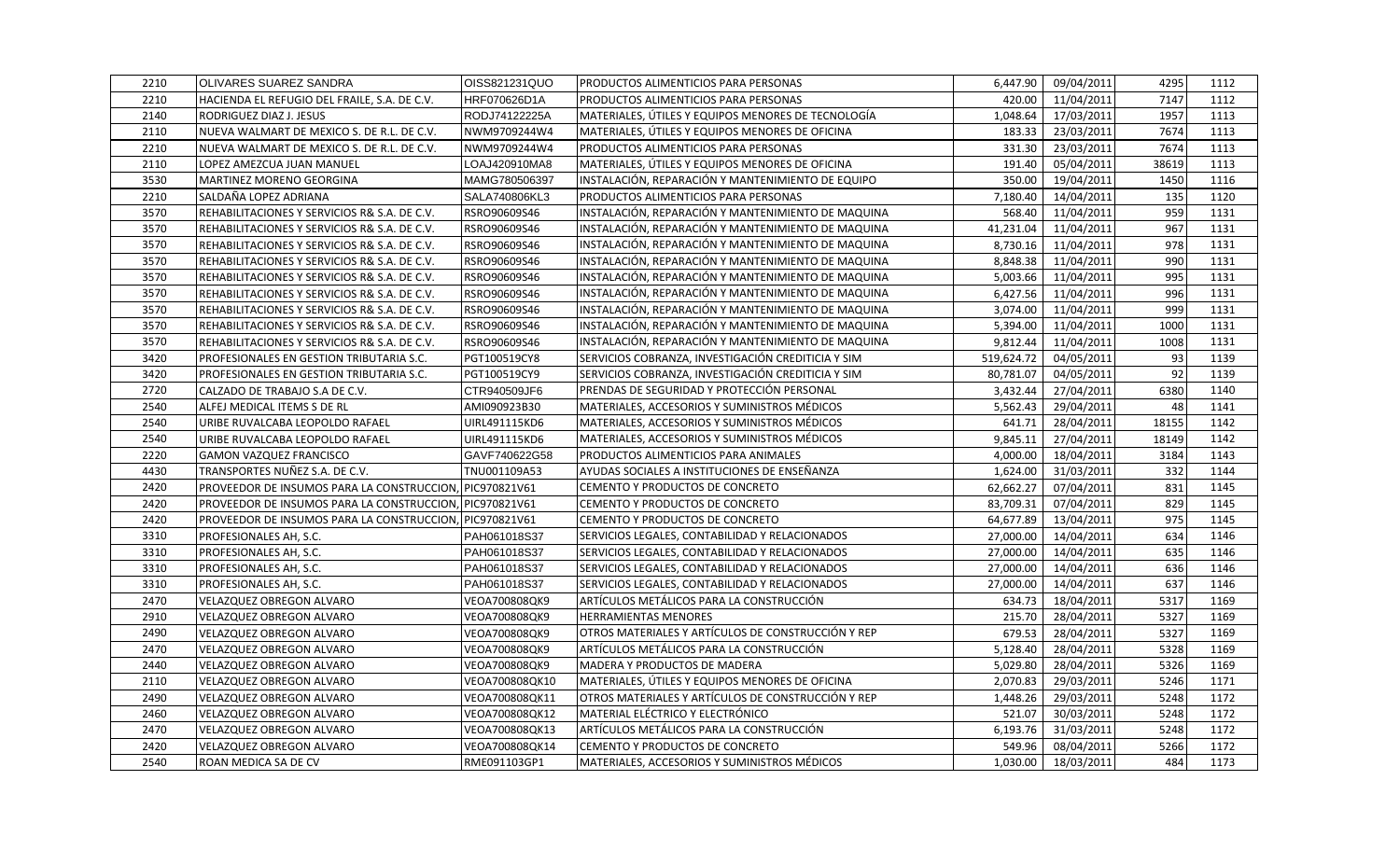| 2530 | <b>ROAN MEDICA SA DE CV</b>                                | RME091103GP1         | MEDICINAS Y PRODUCTOS FARMACÉUTICOS                       | 8,980.51     | 09/03/2011    | 467     | 1173 |
|------|------------------------------------------------------------|----------------------|-----------------------------------------------------------|--------------|---------------|---------|------|
| 2550 | ROAN MEDICA SA DE CV                                       | RME091103GP1         | MATERIALES, ACCESORIOS Y SUMINISTROS DE LABORATORI        | 42.838.80    | 28/03/2011    | 498     | 1173 |
| 2610 | THERMOGAS, S.A. DE C.V.                                    | THE20508477          | COMBUSTIBLES, LUBRICANTES Y ADITIVOS                      | 40,000.00    | 02/05/2011    | 2381    | 1174 |
| 5190 | HERNANDEZ AGUILAR JUAN CARLOS                              | <b>HEAJ650527LN8</b> | OTROS MOBILIARIOS Y EQUIPOS DE ADMINISTRACIÓN             | 29,580.00    | 09/05/2011    | 1030    | 1175 |
| 6160 |                                                            |                      | OPSERMUNSZAD13110 CONTROL DE CALIDAD DE LAS OBRAS DEL     |              |               |         | 1176 |
|      | PLANEACION CONSTRUCTIVA SA DE CV                           | PCO821211BT2         | PROGRAMA 2010.                                            | 136,872.62   | 05/04/2011    | 227     |      |
| 6120 |                                                            |                      | OPIDMUNSZAD02311 SUM. Y COL. DE EQUIPOS DE GIMNASIO EN U. |              |               |         | 1177 |
|      | LEDEZMA DELGADO JOSE GUADALUPE HOMAR                       | LEDG7210313W0        | DEPORTIVAS                                                | 1,316,477.20 | 14/04/2011    | 103     |      |
| 2610 | COMBUSTIBLES TLAJOMULCO S.A. DE C.V.                       | CTL050627SF1         | COMBUSTIBLES, LUBRICANTES Y ADITIVOS                      | 28,567.04    | 25/04/2011    | 1338    | 1182 |
| 2610 | COMBUSTIBLES TLAJOMULCO S.A. DE C.V.                       | CTL050627SF1         | COMBUSTIBLES, LUBRICANTES Y ADITIVOS                      | 5,992.80     | 25/04/2011    | 1336    | 1182 |
| 2610 | COMBUSTIBLES TLAJOMULCO S.A. DE C.V.                       | CTL050627SF1         | COMBUSTIBLES, LUBRICANTES Y ADITIVOS                      | 4,406.71     | 25/04/2011    | 1337    | 1182 |
| 2610 | COMBUSTIBLES TLAJOMULCO S.A. DE C.V.                       | CTL050627SF1         | COMBUSTIBLES, LUBRICANTES Y ADITIVOS                      | 71,163.89    | 25/04/2011    | 1339    | 1182 |
| 2610 | COMBUSTIBLES TLAJOMULCO S.A. DE C.V.                       | CTL050627SF1         | COMBUSTIBLES, LUBRICANTES Y ADITIVOS                      | 40,672.99    | 25/04/2011    | 1340    | 1182 |
| 4430 | SALDAÑA LOPEZ ADRIANA                                      | SALA740806KL3        | AYUDAS SOCIALES A INSTITUCIONES DE ENSEÑANZA              | 26,796.00    | 31/03/2011    | 120     | 1183 |
| 2610 | COMBUSTIBLES TLAJOMULCO S.A. DE C.V.                       | CTL050627SF1         | COMBUSTIBLES, LUBRICANTES Y ADITIVOS                      | 72,618.84    | 18/04/2011    | 1289    | 1185 |
| 2610 | COMBUSTIBLES TLAJOMULCO S.A. DE C.V.                       | CTL050627SF1         | COMBUSTIBLES, LUBRICANTES Y ADITIVOS                      | 16,311.65    | 18/04/2011    | 1288    | 1185 |
| 2610 | COMBUSTIBLES TLAJOMULCO S.A. DE C.V.                       | CTL050627SF1         | COMBUSTIBLES, LUBRICANTES Y ADITIVOS                      | 10,169.60    | 18/04/2011    | 1287    | 1185 |
| 2610 | COMBUSTIBLES TLAJOMULCO S.A. DE C.V.                       | CTL050627SF1         | COMBUSTIBLES, LUBRICANTES Y ADITIVOS                      | 4,028.02     | 18/04/2011    | 1286    | 1185 |
| 6220 | INNOVAR CONSTRUCTORA SA DE CV                              | ICO010125SF3         | EDIFICACIÓN NO HABITACION EN BIENES PROPIOS               | 605,146.99   | 08/04/2011    | 39      | 1187 |
| 6220 | TAG SOLUCIONES INTEGRALES SA DE CV                         | TSI0906015A9         | OPIDMUN5326LP03310 CONST. UNIDAD DEPORTIVA                | 882,537.89   | 11/04/2011    | 221     | 1188 |
| 1440 | ALICO MEXICO COMPAÑÍA DE SEGUROS DE VIDA, S.A AMS020725UJ1 |                      | APORTACIONES PARA SEGUROS                                 | 103,173.08   | 06/04/2011    | 649333  | 1190 |
| 4430 | TRANSPORTES NUÑEZ S.A. DE C.V.                             | TNU001109A53         | AYUDAS SOCIALES A INSTITUCIONES DE ENSEÑANZA              | 6,380.00     | 11/04/2011    | 2523044 | 1191 |
| 2210 | MORALES RODRIGUEZ FILOMENA DEL CARMEN                      | MORF670610GS8        | <b>PRODUCTOS ALIMENTICIOS PARA PERSONAS</b>               | 2,037.60     | 26/04/2011    | 315     | 1192 |
| 2210 | ROMERO HERNANDEZ CARLOS HUMBERTO                           | ROHC520315FH1        | PRODUCTOS ALIMENTICIOS PARA PERSONAS                      | 12,342.40    | 04/05/2011    | 9762    | 1193 |
| 3610 | VIRGEN PRECIADO LAURA PATRICIA                             | VIPL850510354        | DIFUSIÓN POR RADIO, TELEVISIÓN Y OTROS MEDIOS DE M        | 2,610.00     | 04/05/2011    | 369     | 1194 |
| 3610 | JSP PRODUCCIONES S.A. DE C.V.                              | JPR070710UK7         | DIFUSIÓN POR RADIO, TELEVISIÓN Y OTROS MEDIOS DE M        | 58,000.00    | 03/05/2011    | 410     | 1195 |
| 3610 | PEREZ GUZMAN ANA EUGENIA                                   | PEGA4905208X1        | DIFUSIÓN POR RADIO, TELEVISIÓN Y OTROS MEDIOS DE M        | 58,000.00    | 03/05/2011    | 592     | 1196 |
| 3390 | PERSPECTIVE GLOBAL DE MEXICO S. DE R.L. DE C.V.            | PGM031023SR1         | SERVICIOS PROFESIONALES, CIENTIFICOS Y TÉCNICOS IN        | 21,460.00    | 06/05/2011    | 353     | 1197 |
| 2470 | VELAZQUEZ OBREGON ALVARO                                   | VEOA700808QK9        | ARTÍCULOS METÁLICOS PARA LA CONSTRUCCIÓN                  | 297.99       | 28/02/2011    | 37335   | 1198 |
| 2110 | <b>BARAJAS SANCHEZ LUCIA MAYELA</b>                        | BASL681101B15        | MATERIALES, ÚTILES Y EQUIPOS MENORES DE OFICINA           | 220.00       | 24/03/2011    | 7123    | 1198 |
| 2110 | BARAJAS SANCHEZ LUCIA MAYELA                               | BASL681101B15        | IMATERIALES, ÚTILES Y EQUIPOS MENORES DE OFICINA          | 315.00       | 24/03/2011    | 7253    | 1198 |
| 3180 | ALVARADO SORIA ALEJANDRO                                   | AASA710408EF1        | SERVICIOS POSTALES Y TELEGRÁFICOS                         | 160.43       | 24/02/2011    | 22497   | 1198 |
| 3180 | ALVARADO SORIA ALEJANDRO                                   | AASA710408EF1        | SERVICIOS POSTALES Y TELEGRÁFICOS                         | 160.43       | 17/02/2011    | 22415   | 1198 |
| 2110 | LA CONCEPCION, S.A. DE C.V.                                | MPC831121U59         | MATERIALES, ÚTILES Y EQUIPOS MENORES DE OFICINA           | 204.62       | 14/01/2011    | 56778   | 1198 |
| 2150 | RUIZ MORENO JOSE FRANCISCO                                 | RUMF59040343A        | MATERIAL IMPRESO E INFORMACIÓN DIGITAL                    | 360.00       | 04/01/2011    | 13414   | 1198 |
| 2210 | TU COMPRA PRACTICA SA DE CV                                | TCP070402T83         | PRODUCTOS ALIMENTICIOS PARA PERSONAS                      | 221.51       | 09/03/2011    | 4100    | 1198 |
| 2110 | TU COMPRA PRACTICA SA DE CV                                | TCP070402T83         | MATERIALES, ÚTILES Y EQUIPOS MENORES DE OFICINA           | 140.04       | 09/03/2011    | 4118    | 1198 |
| 2110 | TU COMPRA PRACTICA SA DE CV                                | TCP070402T83         | MATERIALES, ÚTILES Y EQUIPOS MENORES DE OFICINA           | 261.85       | 09/03/2011    | 4115    | 1198 |
| 2160 | NUEVA WALMART DE MEXICO S. DE R.L. DE C.V.                 | NWM9709244W4         | MATERIAL DE LIMPIEZA                                      | 209.20       | 09/03/2011    | 100     | 1198 |
| 2210 | NUEVA WALMART DE MEXICO S. DE R.L. DE C.V.                 | NWM9709244W4         | PRODUCTOS ALIMENTICIOS PARA PERSONAS                      | 39.30        | 09/03/2011    | 100     | 1198 |
| 3390 | INSTITUTO DE MERCADOTECNIA Y OPINION, S.A.                 | IMO020731K13         | SERVICIOS PROFESIONALES, CIENTIFICOS Y TÉCNICOS IN        | 165,000.00   | 09/05/2011    | 518     | 1201 |
| 4410 | COMISION FEDERAL DE ELECTRICIDAD                           | CFE370814QI0         | AYUDAS SOCIALES A PERSONAS                                | 20,407.43    | 25/03/2011 XA |         | 1202 |
| 3220 | <b>MALDONADO RAMIREZ MARTIN</b>                            | MARM420109AW9        | IARRENDAMIENTO DE EDIFICIOS                               | 22,500.62    | 01/05/2011    | 2265    | 1205 |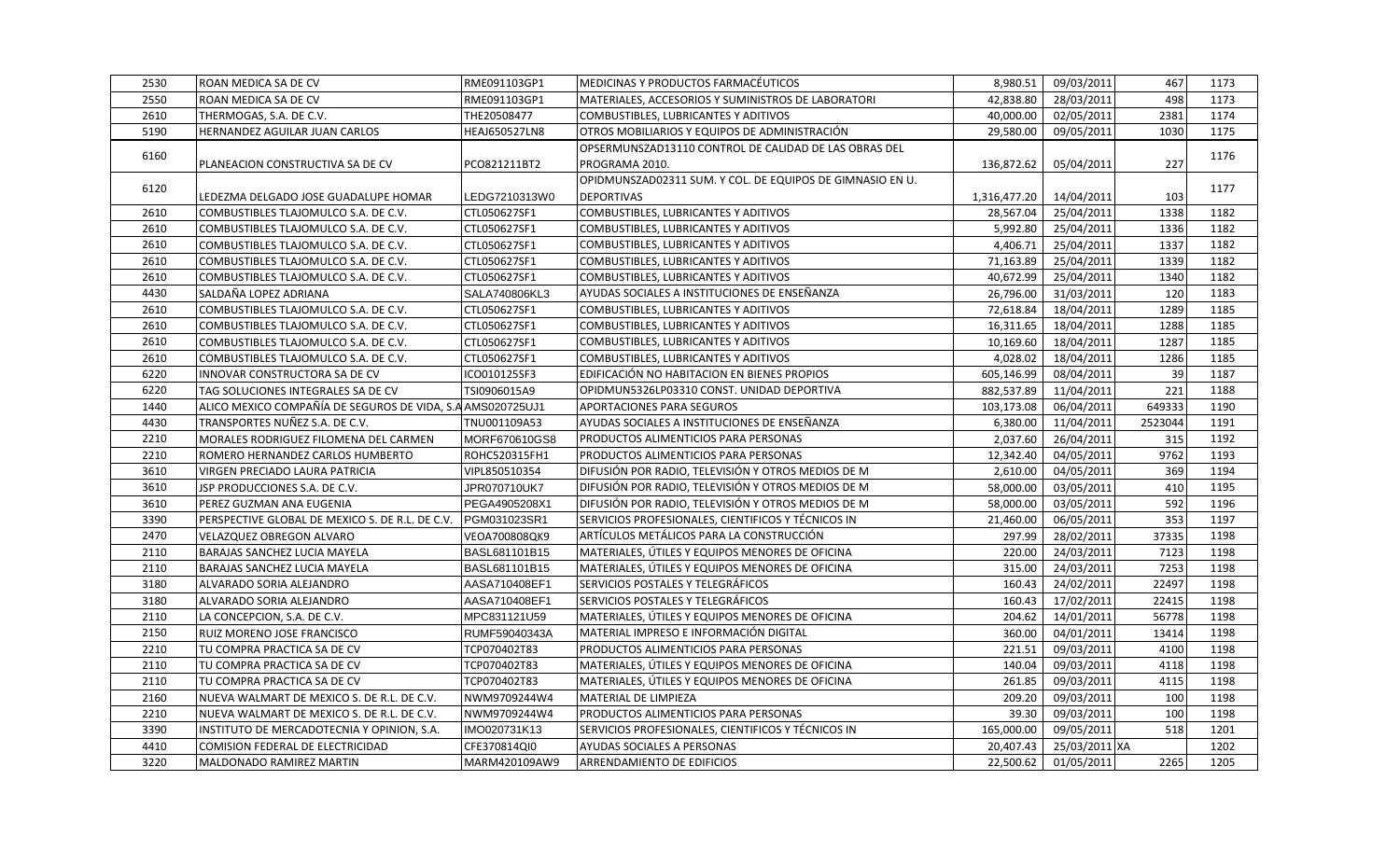| 3220 | DIAZ GUZMAN ADRIANA                                       | DIGA6208286S5 | <b>ARRENDAMIENTO DE EDIFICIOS</b>                  | 39,014.14  | 01/05/2011 | 45     | 1206 |
|------|-----------------------------------------------------------|---------------|----------------------------------------------------|------------|------------|--------|------|
| 3260 | <b>GONZALEZ SANCHEZ JOSE ARTURO</b>                       | GOSA831022AJ6 | ARRENDAMIENTO MAQUINARIA, OTROS EQUIPOS Y HERRRAMI | 33,060.00  | 28/04/2011 | 154    | 1207 |
| 3260 | GONZALEZ SANCHEZ JOSE ARTURO                              | GOSA831022AJ6 | ARRENDAMIENTO MAQUINARIA, OTROS EQUIPOS Y HERRRAMI | 116,000.00 | 28/04/2011 | 155    | 1207 |
| 3260 | GONZALEZ SANCHEZ JOSE ARTURO                              | GOSA831022AJ6 | ARRENDAMIENTO MAQUINARIA, OTROS EQUIPOS Y HERRRAMI | 124,700.00 | 28/04/2011 | 157    | 1207 |
| 4310 | FABICANTES E INNOVACIONES TECNOLOGICAS ABON FEI081208BCA  |               | SUBSIDIOS A LA PRODUCCIÓN                          | 471,500.00 | 12/04/2011 | 280    | 1210 |
| 2530 | FARYMAT, S.A. DE C.V.                                     | FAR091013FC5  | MEDICINAS Y PRODUCTOS FARMACÉUTICOS                | 2,391.50   | 27/04/2011 | 136    | 1212 |
| 2540 | FARYMAT, S.A. DE C.V.                                     | FAR091013FC5  | MATERIALES, ACCESORIOS Y SUMINISTROS MÉDICOS       | 2,720.00   | 27/04/2011 | 137    | 1212 |
| 2530 | ZAÑUDO BOJORQUEZ BEATRIZ IMELDA                           | ZABB690723ME8 | MEDICINAS Y PRODUCTOS FARMACÉUTICOS                | 4,056.65   | 29/04/2011 | 4620   | 1213 |
| 2530 | ZAÑUDO BOJORQUEZ BEATRIZ IMELDA                           | ZABB690723ME8 | MEDICINAS Y PRODUCTOS FARMACÉUTICOS                | 4,652.40   | 26/04/2011 | 4603   | 1213 |
| 3220 | SANCHEZ CORTEZ CARMINA                                    | SACC700322NK0 | ARRENDAMIENTO DE EDIFICIOS                         | 37,799.60  | 01/05/2011 | 1486   | 1214 |
| 3220 | SANCHEZ CORTEZ CARMINA                                    | SACC700322NK0 | ARRENDAMIENTO DE EDIFICIOS                         | 27,390.40  | 01/05/2011 | 1483   | 1214 |
| 3220 | SANCHEZ CORTEZ CARMINA                                    | SACC700322NK0 | ARRENDAMIENTO DE EDIFICIOS                         | 5,893.60   | 01/05/2011 | 1484   | 1214 |
| 3360 | PEREZ LOPEZ KARLA ELIZABETH                               | PELK7412032   | SERVICIOS APOYO ADMINISTRATIVO, FOTOCOPIADO E IMPR | 38,106.00  | 09/05/2011 | 1688   | 1215 |
| 3220 | <b>CORREA GONZALEZ JULIAN</b>                             | COGJ5902164D5 | ARRENDAMIENTO DE EDIFICIOS                         | 14,840.00  | 01/05/2011 | 250    | 1216 |
| 3220 | GUTIERREZ ARAMBULA MARIA EDUWIGES                         | GUAE621016TU1 | ARRENDAMIENTO DE EDIFICIOS                         | 13,780.00  | 01/05/2011 | 126    | 1217 |
| 3610 | VIRGEN PRECIADO LAURA PATRICIA                            | VIPL850510354 | DIFUSIÓN POR RADIO, TELEVISIÓN Y OTROS MEDIOS DE M | 9,280.00   | 06/05/2011 | 370    | 1218 |
| 3610 | VIRGEN PRECIADO LAURA PATRICIA                            | VIPL850510354 | DIFUSIÓN POR RADIO, TELEVISIÓN Y OTROS MEDIOS DE M | 2,610.00   | 06/05/2011 | 373    | 1218 |
| 3220 | DE LA MORA SILVA MARIA DEL CARMEN                         | MOSC510609471 | ARRENDAMIENTO DE EDIFICIOS                         | 8,280.00   | 02/05/2011 | 79     | 1219 |
| 3140 | TELEFONOS DE MEXICO S.A.B. DE C.V.                        | TME840315KT6  | TELEFONÍA TRADICIONAL                              | 123,656.10 | 13/05/2011 | 411043 | 1220 |
| 3220 | RIVAS RUBIO ESPERANZA                                     | RIRE621118AP2 | ARRENDAMIENTO DE EDIFICIOS                         | 9,142.50   | 03/05/2011 | 157    | 1221 |
| 3220 | ALCARAZ PARTIDA BERTHA                                    | AAPB510101EN6 | ARRENDAMIENTO DE EDIFICIOS                         | 9,000.00   | 01/05/2011 | 22     | 1222 |
| 6220 | SKIP EDIFICACIONES, S.A. DE C.V.                          | SED080712SJ7  | EDIFICACIÓN NO HABITACION EN BIENES PROPIOS        | 180,650.86 | 06/04/2011 | 302    | 1224 |
| 2610 | AUTOSERVICIO GASOLINERO HACIENDA SANTA FE S. AGH0601315P2 |               | COMBUSTIBLES, LUBRICANTES Y ADITIVOS               | 1,992.31   | 18/04/2011 | 2076   | 1225 |
| 2610 | AUTOSERVICIO GASOLINERO HACIENDA SANTA FE S.AAGH0601315P2 |               | COMBUSTIBLES, LUBRICANTES Y ADITIVOS               | 46,985.99  | 18/04/2011 | 2074   | 1225 |
| 2610 | AUTOSERVICIO GASOLINERO HACIENDA SANTA FE S. AGH0601315P2 |               | COMBUSTIBLES, LUBRICANTES Y ADITIVOS               | 18,136.50  | 18/04/2011 | 2075   | 1225 |
| 2610 | AUTOSERVICIO GASOLINERO HACIENDA SANTA FE S. AGH0601315P2 |               | COMBUSTIBLES, LUBRICANTES Y ADITIVOS               | 98,739.60  | 18/04/2011 | 2078   | 1225 |
| 2610 | AUTOSERVICIO GASOLINERO HACIENDA SANTA FE S. AGH0601315P2 |               | COMBUSTIBLES, LUBRICANTES Y ADITIVOS               | 66,125.00  | 18/04/2011 | 2077   | 1225 |
| 2610 | AUTOSERVICIO GASOLINERO HACIENDA SANTA FE S. AGH0601315P2 |               | COMBUSTIBLES, LUBRICANTES Y ADITIVOS               | 88,622.00  | 25/04/2011 | 2143   | 1226 |
| 2610 | AUTOSERVICIO GASOLINERO HACIENDA SANTA FE S. AGH0601315P2 |               | COMBUSTIBLES, LUBRICANTES Y ADITIVOS               | 24,891.30  | 25/04/2011 | 2142   | 1226 |
| 2610 | AUTOSERVICIO GASOLINERO HACIENDA SANTA FE S. AGH0601315P2 |               | COMBUSTIBLES, LUBRICANTES Y ADITIVOS               | 29,089.59  | 25/04/2011 | 2141   | 1226 |
| 2610 | AUTOSERVICIO GASOLINERO HACIENDA SANTA FE S. AGH0601315P2 |               | COMBUSTIBLES, LUBRICANTES Y ADITIVOS               | 31,027.70  | 25/04/2011 | 2144   | 1226 |
| 2160 | MORALES RODRIGUEZ FILOMENA DEL CARMEN                     | MORF670610GS8 | MATERIAL DE LIMPIEZA                               | 1,038.20   | 16/03/2011 | 25933  | 1228 |
| 3220 | MARQUEZ MEDINA MAHARTA OFELIA                             | MAMM590427PF0 | ARRENDAMIENTO DE EDIFICIOS                         | 5,559.70   | 01/05/2011 | 113    | 1229 |
| 3220 | CHITICA MARTINEZ CESAR                                    | CIMC730714R18 | ARRENDAMIENTO DE EDIFICIOS                         | 3,180.00   | 01/05/2011 | 208    | 1232 |
| 3220 | CHITICA MARTINEZ CESAR                                    | CIMC730714R18 | ARRENDAMIENTO DE EDIFICIOS                         | 3,180.00   | 01/05/2011 | 209    | 1232 |
| 3220 | CHITICA MARTINEZ CESAR                                    | CIMC730714R18 | ARRENDAMIENTO DE EDIFICIOS                         | 3,180.00   | 01/05/2011 | 210    | 1232 |
| 3220 | CHITICA MARTINEZ CESAR                                    | CIMC730714R18 | ARRENDAMIENTO DE EDIFICIOS                         | 3,180.00   | 01/05/2011 | 211    | 1232 |
| 3220 | CHITICA MARTINEZ CESAR                                    | CIMC730714R18 | ARRENDAMIENTO DE EDIFICIOS                         | 3,180.00   | 01/05/2011 | 212    | 1232 |
| 3220 | CHITICA MARTINEZ CESAR                                    | CIMC730714R18 | ARRENDAMIENTO DE EDIFICIOS                         | 3,180.00   | 01/05/2011 | 213    | 1232 |
| 3420 | PROFESIONALES EN GESTION TRIBUTARIA S.C.                  | PGT100519CY8  | SERVICIOS COBRANZA, INVESTIGACIÓN CREDITICIA Y SIM | 87,000.00  | 11/05/2011 | 94     | 1234 |
| 3420 | PROFESIONALES EN GESTION TRIBUTARIA S.C.                  | PGT100519CY8  | SERVICIOS COBRANZA, INVESTIGACIÓN CREDITICIA Y SIM | 120,000.00 | 11/05/2011 | 95     | 1234 |
| 2530 | URIBE RUVALCABA LEOPOLDO RAFAEL                           | UIRL491115KD6 | MEDICINAS Y PRODUCTOS FARMACÉUTICOS                | 4,043.40   | 19/04/2011 | 18138  | 1236 |
| 2540 | CARLOS NAFARRATE SA DE CV                                 | CNA8602174V2  | MATERIALES, ACCESORIOS Y SUMINISTROS MÉDICOS       | 3.728.50   | 05/05/2011 | 67387  | 1237 |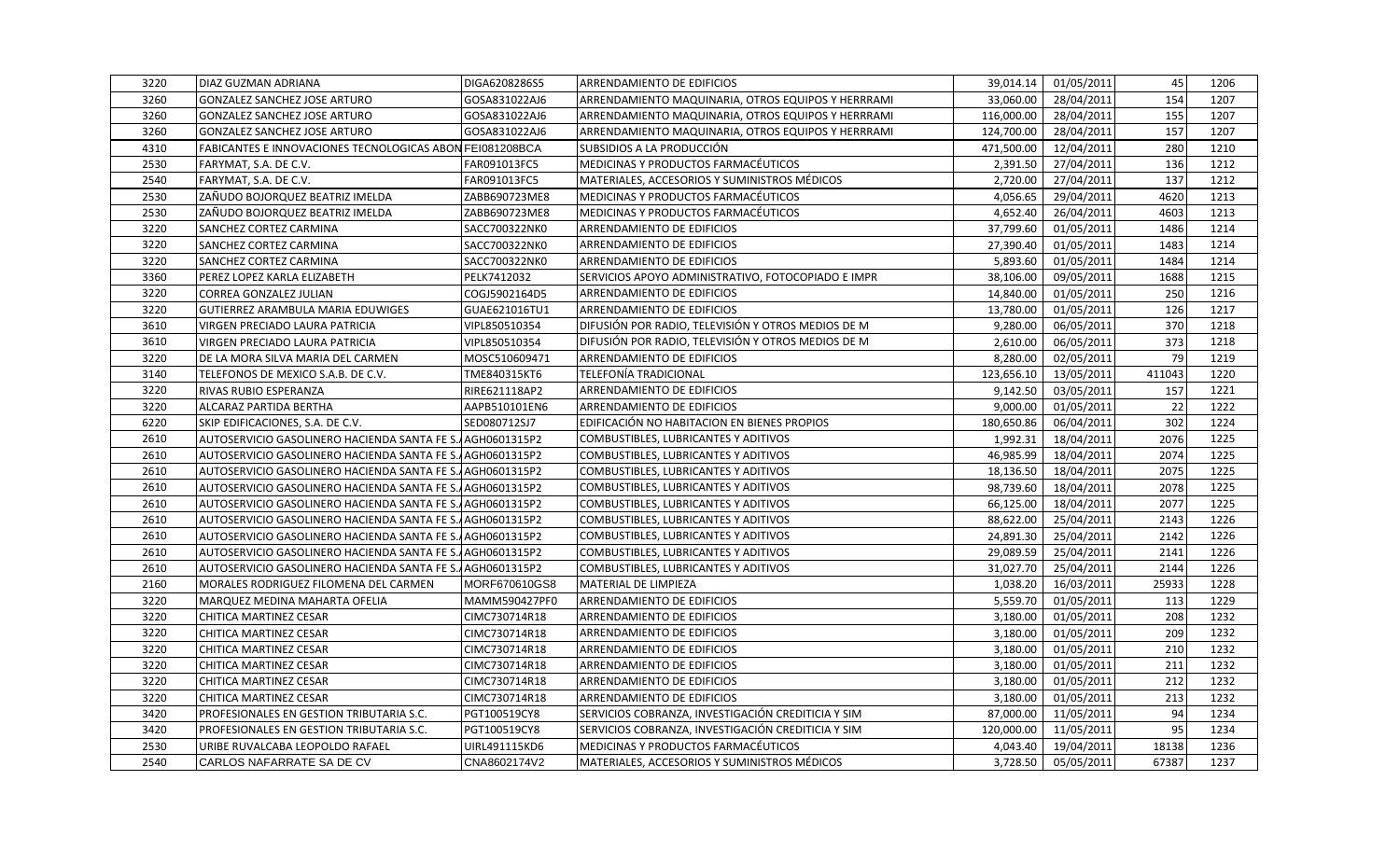| 2910 | <b>VELAZQUEZ OBREGON ALVARO</b>                            | VEOA700808QK9 | <b>HERRAMIENTAS MENORES</b>                                 | 3,595.54   | 29/04/2011 | 5329   | 1238 |
|------|------------------------------------------------------------|---------------|-------------------------------------------------------------|------------|------------|--------|------|
| 2910 | VELAZQUEZ OBREGON ALVARO                                   | VEOA700808QK9 | <b>HERRAMIENTAS MENORES</b>                                 | 1,783.85   | 05/05/2011 | 5398   | 1238 |
| 2540 | CARVAJAL SALCEDO JOSE LUIS                                 | CASL5307236CA | MATERIALES, ACCESORIOS Y SUMINISTROS MÉDICOS                | 9.059.60   | 26/04/2011 | 14914  | 1239 |
| 2540 | CARVAJAL SALCEDO JOSE LUIS                                 | CASL5307236CA | MATERIALES, ACCESORIOS Y SUMINISTROS MÉDICOS                | 1,989.40   | 26/04/2011 | 14917  | 1239 |
| 2540 | CARVAJAL SALCEDO JOSE LUIS                                 | CASL5307236CA | MATERIALES, ACCESORIOS Y SUMINISTROS MÉDICOS                | 1,699.40   | 26/04/2011 | 14918  | 1239 |
| 2550 | CARVAJAL SALCEDO JOSE LUIS                                 | CASL5307236CA | MATERIALES, ACCESORIOS Y SUMINISTROS DE LABORATORI          | 14,577.72  | 05/04/2011 | 14811  | 1240 |
| 2530 | FARMACIAS DE JALISCO, S.A. DE C.V.                         | FJA030804UM4  | MEDICINAS Y PRODUCTOS FARMACÉUTICOS                         | 3,140.00   | 02/05/2011 | 50371  | 1241 |
| 2530 | FARMACIAS DE JALISCO, S.A. DE C.V.                         | FJA030804UM4  | MEDICINAS Y PRODUCTOS FARMACÉUTICOS                         | 1,053.20   | 02/05/2011 | 50393  | 1241 |
| 3220 | MALDONADO RAMIREZ MARTIN                                   | MARM420109AW9 | ARRENDAMIENTO DE EDIFICIOS                                  | 13,500.00  | 01/05/2011 | 2264   | 1242 |
| 3220 | MALDONADO RAMIREZ MARTIN                                   | MARM420109AW9 | ARRENDAMIENTO DE EDIFICIOS                                  | 9,000.46   | 01/05/2011 | 2263   | 1242 |
| 3310 | MONARQUE & NOVIA Y ASOCIADOS SC                            | M&N050209K34  | SERVICIOS LEGALES, CONTABILIDAD Y RELACIONADOS              | 29,000.00  | 09/05/2011 | 1966   | 1243 |
| 3220 | SOLANO MAGAÑA JOSE MANUEL                                  | SOMM730308P77 | ARRENDAMIENTO DE EDIFICIOS                                  | 13,800.10  | 01/05/2011 | 23     | 1244 |
| 3610 | EDICIONES DEL NORTE, S.A. DE C.V.                          | ENO851126RC0  | DIFUSIÓN POR RADIO, TELEVISIÓN Y OTROS MEDIOS DE M          | 13,885.20  | 04/05/2011 | 6097   | 1245 |
| 3360 | EDICIONES DEL NORTE, S.A. DE C.V.                          | ENO851126RC0  | SERVICIOS APOYO ADMINISTRATIVO, FOTOCOPIADO E IMPR          | 17,539.20  | 04/05/2011 | 6057   | 1245 |
| 3360 | EDICIONES DEL NORTE, S.A. DE C.V.                          | ENO851126RC0  | SERVICIOS APOYO ADMINISTRATIVO, FOTOCOPIADO E IMPR          | 3,080.96   | 04/05/2011 | 6103   | 1245 |
| 3360 | EDICIONES DEL NORTE, S.A. DE C.V.                          | ENO851126RC0  | SERVICIOS APOYO ADMINISTRATIVO, FOTOCOPIADO E IMPR          | 35,078.40  | 04/05/2011 | 6059   | 1245 |
| 3360 | EDICIONES DEL NORTE, S.A. DE C.V.                          | ENO851126RC0  | SERVICIOS APOYO ADMINISTRATIVO, FOTOCOPIADO E IMPR          | 17,539.20  | 04/05/2011 | 6058   | 1245 |
| 3360 | EDICIONES DEL NORTE, S.A. DE C.V.                          | ENO851126RC0  | SERVICIOS APOYO ADMINISTRATIVO, FOTOCOPIADO E IMPR          | 17,539.20  | 04/05/2011 | 6060   | 1245 |
| 3610 | BARAJAS RAMIREZ VERONICA FRANCISCA                         | BARV760304HJ8 | DIFUSIÓN POR RADIO, TELEVISIÓN Y OTROS MEDIOS DE M          | 6,612.00   | 06/05/2011 | 425    | 1246 |
| 3610 | BARAJAS RAMIREZ VERONICA FRANCISCA                         | BARV760304HJ8 | DIFUSIÓN POR RADIO, TELEVISIÓN Y OTROS MEDIOS DE M          | 5,452.00   | 06/05/2011 | 426    | 1246 |
| 3610 | BARAJAS RAMIREZ VERONICA FRANCISCA                         | BARV760304HJ8 | DIFUSIÓN POR RADIO, TELEVISIÓN Y OTROS MEDIOS DE M          | 1,566.00   | 06/05/2011 | 441    | 1246 |
| 2160 | CORTE FERNANDEZ ALFONSO ARTURO                             | COFA680728NC7 | MATERIAL DE LIMPIEZA                                        | 1,459.22   | 26/04/2011 | 4249   | 1247 |
| 2160 | CORTE FERNANDEZ ALFONSO ARTURO                             | COFA680728NC7 | MATERIAL DE LIMPIEZA                                        | 10,111.66  | 20/04/2011 | 4228   | 1247 |
| 2160 | CORTE FERNANDEZ ALFONSO ARTURO                             | COFA680728NC7 | MATERIAL DE LIMPIEZA                                        | 6,122.55   | 26/04/2011 | 4229   | 1247 |
| 2460 | PROVEJAL, S.A. DE C.V.                                     | PRO0103288N7  | MATERIAL ELÉCTRICO Y ELECTRÓNICO                            | 24,128.00  | 05/05/2011 | 309186 | 1248 |
| 2540 | <b>MEDELLIN REED ANA LOURDES</b>                           | MERA841212IF3 | MATERIALES, ACCESORIOS Y SUMINISTROS MÉDICOS                | 16,037.00  | 26/04/2011 | 1670   | 1249 |
| 2550 | URIBE RUVALCABA LEOPOLDO RAFAEL                            | UIRL491115KD6 | MATERIALES, ACCESORIOS Y SUMINISTROS DE LABORATORI          | 11,136.00  | 11/04/2011 | 18108  | 1251 |
| 6150 | EG TRADING GROUP S.A DE C.V.                               | GTG970324H10  | OPCAMUNS2Z4CI14210, MEJORAMIENTO DE VIALIDADES EN MPIO.     | 864,126.60 | 01/04/2011 | 674    | 1253 |
| 6150 |                                                            |               | OPCAMUNS1Z2AD00611, CONST. DE PAVIMENTO ZAMPEADO S. CRUZ DE |            |            |        | 1254 |
|      | SEÑALAMIENTOS E INGENIERIA S.A. DE C.V.                    | SIN051104PK8  | LAS FLORES.                                                 | 168,028.89 | 13/04/2011 | 877    |      |
| 3260 | GONZALEZ SANCHEZ JOSE ARTURO                               | GOSA831022AJ6 | ARRENDAMIENTO MAQUINARIA, OTROS EQUIPOS Y HERRRAMI          | 93,960.00  | 28/04/2011 | 165    | 1261 |
| 3260 | GONZALEZ SANCHEZ JOSE ARTURO                               | GOSA831022AJ6 | ARRENDAMIENTO MAQUINARIA, OTROS EQUIPOS Y HERRRAMI          | 60.900.00  | 28/04/2011 | 166    | 1261 |
| 6150 |                                                            |               |                                                             |            |            |        | 1264 |
|      | <b>GRUPO CONSTRUCTOR FELCA SA DE CV</b>                    | GCF8504255B8  | OPCAMUNS4Z7LP03110, MODERNIZACION DEL INGRESO EN EL ZAPOTE  | 479,803.27 | 14/04/2011 | 4345   |      |
| 6150 | SERVICIOS CONSTRUCTIVOS E INGENIERIA SA ISCI0003011Z5      |               | OPCAMUNS2Z4LP08410, CONST. PARQUE LINEAL S. CRUZ DEL V.     | 237,397.45 | 29/03/2011 | 2993   | 1265 |
| 3220 | VILLEGAS RODRIGUEZ MARTHA GABRIELA                         | VIRM68022327A | ARRENDAMIENTO DE EDIFICIOS                                  | 10,600.00  | 01/05/2011 | 195    | 1343 |
| 2530 | IMPLEMENTOS MEDICOS DE OCCIDENTE, S.A. DE CV. IMO981125IZ4 |               | MEDICINAS Y PRODUCTOS FARMACÉUTICOS                         | 4,990.00   | 18/04/2011 | 2422   | 1344 |
| 3830 | CASTELLANOS VAZQUEZ SAUL                                   | CAVS761116U61 | <b>CONGRESOS Y CONVENCIONES</b>                             | 10,000.00  | 03/05/2011 | 24     | 1345 |
| 2910 | VELAZQUEZ OBREGON ALVARO                                   | VEOA700808QK9 | <b>HERRAMIENTAS MENORES</b>                                 | 8,334.62   | 18/04/2011 | 5316   | 1346 |
| 2910 | VELAZQUEZ OBREGON ALVARO                                   | VEOA700808QK9 | <b>HERRAMIENTAS MENORES</b>                                 | 1,586.42   | 29/04/2011 | 5389   | 1347 |
| 5310 | DISTRIBUCIONES IMEX SA DE CV                               | DIM870318FA6  | EQUIPO MÉDICO Y DE LABORATORIO                              | 23,595.87  | 18/03/2011 | 30961  | 1348 |
| 2470 | VELAZQUEZ OBREGON ALVARO                                   | VEOA700808QK9 | ARTÍCULOS METÁLICOS PARA LA CONSTRUCCIÓN                    | 3,575.12   | 29/04/2011 | 5330   | 1350 |
| 2470 | PRADO VARGAS CARLOS ALBERTO                                | PAVC771006882 | ARTÍCULOS METÁLICOS PARA LA CONSTRUCCIÓN                    | 25,032.80  | 18/04/2011 | 845    | 1353 |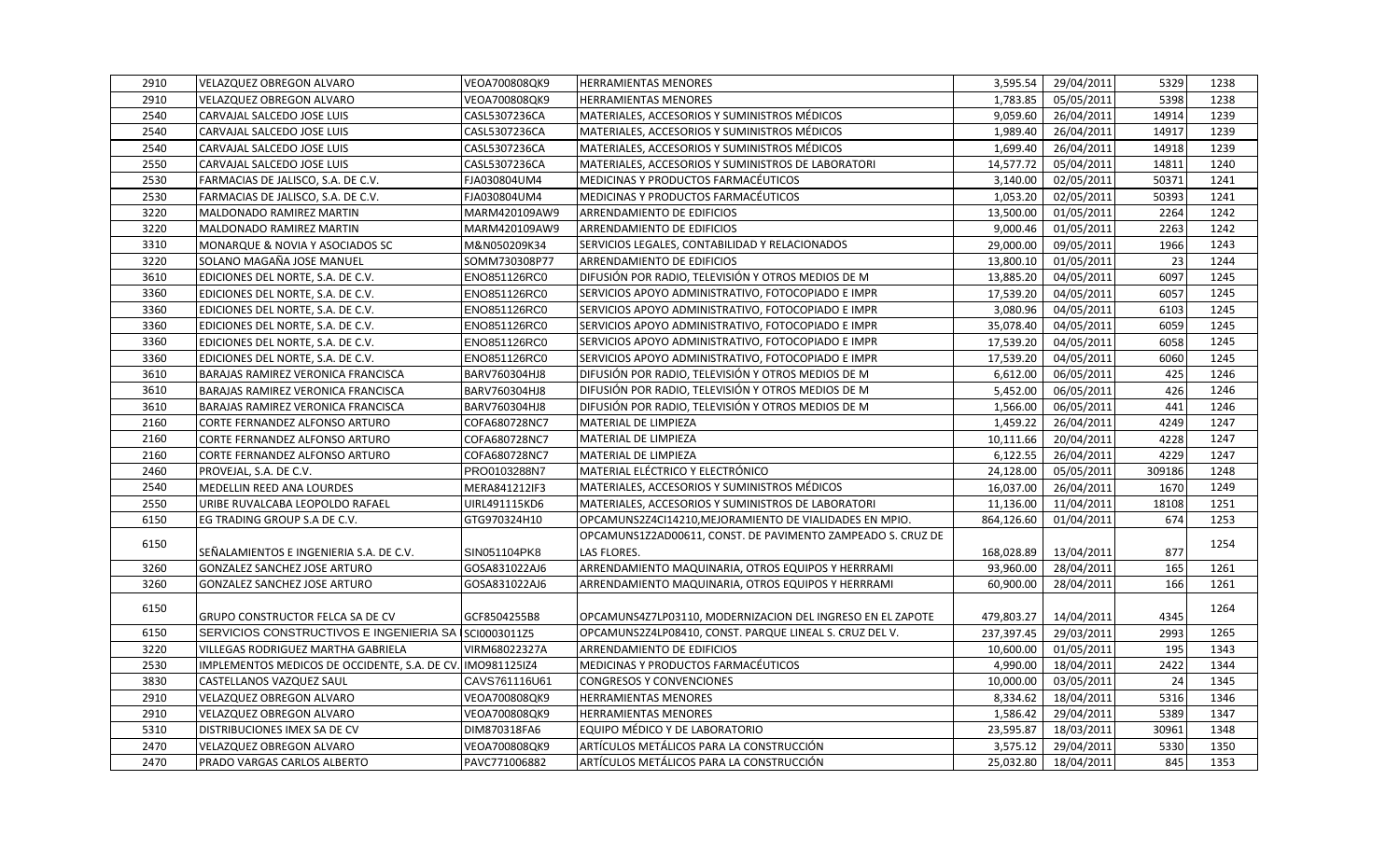| 3360 | MENDOZA GOMEZ DAVID                                       | MEGD781004CJ6 | SERVICIOS APOYO ADMINISTRATIVO, FOTOCOPIADO E IMPR            | 21,692.00    | 11/05/2011 | 1304  | 1354 |
|------|-----------------------------------------------------------|---------------|---------------------------------------------------------------|--------------|------------|-------|------|
| 2490 | MENDOZA GOMEZ DAVID                                       | MEGD781004CJ6 | OTROS MATERIALES Y ARTÍCULOS DE CONSTRUCCIÓN Y REP            | 696.00       | 11/05/2011 | 1305  | 1354 |
| 2910 | RAMIREZ MARTINEZ FELIPE DE JESUS                          | RAMF500721PY8 | <b>HERRAMIENTAS MENORES</b>                                   | 2,238.80     | 07/04/2011 | 2936  | 1356 |
| 2960 | RAMIREZ MARTINEZ FELIPE DE JESUS                          | RAMF500721PY8 | REFACCIONES Y ACCESORIOS MENORES DE EQUIPO DE TRAN            | 2,297.96     | 07/04/2011 | 2926  | 1356 |
| 2960 | RAMIREZ MARTINEZ FELIPE DE JESUS                          | RAMF500721PY8 | REFACCIONES Y ACCESORIOS MENORES DE EQUIPO DE TRAN            | 621.76       | 07/04/2011 | 2931  | 1356 |
| 3510 | PROVEEDOR DE INSUMOS PARA LA CONSTRUCCION, PIC970821V61   |               | CONSERVACIÓN Y MANTENIMIENTO MENOR DE INMUEBLES               | 22,846.36    | 14/04/2011 | 998   | 1359 |
| 2420 | PROVEEDOR DE INSUMOS PARA LA CONSTRUCCION, PIC970821V61   |               | CEMENTO Y PRODUCTOS DE CONCRETO                               | 58,230.14    | 16/04/2011 | 1055  | 1360 |
| 2420 | PROVEEDOR DE INSUMOS PARA LA CONSTRUCCION, PIC970821V61   |               | CEMENTO Y PRODUCTOS DE CONCRETO                               | 63,129.98    | 16/04/2011 | 1056  | 1360 |
| 2420 | PROVEEDOR DE INSUMOS PARA LA CONSTRUCCION, PIC970821V61   |               | CEMENTO Y PRODUCTOS DE CONCRETO                               | 60,011.90    | 16/04/2011 | 1057  | 1360 |
| 2420 | PROVEEDOR DE INSUMOS PARA LA CONSTRUCCION, PIC970821V61   |               | CEMENTO Y PRODUCTOS DE CONCRETO                               | 64,488.58    | 16/04/2011 | 976   | 1360 |
| 2420 | PROVEEDOR DE INSUMOS PARA LA CONSTRUCCION, PIC970821V61   |               | CEMENTO Y PRODUCTOS DE CONCRETO                               | 59,098.64    | 16/04/2011 | 977   | 1360 |
| 3250 | FINANCIERA BAJIO, S.A. DE C.V.                            | FBA000223D36  | ARRENDAMIENTO EQUIPO TRANSPORTE                               | 247,711.44   | 02/05/2011 | 4418  | D001 |
| 3250 | FINANCIERA BAJIO, S.A. DE C.V.                            | FBA000223D36  | ARRENDAMIENTO EQUIPO TRANSPORTE                               | 54,442.50    | 02/05/2011 | 4419  | D001 |
| 3250 | FINANCIERA BAJIO, S.A. DE C.V.                            | FBA000223D36  | ARRENDAMIENTO EQUIPO TRANSPORTE                               | 170,904.16   | 02/05/2011 | 4420  | D001 |
| 3250 | FINANCIERA BAJIO, S.A. DE C.V.                            | FBA000223D36  | ARRENDAMIENTO EQUIPO TRANSPORTE                               | 121,586.72   | 02/05/2011 | 4421  | D001 |
| 3250 | FINANCIERA BAJIO, S.A. DE C.V.                            | FBA000223D36  | ARRENDAMIENTO EQUIPO TRANSPORTE                               | 55,260.20    | 02/05/2011 | 4422  | D001 |
| 3250 | FINANCIERA BAJIO, S.A. DE C.V.                            | FBA000223D36  | ARRENDAMIENTO EQUIPO TRANSPORTE                               | 154,487.28   | 02/05/2011 | 4423  | D001 |
| 3230 | FINANCIERA BAJIO, S.A. DE C.V.                            | FBA000223D36  | ARRENDAMIENTO MOBILIARIO Y EQUIPO DE ADMINISTRACI             | 98,613.00    | 02/05/2011 | 4424  | D001 |
| 3230 | FINANCIERA BAJIO, S.A. DE C.V.                            | FBA000223D36  | ARRENDAMIENTO MOBILIARIO Y EQUIPO DE ADMINISTRACI             | 117,893.00   | 02/05/2011 | 4425  | D001 |
| 3250 | FINANCIERA BAJIO, S.A. DE C.V.                            | FBA000223D36  | ARRENDAMIENTO EQUIPO TRANSPORTE                               | 43,314.72    | 02/05/2011 | 4426  | D001 |
| 9910 | PUNTADAS Y PRENDAS MEXICANAS S DE RL DE CV                | PPM080520765  | <b>ADEFAS</b>                                                 | 3,948.64     | 24/03/2011 | 223   | 389  |
| 9910 | GRUPO FERRETERIA CALZADA, S.A. DE C.V.                    | GFC080612KG3  | <b>ADEFAS</b>                                                 | 9,835.73     | 14/03/2011 | 5065  | 388  |
| 9910 | PARTES AUTOMOTRICES MINERVA SA DE CV                      | PAM080314AJ4  | <b>ADEFAS</b>                                                 | 5,139.00     | 26/11/2011 | 15895 | 391  |
| 6130 | EG TRADING GROUP S.A DE C.V.                              | GTG970324H10  | CONSTRUCCIÓN DE OBRAS PARA ABASTECIMIENTO DE AGUA,            | 224,101.45   | 01/03/2011 | 671   | 45   |
| 6130 | AQUA VAC INGENIERIA SANITARIA, S.A. DE C.V.               | AVI070525L24  | CONSTRUCCIÓN DE OBRAS PARA ABASTECIMIENTO DE AGUA,            | 401,556.75   | 14/04/2011 | 782   | 40   |
| 6130 | LUPERCIO CEJA HUMBERTO                                    | LUCH470322S8A | CONSTRUCCIÓN DE OBRAS PARA ABASTECIMIENTO DE AGUA,            | 238,333.76   | 23/03/2011 | 512   | 39   |
| 2610 | COMBUSTIBLES TLAJOMULCO S.A. DE C.V.                      | CTL050627SF1  | COMBUSTIBLES, LUBRICANTES Y ADITIVOS                          | 4,176.80     | 05/05/2011 | 1465  | 1402 |
| 2610 | COMBUSTIBLES TLAJOMULCO S.A. DE C.V.                      | CTL050627SF1  | COMBUSTIBLES, LUBRICANTES Y ADITIVOS                          | 8,305.32     | 05/05/2011 | 1464  | 1402 |
| 2610 | COMBUSTIBLES TLAJOMULCO S.A. DE C.V.                      | CTL050627SF1  | COMBUSTIBLES, LUBRICANTES Y ADITIVOS                          | 1,165.06     | 05/05/2011 | 1462  | 1402 |
|      |                                                           |               | OP-CAMUNSAZ7LP03210 MODERNIZACION DEL INGRESO AL ZAPOTE DEL   |              |            |       |      |
| 6150 | GRUPO CONSTRUCTOR FELCA SA DE CV                          | GCF8504255B8  | V.                                                            | 837,781.08   | 13/05/2011 | 4376  | 1465 |
| 6120 | 360 WHOLE SERVICE, S.A. DE C.V.                           | TSW1003016W4  | OPSERSZCI02110, CONSTRUCCION DE UNIDADES DEPORTIVAS.          | 12,623.78    | 27/04/2011 | 580   | 1440 |
| 6120 | 361 WHOLE SERVICE, S.A. DE C.V.                           | TSW1003016W5  | OPSERSZCI02110, CONSTRUCCION DE UNIDADES DEPORTIVAS.          | 171,534.65   | 04/03/2011 | 563   | 1439 |
|      |                                                           |               | OPCAMUNS2Z4CI12410,CONT. DE RED DE AGUA POTABLE, EN SANTA     |              |            |       |      |
| 6150 | MAQUIASA S.A DE C.V.                                      | MAQ920804QB8  | CRUZ DEL V.                                                   | 464,343.57   | 09/05/2011 | 1470  | 1438 |
|      |                                                           |               |                                                               |              |            |       |      |
| 6120 | SICOSA SA DE CV                                           | SIC940317FH7  | OPIDMUNS2Z4CI18910, CONST. UNIDAD DEPORTIVA EN SAN SEBASTIAN. | 1,048,662.45 | 03/05/2011 | 3407  | 1437 |
| 6150 | MAPA OBRAS Y PAVIMENTOS SA DE CV                          | MOP080610I53  | CONSTRUCCIÓN DE VÍAS DE COMUNICACIÓN EN BIENES PÚB            | 431,163.20   | 18/01/2011 | 120   | 1436 |
| 3230 | COPIADORAS ELECTRONICAS DE GUADALAJARA, S.A. DEG840714LG9 |               | ARRENDAMIENTO MOBILIARIO Y EQUIPO DE ADMINISTRACI             | 85,934.42    | 11/05/2011 | 2795  | 1435 |
| 2110 | PAPELERIA COPI-LASER SA DE CV                             | PCO090511AB4  | MATERIALES, ÚTILES Y EQUIPOS MENORES DE OFICINA               | 2,853.60     | 05/05/2011 | 6577  | 1420 |
| 2140 | PAPELERIA COPI-LASER SA DE CV                             | PCO090511AB4  | MATERIALES, ÚTILES Y EQUIPOS MENORES DE TECNOLOGÍA            | 928.00       | 05/05/2011 | 6577  | 1420 |
| 3610 | BARAJAS RAMIREZ VERONICA FRANCISCA                        | BARV760304HJ8 | DIFUSIÓN POR RADIO, TELEVISIÓN Y OTROS MEDIOS DE M            | 2,320.00     | 13/05/2011 | 444   | 1419 |
| 3610 | VIRGEN PRECIADO LAURA PATRICIA                            | VIPL850510354 | DIFUSIÓN POR RADIO, TELEVISIÓN Y OTROS MEDIOS DE M            | 2,610.00     | 13/05/2011 | 374   | 1421 |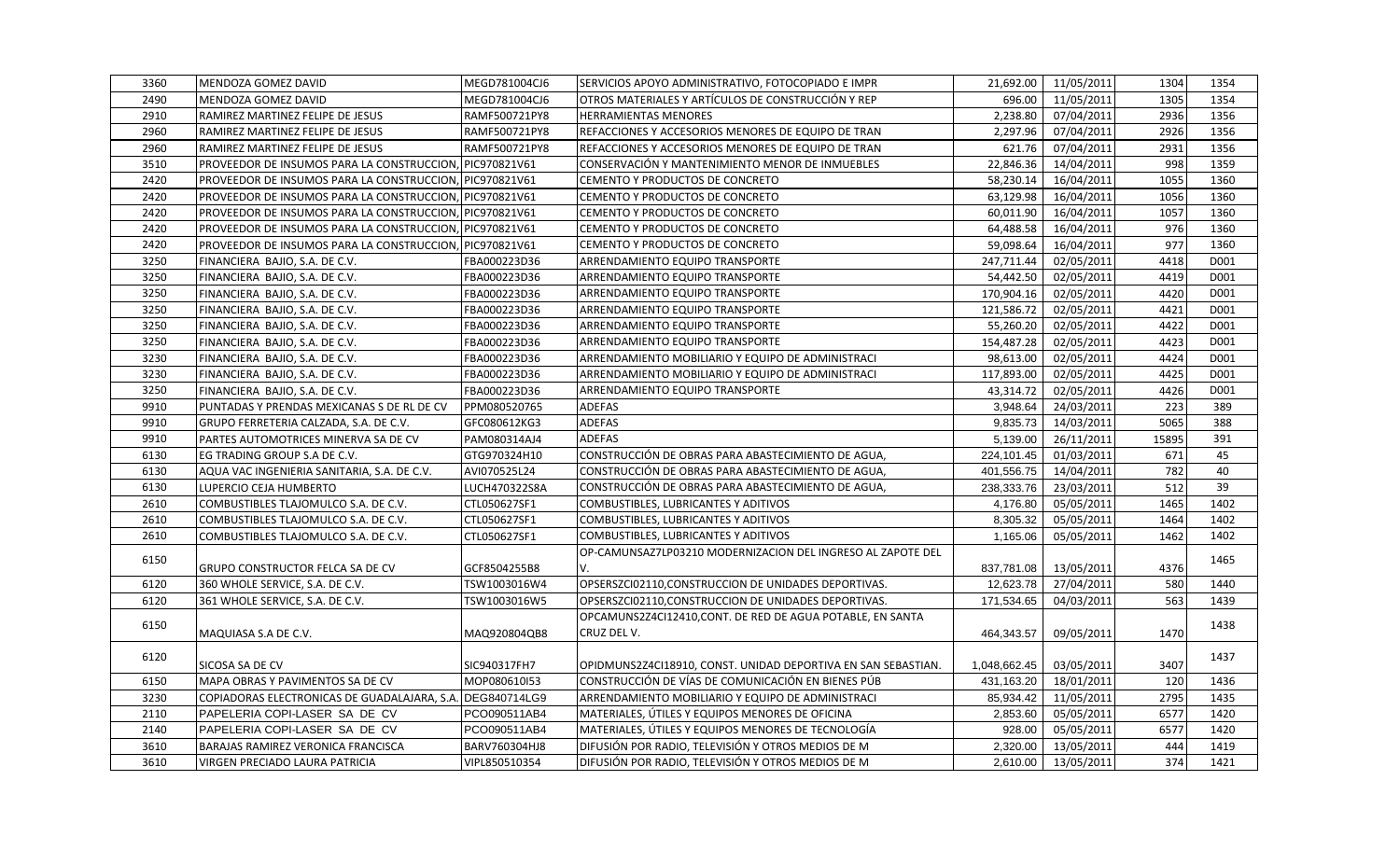| 3610 | QUIERO MEDIA S.A. DE C.V.                                   | QME040721T85  | DIFUSIÓN POR RADIO, TELEVISIÓN Y OTROS MEDIOS DE M          | 800,000.00 | 11/05/2011           | 1333           | 1422 |
|------|-------------------------------------------------------------|---------------|-------------------------------------------------------------|------------|----------------------|----------------|------|
| 3610 | EDICIONES DEL NORTE, S.A. DE C.V.                           | ENO851126RC0  | DIFUSIÓN POR RADIO, TELEVISIÓN Y OTROS MEDIOS DE M          | 23,176.80  | 10/05/2011           | 6443           | 1423 |
| 2530 | FARMACIAS DE JALISCO, S.A. DE C.V.                          | FJA030804UM4  | MEDICINAS Y PRODUCTOS FARMACÉUTICOS                         | 1,400.00   | 09/05/2011           | 50593          | 1424 |
| 2530 | FARMACIAS DE JALISCO, S.A. DE C.V.                          | FJA030804UM4  | MEDICINAS Y PRODUCTOS FARMACÉUTICOS                         | 12,378.00  | 11/05/2011           | 50635          | 1424 |
| 3820 | RIVAS PEDROZA EUSTACIO                                      | RIPE5410309E6 | <b>GASTOS ORDEN SOCIAL Y CULTURAL</b>                       | 52,200.00  | 17/05/2011           | 967            | 1425 |
| 3570 | ZAPATA CAMIONES S.A. DE C.V.                                | ZCA861009RX3  | INSTALACIÓN, REPARACIÓN Y MANTENIMIENTO DE MAQUINA          | 3,988.30   | 29/03/2011           | 5752           | 1418 |
| 2610 | AUTOSERVICIO GASOLINERO HACIENDA SANTA FE S. AGH0601315P2   |               | COMBUSTIBLES, LUBRICANTES Y ADITIVOS                        | 12,512.40  | 02/05/2011           | 2271           | 1416 |
| 2610 | AUTOSERVICIO GASOLINERO HACIENDA SANTA FE S. AGH0601315P2   |               | COMBUSTIBLES, LUBRICANTES Y ADITIVOS                        | 2,070.20   | 02/05/2011           | 2272           | 1416 |
| 2610 | AUTOSERVICIO GASOLINERO HACIENDA SANTA FE S. AGH0601315P2   |               | COMBUSTIBLES, LUBRICANTES Y ADITIVOS                        | 2,355.79   | 02/05/2011           | 2273           | 1416 |
| 2960 | RAMIREZ MARTINEZ FELIPE DE JESUS                            | RAMF500721PY8 | REFACCIONES Y ACCESORIOS MENORES DE EQUIPO DE TRAN          | 282,056.06 | 13/05/2011           | 2946           | 1415 |
| 2160 | <b>BERNI SILVA JULIO</b>                                    | BESJ640717NJ1 | <b>MATERIAL DE LIMPIEZA</b>                                 | 16,796.80  | 11/05/2011           | 39             | 1414 |
| 2540 | COMERCIALIZADORA E INGENIERIA HOSPITALARIA, S. CEI100322QH3 |               | MATERIALES, ACCESORIOS Y SUMINISTROS MÉDICOS                | 7,331.20   | 10/05/2011           | 34             | 1413 |
| 2550 | COMERCIALIZADORA E INGENIERIA HOSPITALARIA, S. CEI100322QH3 |               | MATERIALES, ACCESORIOS Y SUMINISTROS DE LABORATORI          | 3,904.04   | 10/05/2011           | 38             | 1413 |
| 3630 | LA COVACHA GABINETE DE COMUNICACIÓN S.A. DE CGC110225LU6    |               | SERVICIOS DE CREATIVIDAD, PREPRODUCCIÓN Y PRODUCCI          | 65,540.00  | 06/05/2011           | $\overline{3}$ | 1412 |
| 2540 | CARVAJAL SALCEDO JOSE LUIS                                  | CASL5307236CA | MATERIALES, ACCESORIOS Y SUMINISTROS MÉDICOS                |            | 7,050.48 13/058/2011 | 15022          | 1411 |
| 3580 | ECOTECNIA AMBIENTAL, S.A. DE C.V.                           | EAM00090655H5 | SERVICIOS LIMPIEZA Y MANEJO DE DESECHOS                     | 4,118.63   | 02/05/2011           | 4282           | 1410 |
| 3580 | ECOTECNIA AMBIENTAL, S.A. DE C.V.                           | EAM00090655H5 | SERVICIOS LIMPIEZA Y MANEJO DE DESECHOS                     | 3,014.55   | 02/05/2011           | 5034           | 1410 |
| 3580 | ECOTECNIA AMBIENTAL, S.A. DE C.V.                           | EAM00090655H5 | SERVICIOS LIMPIEZA Y MANEJO DE DESECHOS                     | 2,362.26   | 02/05/2011           | 4283           | 1410 |
| 3220 | MALDONADO RAMIREZ MARTIN                                    | MARM420109AW9 | ARRENDAMIENTO DE EDIFICIOS                                  | 22,500.62  | 01/04/2011           | 2249           | 1409 |
| 2160 | DIPROVIC DE MEXICO S DE RL DE CV                            | DME100421FS8  | MATERIAL DE LIMPIEZA                                        | 1,670.40   | 13/05/2011           | 2312           | 1408 |
| 2210 | DIPROVIC DE MEXICO S DE RL DE CV                            | DME100421FS8  | PRODUCTOS ALIMENTICIOS PARA PERSONAS                        | 943.20     | 13/05/2011           | 2311           | 1408 |
| 2460 | HERNANDEZ CARLOS MARTIN                                     | HECM720216AY7 | MATERIAL ELÉCTRICO Y ELECTRÓNICO                            | 3,865.12   | 13/05/2011           | 956            | 1407 |
| 2960 | PARTES AUTOMOTRICES MINERVA SA DE CV                        | PAM080314AJ4  | REFACCIONES Y ACCESORIOS MENORES DE EQUIPO DE TRAN          | 93,665.33  | 13/05/2011           | 21617          | 1406 |
| 6130 | GRUPO TAUBE DE MEXICO S.A. DE C.V.                          | GTM050418384  | CONSTRUCCIÓN DE OBRAS PARA ABASTECIMIENTO DE AGUA,          | 364,574.28 | 01/04/2011           | 283            | 47   |
| 2610 | COMBUSTIBLES TLAJOMULCO S.A. DE C.V.                        | CTL050627SF1  | COMBUSTIBLES, LUBRICANTES Y ADITIVOS                        | 84,136.98  | 18/04/2011           | 1290           | 1401 |
| 2410 | DIAZ RAMIREZ DAVID                                          | DIRD060813927 | PRODUCTOS MINERALES NO METÁLICOS                            | 30,856.00  | 12/03/2011           | 2703           | 1377 |
|      |                                                             |               | OPELEMUNSZCI15910, ELECTRIFICACION DE VAIAS COLONIAS DEL    |            |                      |                |      |
| 6130 | SERS PROYECTOS Y CONSTRUCCIONES, S.A. DE C.V. SPC9812152S8  |               | MUNICIPIO.                                                  | 742,323.99 | 15/03/2011           | 575            | 46   |
| 2610 | AUTOSERVICIO GASOLINERO HACIENDA SANTA FE S. AGH0601315P2   |               | COMBUSTIBLES, LUBRICANTES Y ADITIVOS                        | 2,549.61   | 02/05/2011           | 2270           | 1369 |
| 2610 | AUTOSERVICIO GASOLINERO HACIENDA SANTA FE S. AGH0601315P2   |               | COMBUSTIBLES, LUBRICANTES Y ADITIVOS                        | 48,991.40  | 02/05/2011           | 2266           | 1369 |
| 2610 | AUTOSERVICIO GASOLINERO HACIENDA SANTA FE S. AGH0601315P2   |               | COMBUSTIBLES, LUBRICANTES Y ADITIVOS                        | 99,202.39  | 02/05/2011           | 2268           | 1369 |
| 2610 | AUTOSERVICIO GASOLINERO HACIENDA SANTA FE S. AGH0601315P2   |               | COMBUSTIBLES, LUBRICANTES Y ADITIVOS                        | 44,552.30  | 02/05/2011           | 2269           | 1369 |
| 2610 | AUTOSERVICIO GASOLINERO HACIENDA SANTA FE S.AGH0601315P2    |               | COMBUSTIBLES, LUBRICANTES Y ADITIVOS                        | 28,164.61  | 02/05/2011           | 2267           | 1369 |
| 3610 | COMBUSTIBLES TLAJOMULCO S.A. DE C.V.                        | CTL050627SF1  | DIFUSIÓN POR RADIO, TELEVISIÓN Y OTROS MEDIOS DE M          | 4,308.12   | 09/05/2011           | 1501           | 1476 |
| 6230 | PBC PERBYCSA S.A. DE C.V.                                   | PPE080904R13  | MANTTO. POZO PROFUNDO EN SAN AGUSTIN                        | 137,470.38 | 05/05/2011           | 306            | 1479 |
| 6230 | PBC PERBYCSA S.A. DE C.V.                                   | PPE080904R13  | MANTTO. POZO PROFUNDO EN SAN AGUSTIN                        | 149,400.85 | 05/05/2011           | 309            | 1480 |
| 6150 | SERVICIOS CONSTRUCTIVOS E INGENIERIA SA I                   | SCI0003011Z5  | OPCAMUNS2Z408410,CONST. DE REDES DE COMUNICACIÓN TERRESTRES | 250,331.35 | 11/04/2011           | 2997           | 1486 |
| 6120 | MAQUIASA S.A DE C.V.                                        | MAQ920804QB8  | OPIDMUNS1Z2CI01511CONSTRUCCION UNIDAD DEPORTIVA EN COFRADIA | 862,306.05 | 16/04/2011           | 1463           | 1487 |
| 3290 | CASTELLANOS VAZQUEZ SAUL                                    | CAVS761116U61 | <b>OTROS ARRENDAMIENTOS</b>                                 | 21,460.00  | 19/05/2011           | 35             | 1532 |
| 3450 | SEGUROS BANORTE GENERALI SA DE CV                           | SBG971124PI2  | SEGURO DE BIENES PATRIMONIALES                              | 24,624.97  | 07/05/2011           | 6708818        | 1373 |
| 3450 | SEGUROS BANORTE GENERALI SA DE CV                           | SBG971124PI2  | <b>SEGURO DE BIENES PATRIMONIALES</b>                       | 78.993.08  | 07/04/2011           | 6708835        | 1373 |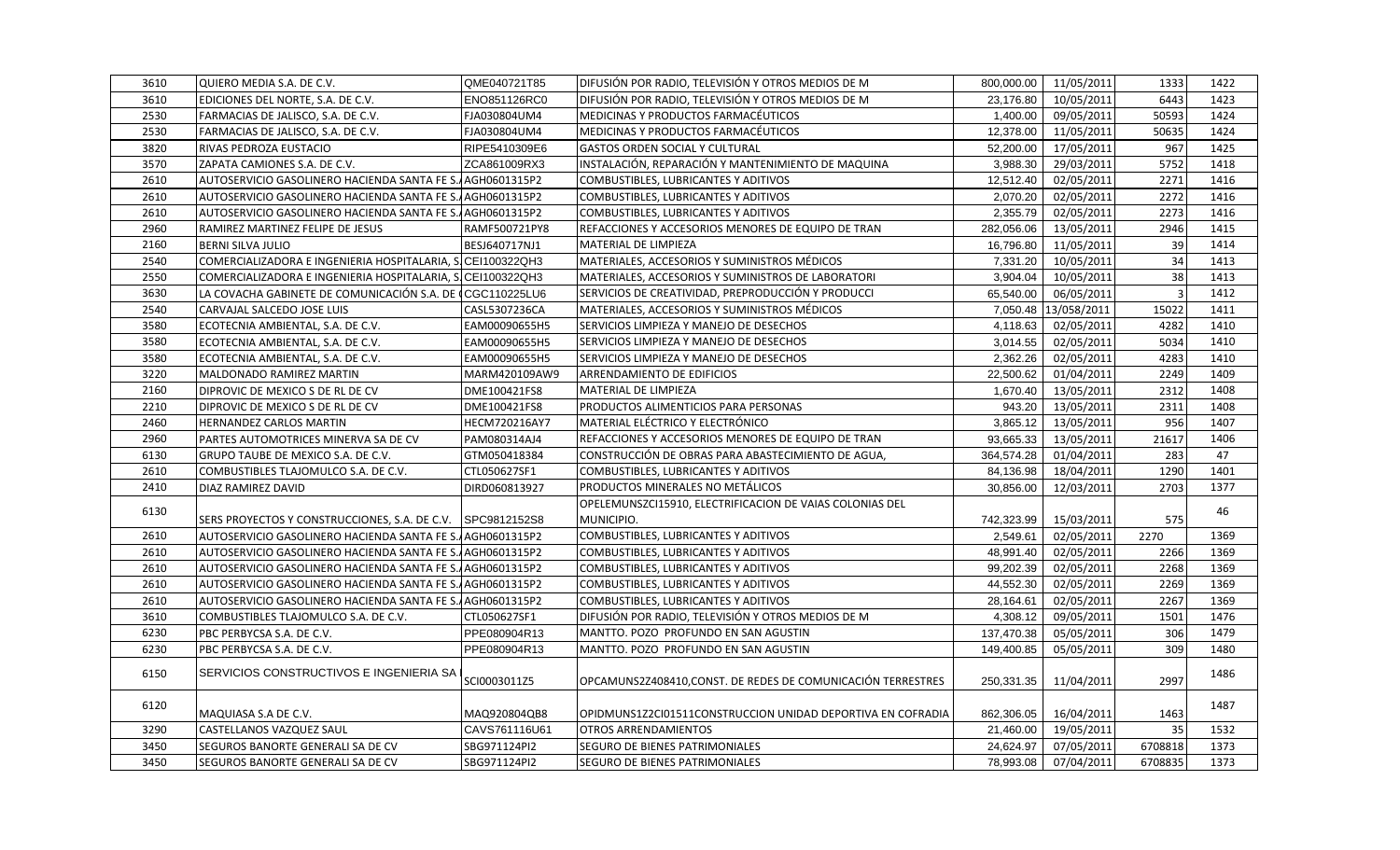| 3450 | <b>SEGUROS BANORTE GENERALI SA DE CV</b>                    | SBG971124PI2  | <b>SEGURO DE BIENES PATRIMONIALES</b>              | 12,837.89  | 07/04/2011        | 67088.38 | 1373 |
|------|-------------------------------------------------------------|---------------|----------------------------------------------------|------------|-------------------|----------|------|
| 3450 | <b>SEGUROS BANORTE GENERALI SA DE CV</b>                    | SBG971124PI2  | <b>SEGURO DE BIENES PATRIMONIALES</b>              | 42,641.40  | 07/04/2011        | 67088.44 | 1373 |
| 3450 | SEGUROS BANORTE GENERALI SA DE CV                           | SBG971124PI2  | <b>SEGURO DE BIENES PATRIMONIALES</b>              | 1,628.45   | 07/04/2011        | 67088.51 | 1373 |
| 2910 | SANCHEZ MAGAÑA ARTURO ISMAEL                                | SAMA6202094X8 | <b>HERRAMIENTAS MENORES</b>                        | 13,089.44  | 18/04/2011        | 8258     | 1374 |
| 2110 | CIASA COMERCIAL, S.A. DE C.V.                               | CCO851108HG7  | MATERIALES, ÚTILES Y EQUIPOS MENORES DE OFICINA    | 12,831.69  | 10/05/2011        | 38410    | 1372 |
| 2980 | <b>GUTIERREZ RODRIGUEZ SANTIAGO GUADALUPE</b>               | GURS870601M31 | REFACCIONES Y ACCESORIOS MENORES DE MAQUINARIA Y O | 1,160.00   | 26/04/2011        | 202      | 1370 |
| 3570 | GUTIERREZ RODRIGUEZ SANTIAGO GUADALUPE                      | GURS870601M31 | INSTALACIÓN, REPARACIÓN Y MANTENIMIENTO DE MAQUINA | 8,125.66   | 27/04/2011        | 203      | 1370 |
| 2110 | ENTARIMADOS, GRADERIAS Y TARIMAS, S.A. DE C.V. EGT040209MA7 |               | MATERIALES, ÚTILES Y EQUIPOS MENORES DE OFICINA    | 413.54     | 03/05/2011        | 430      | 1388 |
| 2210 | DISTRIBUIDORA CRISEL, S.A. DE C.V.                          | DCR970305IS6  | PRODUCTOS ALIMENTICIOS PARA PERSONAS               | 1,514.40   | 03/05/2011        | 430      | 1388 |
| 2470 | POLIREFACCIONES DE OCCIDENTE S.A. DE C.V.                   | POC0111294V0  | ARTÍCULOS METÁLICOS PARA LA CONSTRUCCIÓN           | 3,770.00   | 14/04/2011        | 3685     | 1391 |
| 2540 | INFRA, S.A. DE C.V.                                         | INF891031LT4  | MATERIALES, ACCESORIOS Y SUMINISTROS MÉDICOS       | 390.98     | 18/04/2011        | 261849   | 1390 |
| 2540 | INFRA, S.A. DE C.V.                                         | INF891031LT4  | MATERIALES, ACCESORIOS Y SUMINISTROS MÉDICOS       | 130.33     | 18/04/2011        | 161852   | 1390 |
| 2540 | INFRA, S.A. DE C.V.                                         | INF891031LT5  | MATERIALES, ACCESORIOS Y SUMINISTROS MÉDICOS       | 390.98     | 18/04/2011        | 263529   | 1390 |
| 2540 | INFRA, S.A. DE C.V.                                         | INF891031LT6  | MATERIALES, ACCESORIOS Y SUMINISTROS MÉDICOS       | 1,303.26   | 18/04/2011        | 262581   | 1390 |
| 2540 | INFRA, S.A. DE C.V.                                         | INF891031LT7  | MATERIALES, ACCESORIOS Y SUMINISTROS MÉDICOS       | 260.65     | 18/04/2011        | 264244   | 1390 |
| 2540 | INFRA, S.A. DE C.V.                                         | INF891031LT8  | MATERIALES, ACCESORIOS Y SUMINISTROS MÉDICOS       | 390.98     | 18/04/2011        | 265344   | 1390 |
| 2540 | INFRA, S.A. DE C.V.                                         | INF891031LT9  | MATERIALES, ACCESORIOS Y SUMINISTROS MÉDICOS       | 755.89     | 18/04/2011        | 265678   | 1390 |
| 2540 | INFRA, S.A. DE C.V.                                         | INF891031LT10 | MATERIALES, ACCESORIOS Y SUMINISTROS MÉDICOS       | 521.30     | 18/04/2011        | 265911   | 1390 |
| 2540 | INFRA, S.A. DE C.V.                                         | INF891031LT11 | MATERIALES, ACCESORIOS Y SUMINISTROS MÉDICOS       | 104.26     | 18/04/2011        | 262582   | 1390 |
| 2540 | INFRA, S.A. DE C.V.                                         | INF891031LT12 | MATERIALES, ACCESORIOS Y SUMINISTROS MÉDICOS       | 312.78     | 18/04/2011        | 264243   | 1390 |
| 2540 | INFRA, S.A. DE C.V.                                         | INF891031LT13 | MATERIALES, ACCESORIOS Y SUMINISTROS MÉDICOS       | 2,967.95   | 18/04/2011        | 263628   | 1390 |
| 2540 | INFRA, S.A. DE C.V.                                         | INF891031LT14 | MATERIALES, ACCESORIOS Y SUMINISTROS MÉDICOS       | 417.04     | 18/04/2011        | 261851   | 1390 |
| 2540 | INFRA, S.A. DE C.V.                                         | INF891031LT15 | MATERIALES, ACCESORIOS Y SUMINISTROS MÉDICOS       | 1,320.64   | 18/04/2011        | 265993   | 1390 |
| 2540 | INFRA, S.A. DE C.V.                                         | INF891031LT16 | MATERIALES, ACCESORIOS Y SUMINISTROS MÉDICOS       | 1,320.64   | 18/04/2011        | 265343   | 1390 |
| 2540 | INFRA, S.A. DE C.V.                                         | INF891031LT17 | MATERIALES, ACCESORIOS Y SUMINISTROS MÉDICOS       | 1,320.64   | 18/04/2011        | 265005   | 1390 |
| 2540 | INFRA, S.A. DE C.V.                                         | INF891031LT18 | MATERIALES, ACCESORIOS Y SUMINISTROS MÉDICOS       | 390.98     | 18/04/2011        | 264467   | 1390 |
| 2540 | INFRA, S.A. DE C.V.                                         | INF891031LT19 | MATERIALES, ACCESORIOS Y SUMINISTROS MÉDICOS       | 1,320.64   | 18/04/2011        | 264466   | 1390 |
| 2540 | INFRA, S.A. DE C.V.                                         | INF891031LT20 | MATERIALES, ACCESORIOS Y SUMINISTROS MÉDICOS       | 1,320.64   | 18/04/2011        | 262583   | 1390 |
| 2520 | PANTOJA AGRICOLA S.A. DE C.V.                               | PAG9902172M9  | FERTILIZANTES, PESTICIDAS Y OTROS AGROQUÍMICOS     | 25,600.00  | 12/05/2011        | 408      | 1389 |
| 3290 | ENTARIMADOS, GRADERIAS Y TARIMAS, S.A. DE C.V. EGT040209MA7 |               | <b>OTROS ARRENDAMIENTOS</b>                        | 49,137.81  | 13/05/2011        | 3222     | 1392 |
| 2210 | DISTRIBUIDORA CRISEL, S.A. DE C.V.                          | DCR970305IS6  | PRODUCTOS ALIMENTICIOS PARA PERSONAS               | 3,712.00   | 11/05/2011        | 561      | 1387 |
| 2210 | DISTRIBUIDORA CRISEL, S.A. DE C.V.                          | DCR970305IS6  | PRODUCTOS ALIMENTICIOS PARA PERSONAS               | 800.86     | 11/05/2011        | 562      | 1386 |
| 2110 | DIPROVIC DE MEXICO S DE RL DE CV                            | DME100421FS8  | MATERIALES, ÚTILES Y EQUIPOS MENORES DE OFICINA    | 812.58     | 06/05/2011        | 2216     | 1385 |
| 2210 | DIPROVIC DE MEXICO S DE RL DE CV                            | DME100421FS8  | PRODUCTOS ALIMENTICIOS PARA PERSONAS               | 499.00     | 07/05/2011        | 2216     | 1385 |
| 2910 | SANCHEZ MAGAÑA ARTURO ISMAEL                                | SAMA6202094X8 | <b>HERRAMIENTAS MENORES</b>                        | 1,705.20   | 09/05/2011        | 8346     | 1383 |
| 2540 | ELECTROMEDICINA AVANZADA S.A. DE C.V.                       | EAV090210QJ0  | MATERIALES, ACCESORIOS Y SUMINISTROS MÉDICOS       | 5,481.00   | 12/05/2011        | 12       | 1382 |
| 2160 | <b>BERNI SILVA JULIO</b>                                    | BESJ640717NJ1 | MATERIAL DE LIMPIEZA                               | 2,926.21   | 04/05/2011        | 7490     | 1381 |
| 2470 | ACEROS BUGAMBILIA, S.A. DE C.V.                             | ABU8605024N6  | ARTÍCULOS METÁLICOS PARA LA CONSTRUCCIÓN           | 4,325.64   | 12/04/2011        | 216662   | 1379 |
| 3550 | <b>ELIZALDE MARTINEZ PEDRO</b>                              | EIMP771025HU8 | REPARACIÓN Y MANTENIMIENTO DE EQUIPO DE TRANSPORTE | 3,248.00   | 13/03/2011        | 1402     | 1378 |
| 2470 | RAMIREZ MARTINEZ FELIPE DE JESUS                            | RAMF500721PY8 | ARTÍCULOS METÁLICOS PARA LA CONSTRUCCIÓN           | 9,164.00   | 12/05/2011        | 2944     | 1393 |
| 2910 | VELAZQUEZ OBREGON ALVARO                                    | VEOA700808QK9 | HERRAMIENTAS MENORES                               | 1,772.36   | 06/05/2011        | 5399     | 1394 |
| 5310 | CARLOZA SA DE CV                                            | CAR030411375  | EQUIPO MÉDICO Y DE LABORATORIO                     | 8,199.99   | 02/05/2011        | 1617     | 1396 |
| 3110 | COMISION FEDERAL DE ELECTRICIDAD                            | CFE370814QI0  | ENERGÍA ELÉCTRICA                                  | 838,683.00 | 16/05/2011 VARIOS |          | 1426 |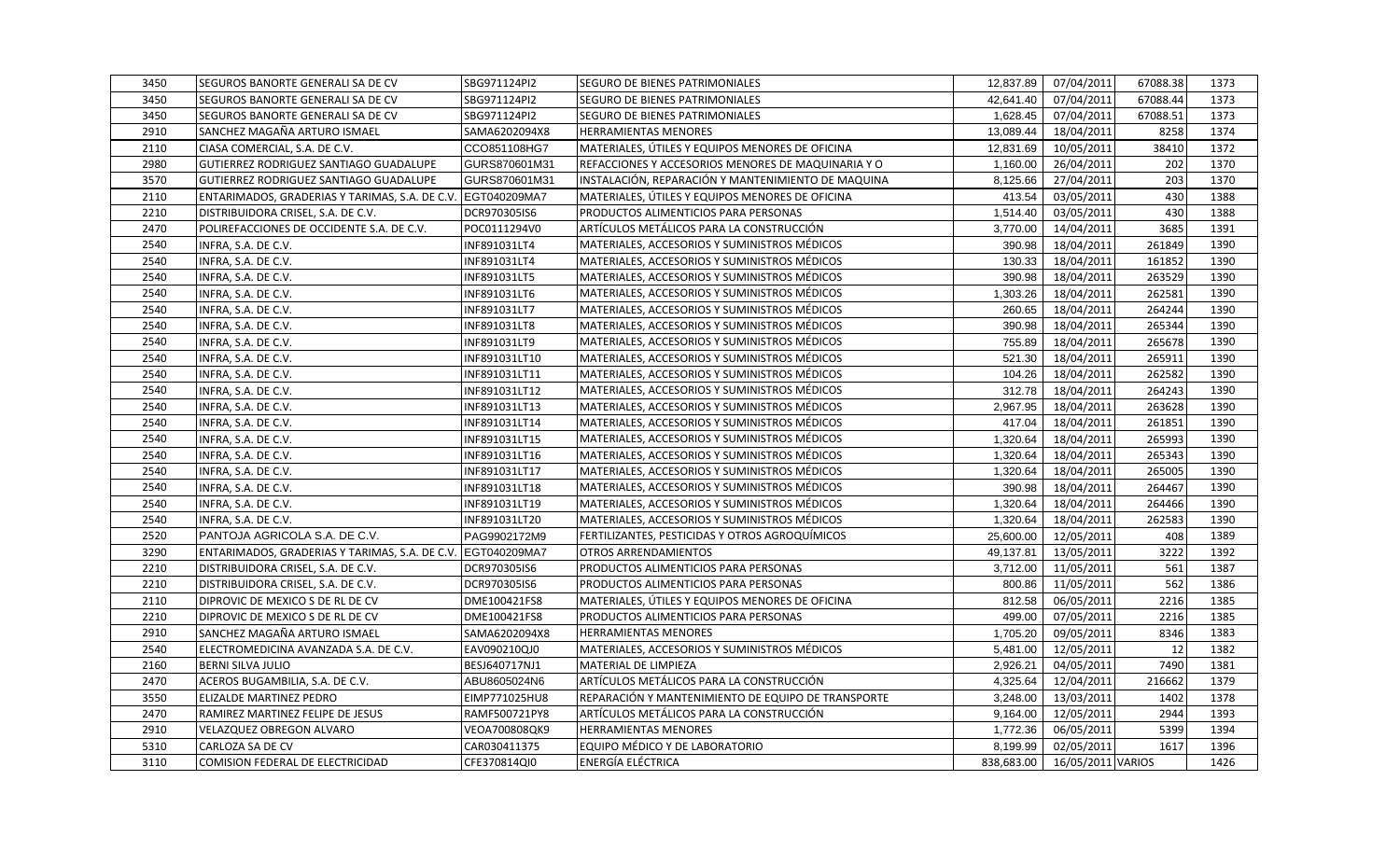| 3110 | COMISION FEDERAL DE ELECTRICIDAD                           | CFE370814QI1         | <b>ENERGÍA ELÉCTRICA</b>                           | 218,103.00 | 18/05/2011 VARIOS |       | 1428 |
|------|------------------------------------------------------------|----------------------|----------------------------------------------------|------------|-------------------|-------|------|
| 3110 | COMISION FEDERAL DE ELECTRICIDAD                           | CFE370814QI2         | ENERGÍA ELÉCTRICA                                  | 581,857.00 | 16/05/2011 VARIOS |       | 1432 |
| 3110 | COMISION FEDERAL DE ELECTRICIDAD                           | CFE370814QI3         | ENERGÍA ELÉCTRICA                                  | 655,243.00 | 16/05/2011 VARIOS |       | 1427 |
| 3180 | SERVICIOS NACIONALES MUPA, S.A. DE C.V.                    | SNM991125UC2         | SERVICIOS POSTALES Y TELEGRÁFICOS                  | 187.92     | 28/04/2011        | 23028 | 1490 |
| 3110 | COMISION FEDERAL DE ELECTRICIDAD                           | CFE370814QI0         | ENERGÍA ELÉCTRICA                                  | 860,997.00 | 18/05/2011 VARIOS |       | 1481 |
| 2720 | POLIREFACCIONES DE OCCIDENTE S.A. DE C.V.                  | POC0111294V0         | PRENDAS DE SEGURIDAD Y PROTECCIÓN PERSONAL         | 6,867.20   | 28/04/2011        | 3692  | 1477 |
| 3180 | GONZALEZ PADILLA JUAN                                      | GOPJ370822BZ5        | SERVICIOS POSTALES Y TELEGRÁFICOS                  | 160.43     | 17/03/2011        | 5365  | 1468 |
| 2210 | ESTRADA BALSI ROUVROY LAURA MERCEDES                       | EARL7405515TY3       | PRODUCTOS ALIMENTICIOS PARA PERSONAS               | 850.00     | 28/04/2011        | 17    | 468  |
| 3550 | MENDOZA ALVAREZ JUDITH                                     | MEAJ750318SF5        | REPARACIÓN Y MANTENIMIENTO DE EQUIPO DE TRANSPORTE | 31,204.00  | 17/05/2011        | 7737  | 1442 |
| 3550 | MENDOZA ALVAREZ JUDITH                                     | MEAJ750318SF5        | REPARACIÓN Y MANTENIMIENTO DE EQUIPO DE TRANSPORTE | 24,893.60  | 17/05/2011        | 7744  | 1442 |
| 3550 | MENDOZA ALVAREZ JUDITH                                     | MEAJ750318SF5        | REPARACIÓN Y MANTENIMIENTO DE EQUIPO DE TRANSPORTE | 32,584.40  | 17/05/2011        | 7743  | 1442 |
| 3550 | MENDOZA ALVAREZ JUDITH                                     | MEAJ750318SF5        | REPARACIÓN Y MANTENIMIENTO DE EQUIPO DE TRANSPORTE | 24,220.80  | 17/05/2011        | 7738  | 1442 |
| 3550 | MENDOZA ALVAREZ JUDITH                                     | MEAJ750318SF5        | REPARACIÓN Y MANTENIMIENTO DE EQUIPO DE TRANSPORTE | 25,322.80  | 17/05/2011        | 7746  | 1442 |
| 3550 | MENDOZA ALVAREZ JUDITH                                     | MEAJ750318SF5        | REPARACIÓN Y MANTENIMIENTO DE EQUIPO DE TRANSPORTE | 14,326.00  | 17/05/2011        | 7739  | 1442 |
| 3550 | MENDOZA ALVAREZ JUDITH                                     | MEAJ750318SF5        | REPARACIÓN Y MANTENIMIENTO DE EQUIPO DE TRANSPORTE | 23,374.00  | 17/05/2011        | 7741  | 1442 |
| 3550 | MENDOZA ALVAREZ JUDITH                                     | MEAJ750318SF5        | REPARACIÓN Y MANTENIMIENTO DE EQUIPO DE TRANSPORTE | 23,142.00  | 17/05/2011        | 7742  | 1442 |
| 3550 | MENDOZA ALVAREZ JUDITH                                     | MEAJ750318SF5        | REPARACIÓN Y MANTENIMIENTO DE EQUIPO DE TRANSPORTE | 26,877.20  | 17/05/2011        | 7745  | 1442 |
| 3550 | MENDOZA ALVAREZ JUDITH                                     | MEAJ750318SF5        | REPARACIÓN Y MANTENIMIENTO DE EQUIPO DE TRANSPORTE | 13,154.40  | 17/05/2011        | 7740  | 1442 |
| 3250 | <b>MORENO ESTRADA RUBEN</b>                                | MOER700625EM8        | <b>ARRENDAMIENTO EQUIPO TRANSPORTE</b>             | 57,768.00  | 18/05/2011        | 279   | 1536 |
| 2540 | RUIZ LEAL LETICIA MARIA LUISA                              | <b>RULL560622JEA</b> | MATERIALES, ACCESORIOS Y SUMINISTROS MÉDICOS       | 761.60     | 18/05/2011        | 104   | 1517 |
| 6230 | PBC PERBYCSA S.A. DE C.V.                                  | PPE080904R13         | REHABILITACION POZO PROFUNDO TULIPANES.            | 121,868.34 | 05/05/2011        | 313   | 1540 |
| 3360 | ALVAREZ VELAZQUEZ CARLOS ALBERTO                           | AAVC7109142F9        | SERVICIOS APOYO ADMINISTRATIVO, FOTOCOPIADO E IMPR | 4,031.00   | 10/05/2011        | 4582  | 1539 |
| 2160 | CORTE FERNANDEZ ALFONSO ARTURO                             | COFA680728NC7        | MATERIAL DE LIMPIEZA                               | 24,753.40  | 30/04/2011        | 4265  | 1538 |
| 2210 | DISTRIBUIDORA CRISEL, S.A. DE C.V.                         | DCR970305IS6         | PRODUCTOS ALIMENTICIOS PARA PERSONAS               | 1,834.66   | 12/05/2011        | 579   | 1537 |
| 6150 | CONSTRUCTIO GERENS S.A. DE C.V.                            | CGE0101209V0         | OPCAMUNS1Z2AD00911 PAVIMENTO CAMINO REAL DE COLIMA | 343,677.13 | 15/04/2011        | 14    | 1541 |
| 3610 | NUEVA ERA RADIO DE OCCIDENTE S.A. DE C.V.                  | NER011206J77         | DIFUSIÓN POR RADIO, TELEVISIÓN Y OTROS MEDIOS DE M | 200,000.00 | 16/09/2011        | 749   | 1542 |
| 2530 | URIBE RUVALCABA LEOPOLDO RAFAEL                            | UIRL491115KD6        | MEDICINAS Y PRODUCTOS FARMACÉUTICOS                | 1,401.50   | 18/05/2011        | 18213 | 1544 |
| 2540 | URIBE RUVALCABA LEOPOLDO RAFAEL                            | UIRL491115KD6        | MATERIALES, ACCESORIOS Y SUMINISTROS MÉDICOS       | 1,570.64   | 13/05/2011        | 18205 | 1544 |
| 2540 | URIBE RUVALCABA LEOPOLDO RAFAEL                            | UIRL491115KD6        | MATERIALES, ACCESORIOS Y SUMINISTROS MÉDICOS       | 533.60     | 13/05/2011        | 18212 | 1544 |
| 3580 | MAS LIMPIO S.A. DE C.V.                                    | MLI0306128K5         | SERVICIOS LIMPIEZA Y MANEJO DE DESECHOS            | 12,871.42  | 13/05/2011        | 5408  | 1543 |
| 3610 | RADIO MEXICO GUADALAJARA, S.A DE C.V.                      | RMG00101962          | DIFUSIÓN POR RADIO, TELEVISIÓN Y OTROS MEDIOS DE M | 67,860.00  | 17/05/2011        | 353   | 1545 |
| 3570 | PBC PERBYCSA S.A. DE C.V.                                  | PPE080904R13         | INSTALACIÓN, REPARACIÓN Y MANTENIMIENTO DE MAQUINA | 6,627.63   | 05/05/2011        | 312   | 1546 |
| 5660 | PBC PERBYCSA S.A. DE C.V.                                  | PPE080904R13         | EQUIPO DE GENERACIÓN ELÉCTRICA, APARATOS Y ACCESOR | 55,682.16  | 05/05/2011        | 305   | 1546 |
| 3360 | CERVANTES GONZALEZ MARIO ALBERTO                           | CEGM7407201C8        | SERVICIOS APOYO ADMINISTRATIVO, FOTOCOPIADO E IMPR | 95,000.01  | 15/05/2011        | 887   | 1548 |
| 2210 | PURIFICADORA DE TLAJOMULCO LA PURISIMA, S.A. DPTP900307RU5 |                      | PRODUCTOS ALIMENTICIOS PARA PERSONAS               | 10,040.00  | 13/05/2011        | 6279  | 1549 |
| 2530 | FARYMAT, S.A. DE C.V.                                      | FAR091013FC5         | MEDICINAS Y PRODUCTOS FARMACÉUTICOS                | 1,945.50   | 17/05/2011        | 156   | 1552 |
| 6230 | PBC PERBYCSA S.A. DE C.V.                                  | PPE080904R13         | MANTTO. POZO SAN MARTIN DEL TAJO.                  | 21,808.00  | 05/05/2011        | 304   | 1550 |
| 3550 | PLASENCIA GUADALAJARA SA DE CV                             | PGU7703223V0         | REPARACIÓN Y MANTENIMIENTO DE EQUIPO DE TRANSPORTE | 9,338.88   | 29/04/2011        | 1011  | 1551 |
| 3550 | PLASENCIA GUADALAJARA SA DE CV                             | PGU7703223V1         | REPARACIÓN Y MANTENIMIENTO DE EQUIPO DE TRANSPORTE | 2,481.00   | 02/05/2011        | 1046  | 1551 |
| 3820 | TRANSPORTES NUÑEZ S.A. DE C.V.                             | TNU001109A53         | <b>GASTOS ORDEN SOCIAL Y CULTURAL</b>              | 16,824.64  | 13/05/2011        | 23044 | 1553 |
| 3570 | VILLA NAPOLES MARIA GUADALUPE                              | VING7408288HA        | INSTALACIÓN, REPARACIÓN Y MANTENIMIENTO DE MAQUINA | 93,326.40  | 15/02/2011        | 139   | 1555 |
| 6230 | PBC PERBYCSA S.A. DE C.V.                                  | PPE080904R13         | MANTENIMIENTO POZO PROFUNDO DE LA CALERA           | 96,808.40  | 05/05/2011        | 311   | 1559 |
| 3290 | PEREZ SANCHEZ ALBERTO                                      | PESA640518P34        | <b>OTROS ARRENDAMIENTOS</b>                        | 6,960.00   | 16/05/2011        | 654   | 1558 |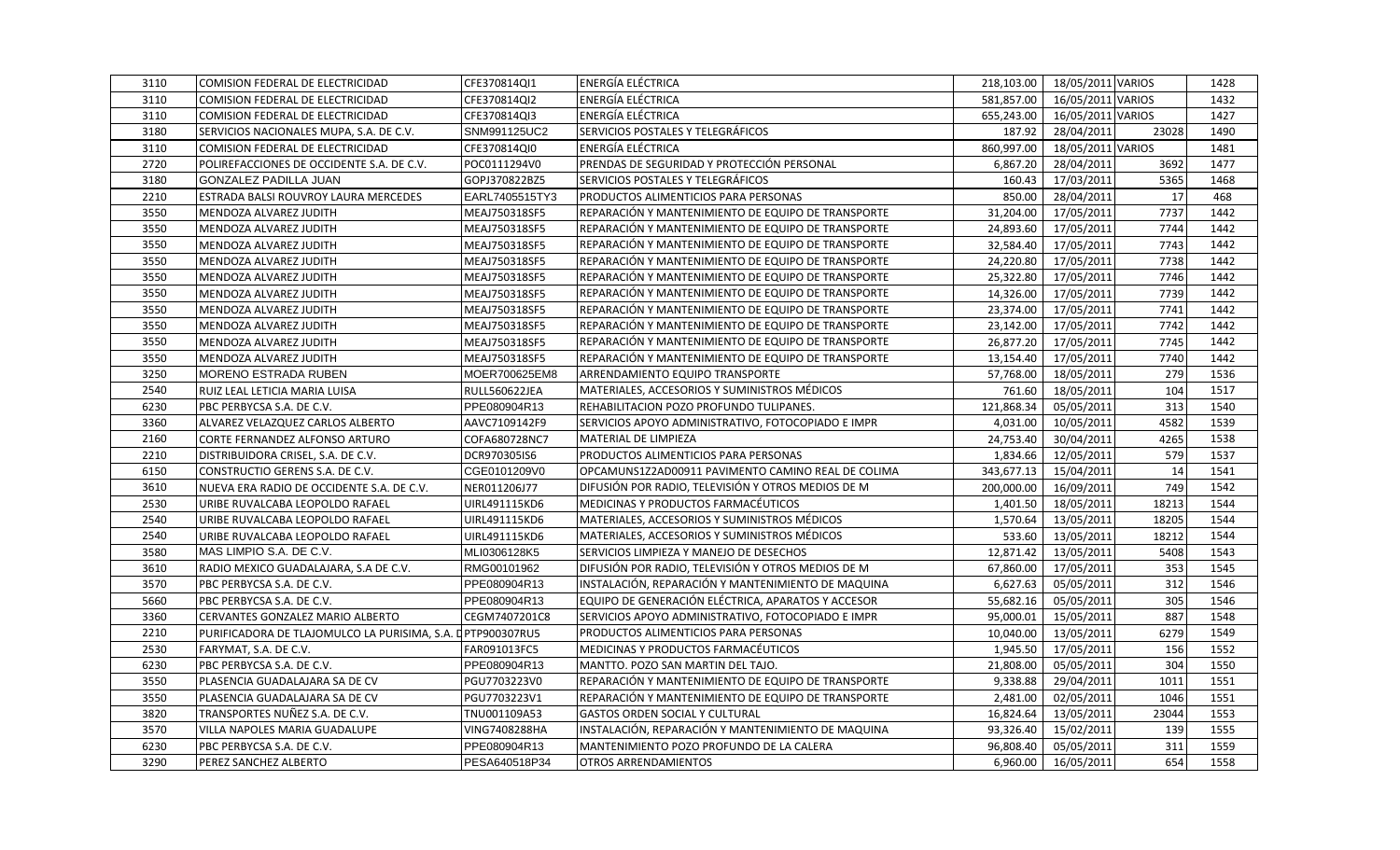| 2530 | PELFER S.A. DE C.V.                                       | PEL980828MJ0  | <b>MEDICINAS Y PRODUCTOS FARMACÉUTICOS</b>             |           | 2,954.40   13/05/2011 | 74528  | 1557 |
|------|-----------------------------------------------------------|---------------|--------------------------------------------------------|-----------|-----------------------|--------|------|
| 2530 | LOMEDIC S.A. DE C.V.                                      | LOM990211KQ2  | MEDICINAS Y PRODUCTOS FARMACÉUTICOS                    | 14,138.86 | 16/03/2011            | 169939 | 1556 |
| 2530 | LOMEDIC S.A. DE C.V.                                      | _OM990211KQ2  | MEDICINAS Y PRODUCTOS FARMACÉUTICOS                    | 32,561.09 | 16/03/2011            | 169940 | 1556 |
| 2530 | LOMEDIC S.A. DE C.V.                                      | OM990211KQ2   | MEDICINAS Y PRODUCTOS FARMACÉUTICOS                    | 15,637.09 | 18/03/2011            | 170585 | 1556 |
| 2530 | LOMEDIC S.A. DE C.V.                                      | _OM990211KQ2  | MEDICINAS Y PRODUCTOS FARMACÉUTICOS                    | 2,666.64  | 28/03/2011            | 171629 | 1556 |
| 2530 | LOMEDIC S.A. DE C.V.                                      | OM990211KQ2   | MEDICINAS Y PRODUCTOS FARMACÉUTICOS                    | 226.80    | 29/04/2011            | 172291 | 1556 |
| 2530 | LOMEDIC S.A. DE C.V.                                      | OM990211KQ2_  | MEDICINAS Y PRODUCTOS FARMACÉUTICOS                    | 912.00    | 11/05/2011            | 175265 | 1556 |
| 2530 | LOMEDIC S.A. DE C.V.                                      | _OM990211KQ2  | MEDICINAS Y PRODUCTOS FARMACÉUTICOS                    | 22,610.60 | 22/03/2011            | 170951 | 1556 |
| 2530 | LOMEDIC S.A. DE C.V.                                      | _OM990211KQ2  | MEDICINAS Y PRODUCTOS FARMACÉUTICOS                    | 1,818.00  | 13/04/2011            | 172024 | 1556 |
| 2530 | LOMEDIC S.A. DE C.V.                                      | OM990211KQ2   | MEDICINAS Y PRODUCTOS FARMACÉUTICOS                    | 5,647.60  | 03/05/2011            | 172376 | 1556 |
| 2530 | LOMEDIC S.A. DE C.V.                                      | _OM990211KQ2  | MEDICINAS Y PRODUCTOS FARMACÉUTICOS                    | 29,566.50 | 26/04/2011            | 172284 | 1556 |
| 2530 | LOMEDIC S.A. DE C.V.                                      | LOM990211KQ2  | MEDICINAS Y PRODUCTOS FARMACÉUTICOS                    | 1,095.72  | 29/04/2011            | 172292 | 1556 |
| 5660 | PBC PERBYCSA S.A. DE C.V.                                 | PPE080904R13  | EQUIPO DE GENERACIÓN ELÉCTRICA, APARATOS Y ACCESOR     | 82,925.23 | 05/05/2011            | 314    | 1560 |
| 6230 | PBC PERBYCSA S.A. DE C.V.                                 | PPE080904R14  | EQUIPAMIENTO DE POZO 1 SANTA FE                        | 44,968.06 | 05/05/2011            | 303    | 1562 |
| 6230 | PBC PERBYCSA S.A. DE C.V.                                 | PPE080904R15  | EQUIAMIENTO DE POZO SANTA CRUZ DE LAS FLORES           | 91,805.88 | 05/05/2011            | 308    | 1561 |
| 3290 | MARISCAL RUIZ LAURA                                       | MARL871126FL2 | <b>OTROS ARRENDAMIENTOS</b>                            | 7,199.99  | 25/05/2011            | 576    | 1563 |
| 3290 | MARISCAL RUIZ LAURA                                       | MARL871126FL2 | <b>OTROS ARRENDAMIENTOS</b>                            | 1,200.00  | 25/05/2011            | 577    | 1563 |
| 3290 | MARISCAL RUIZ LAURA                                       | MARL871126FL2 | <b>OTROS ARRENDAMIENTOS</b>                            | 7,200.00  | 25/05/2011            | 580    | 1563 |
| 2210 | MARISCAL RUIZ LAURA                                       | MARL871126FL3 | PRODUCTOS ALIMENTICIOS PARA PERSONAS                   | 1,500.00  | 25/05/2011            | 580    | 1563 |
| 3290 | MARISCAL RUIZ LAURA                                       | MARL871126FL2 | <b>OTROS ARRENDAMIENTOS</b>                            | 17,099.98 | 25/05/2011            | 578    | 1563 |
| 2210 | MARISCAL RUIZ LAURA                                       | MARL871126FL2 | PRODUCTOS ALIMENTICIOS PARA PERSONAS                   | 35.999.90 | 25/05/2011            | 581    | 1563 |
| 3290 | MARISCAL RUIZ LAURA                                       | MARL871126FL2 | <b>OTROS ARRENDAMIENTOS</b>                            | 20,639.95 | 25/05/2011            | 581    | 1563 |
| 3820 | MARISCAL RUIZ LAURA                                       | MARL871126FL2 | <b>GASTOS ORDEN SOCIAL Y CULTURAL</b>                  | 4,400.00  | 25/05/2011            | 582    | 1563 |
| 4430 | MARISCAL RUIZ LAURA                                       | MARL871126FL3 | AYUDAS SOCIALES A INSTITUCIONES DE ENSEÑANZA           | 1,200.00  | 27/04/2011            | 565    | 1569 |
| 2210 | MARISCAL RUIZ LAURA                                       | MARL871126FL4 | PRODUCTOS ALIMENTICIOS PARA PERSONAS                   | 3,000.00  | 25/05/2011            | 5750   | 1568 |
| 2540 | URIBE RUVALCABA LEOPOLDO RAFAEL                           | UIRL491115KD6 | MATERIALES, ACCESORIOS Y SUMINISTROS MÉDICOS           | 572.95    | 25/05/2011            | 18223  | 1567 |
| 2530 | URIBE RUVALCABA LEOPOLDO RAFAEL                           | UIRL491115KD6 | MEDICINAS Y PRODUCTOS FARMACÉUTICOS                    | 2,394.50  | 26/05/2011            | 18228  | 1567 |
| 2540 | URIBE RUVALCABA LEOPOLDO RAFAEL                           | UIRL491115KD6 | MATERIALES, ACCESORIOS Y SUMINISTROS MÉDICOS           | 1,695.27  | 24/05/2011            | 18222  | 1567 |
| 2540 | CARVAJAL SALCEDO JOSE LUIS                                | CASL5307236CA | MATERIALES, ACCESORIOS Y SUMINISTROS MÉDICOS           | 1,242.36  | 19/05/2011            | 15050  | 1566 |
| 2550 | CARVAJAL SALCEDO JOSE LUIS                                | CASL5307236CA | MATERIALES, ACCESORIOS Y SUMINISTROS DE LABORATORI     | 5,360.36  | 19/05/2011            | 15052  | 1566 |
| 2550 | CARVAJAL SALCEDO JOSE LUIS                                | CASL5307236CA | MATERIALES, ACCESORIOS Y SUMINISTROS DE LABORATORI     | 2,088.00  | 19/05/2011            | 15051  | 1566 |
| 2540 | CARVAJAL SALCEDO JOSE LUIS                                | CASL5307236CA | MATERIALES, ACCESORIOS Y SUMINISTROS MÉDICOS           | 1,839.76  | 16/05/2011            | 15028  | 1566 |
| 2910 | HERRAMIENTAS ESPECIALIZADAS CON S.A. DE HEC890809NI6      |               | <b>HERRAMIENTAS MENORES</b>                            | 4,892.53  | 24/03/2011            | 1068   | 1565 |
| 6150 |                                                           |               | OPCAMUNS1Z2AD00811, CONST. DE PAVIMENTO CAMINO REAL DE |           |                       |        | 1564 |
|      | GRUPO CONSTRUCTORA GUADALAJARA, S.A. DE C.V. GCG950405UE3 |               | COLIMA                                                 | 41,063.41 | 12/04/2011            | 1089   |      |
| 2210 | SUPER CARNES ASTORGA, S.A. DE C.V.                        | SCA1010278V7  | PRODUCTOS ALIMENTICIOS PARA PERSONAS                   | 3,614.40  | 14/05/2011            | 649    | 1591 |
| 2210 | NUEVA WALMART DE MEXICO S. DE R.L. DE C.V.                | NWM9709244W4  | PRODUCTOS ALIMENTICIOS PARA PERSONAS                   | 242.40    | 10/04/2011            | 7987   | 591  |
| 2210 | PADILLA GUTIERREZ TAMARA GABRIELA                         | PAGT820904DR1 | PRODUCTOS ALIMENTICIOS PARA PERSONAS                   | 900.00    | 04/05/2011            | 45338  | 591  |
| 2210 | NUEVA WALMART DE MEXICO S. DE R.L. DE C.V.                | NWM9709244W4  | PRODUCTOS ALIMENTICIOS PARA PERSONAS                   | 190.30    | 14/05/2011            | 59148  | 591  |
| 4410 | COMISION FEDERAL DE ELECTRICIDAD                          | CFE370814QI0  | AYUDAS SOCIALES A PERSONAS                             | 11,952.49 | 12/05/2011            | 6752   | 1592 |
| 3850 | ROMANO CAQUIA RICARDO ARIEL                               | ROCR800303l78 | <b>GASTOS DE REPRESENTACIÓN</b>                        | 1,475.00  | 23/03/2011            | 15102  | 1594 |
| 2210 | ROMANO CAQUIA RICARDO ARIEL                               | ROCR800303I79 | PRODUCTOS ALIMENTICIOS PARA PERSONAS                   | 617.00    | 20/04/2011            | 15462  | 1594 |
| 3850 | <b>OLIVARES SUAREZ SANDRA</b>                             | OISS821231QUO | GASTOS DE REPRESENTACIÓN                               | 3.985.00  | 25/04/2011            | 4484   | 1594 |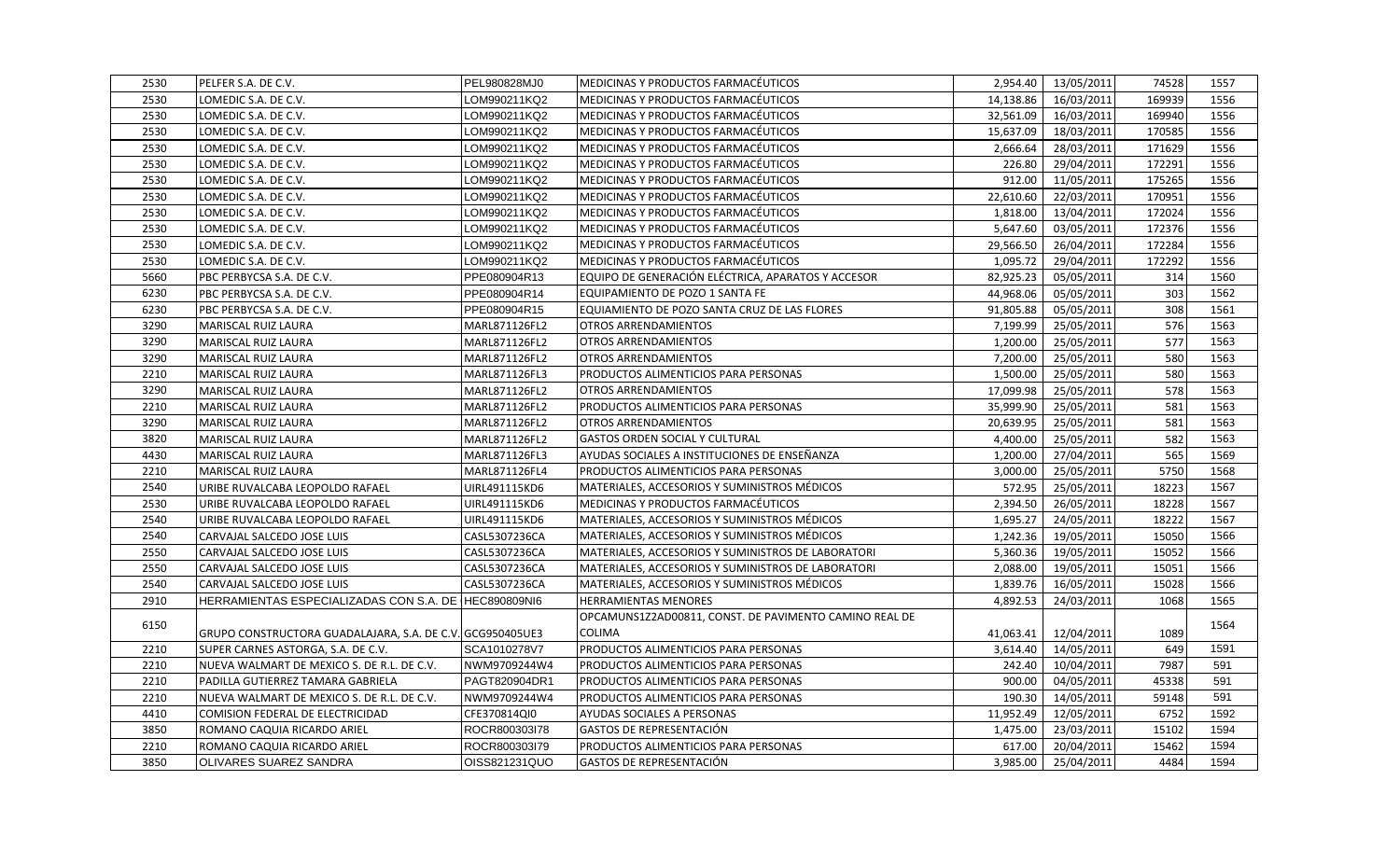| 2210 | <b>ESTRADA BALSI ROUVROY LAURA MERCEDES</b>                 | EARL7405515TY3 | <b>PRODUCTOS ALIMENTICIOS PARA PERSONAS</b>                 | 756.00       | 09/05/2011 | 20     | 1593 |
|------|-------------------------------------------------------------|----------------|-------------------------------------------------------------|--------------|------------|--------|------|
| 2210 | <b>ESTRADA BALSI ROUVROY LAURA MERCEDES</b>                 | EARL7405515TY4 | PRODUCTOS ALIMENTICIOS PARA PERSONAS                        | 205.00       | 10/05/2011 | 22     | 1593 |
| 3180 | <b>GONZALEZ PADILLA JUAN</b>                                | GOPJ370822BZ5  | SERVICIOS POSTALES Y TELEGRÁFICOS                           | 160.43       | 24/03/2011 | 5373   | 1593 |
| 2210 | LOS ADOBES CAMPESTRE, S.A. DE C.V.                          | ACA100531NQ9   | PRODUCTOS ALIMENTICIOS PARA PERSONAS                        | 1,260.00     | 16/05/2011 | 541    | 1593 |
| 4410 | GRUPO PAPELERO GUTIERREZ S.A. DE C.V.                       | GPG870312998   | <b>AYUDAS SOCIALES A PERSONAS</b>                           | 1,143,815.68 | 26/04/2011 | 49891  | 1223 |
| 3390 | EUZEN CONSULTORES SC                                        | EZC100423D14   | SERVICIOS PROFESIONALES, CIENTIFICOS Y TÉCNICOS IN          | 162,400.00   | 12/05/2011 | 22     | 1331 |
| 2610 | AUTOSERVICIO GASOLINERO HACIENDA SANTA FE S. AGH0601315P2   |                | COMBUSTIBLES, LUBRICANTES Y ADITIVOS                        | 84,136.98    | 18/04/2011 | 1290   | 1227 |
| 6120 |                                                             |                |                                                             |              |            |        | 1332 |
|      | MAQUIASA S.A DE C.V.                                        | MAQ920804QB8   | OPIDMUNS1Z2CI01511CONSTRUCCION UNIDAD DEPORTIVA EN COFRADIA | 635,920.82   | 15/04/2011 | 1462   |      |
| 3850 | SAMBORNS HERMANOS S.A. DE C.V.                              | SHE190630V37   | GASTOS DE REPRESENTACIÓN                                    | 295.00       | 03/02/2011 | 2201   | 1349 |
| 2210 | PIMIENTA CADENA CARLOS ESTEBAN                              | PICC770004424  | PRODUCTOS ALIMENTICIOS PARA PERSONAS                        | 429.00       | 10/03/2011 | 952    | 1349 |
| 3850 | BUGAMBILIAS GRILLS, S.A. DE C.V.                            | BGR090407QV4   | GASTOS DE REPRESENTACIÓN                                    | 1,550.00     | 03/03/2011 | 6059   | 1349 |
| 2210 | ROMANO CAQUIA RICARDO ARIEL                                 | ROCR800303l78  | PRODUCTOS ALIMENTICIOS PARA PERSONAS                        | 1,047.00     | 01/03/2011 | 14791  | 1349 |
| 2210 | GALINDO LAVEADA TOMAS FERNANDO                              | GALT8706172H4  | PRODUCTOS ALIMENTICIOS PARA PERSONAS                        | 664.00       | 25/01/2011 | 304    | 1349 |
| 2940 | BEST BUY STORES, S. DE R.L. DE C.V.                         | BBS070606D33   | REFACCIONES Y ACCESORIOS MENORES DE EQUIPO DE CÓMP          | 990.00       | 11/02/2011 | 8469   | 1349 |
| 2980 | DALTON AUTOS DE NORTEAMERICA SA DE CV DAN1012159E4          |                | REFACCIONES Y ACCESORIOS MENORES DE MAQUINARIA Y O          | 2,320.02     | 31/03/2011 | 1144   | 1371 |
| 3290 | MARISCAL RUIZ LAURA                                         | MARL871126FL2  | OTROS ARRENDAMIENTOS                                        | 1,350.00     | 27/04/2011 | 573    | 1380 |
| 2210 | MARISCAL RUIZ LAURA                                         | MARL871126FL2  | PRODUCTOS ALIMENTICIOS PARA PERSONAS                        | 870.00       | 27/04/2011 | 573    | 1380 |
| 3290 | MARISCAL RUIZ LAURA                                         | MARL871126FL2  | <b>OTROS ARRENDAMIENTOS</b>                                 | 100.00       | 27/04/2011 | 571    | 1380 |
| 2210 | MARISCAL RUIZ LAURA                                         | MARL871126FL2  | PRODUCTOS ALIMENTICIOS PARA PERSONAS                        | 2,385.00     | 27/04/2011 | 571    | 1380 |
| 3290 | MARISCAL RUIZ LAURA                                         | MARL871126FL2  | <b>OTROS ARRENDAMIENTOS</b>                                 | 600.00       | 27/04/2011 | 568    | 1380 |
| 3420 | PROFESIONALES EN GESTION TRIBUTARIA S.C.                    | PGT100519CY8   | SERVICIOS COBRANZA, INVESTIGACIÓN CREDITICIA Y SIM          | 315,000.00   | 19/05/2011 | 97     | 6    |
| 2610 | AUTOSERVICIO GASOLINERO HACIENDA SANTA FE S. AGH0601315P2   |                | COMBUSTIBLES, LUBRICANTES Y ADITIVOS                        | 46,544.80    | 16/05/2011 | 24661  | 1586 |
| 2610 | AUTOSERVICIO GASOLINERO HACIENDA SANTA FE S. AGH0601315P2   |                | COMBUSTIBLES, LUBRICANTES Y ADITIVOS                        | 20,857.61    | 16/05/2011 | 2462   | 1586 |
| 2610 | AUTOSERVICIO GASOLINERO HACIENDA SANTA FE S. AGH0601315P2   |                | COMBUSTIBLES, LUBRICANTES Y ADITIVOS                        | 91,487.79    | 16/05/2011 | 2463   | 1586 |
| 2610 | AUTOSERVICIO GASOLINERO HACIENDA SANTA FE S. AGH0601315P2   |                | COMBUSTIBLES, LUBRICANTES Y ADITIVOS                        | 64,834.60    | 16/05/2011 | 2464   | 1586 |
| 2610 | AUTOSERVICIO GASOLINERO HACIENDA SANTA FE S. AGH0601315P3   |                | COMBUSTIBLES, LUBRICANTES Y ADITIVOS                        | 75,788.09    | 09/05/2011 | 2363   | 1491 |
| 2610 | AUTOSERVICIO GASOLINERO HACIENDA SANTA FE S. AGH0601315P4   |                | COMBUSTIBLES, LUBRICANTES Y ADITIVOS                        | 39,628.81    | 09/05/2011 | 2362   | 1491 |
| 2610 | AUTOSERVICIO GASOLINERO HACIENDA SANTA FE S. AGH0601315P5   |                | COMBUSTIBLES, LUBRICANTES Y ADITIVOS                        | 21,751.20    | 09/05/2011 | 2361   | 1491 |
| 2610 | AUTOSERVICIO GASOLINERO HACIENDA SANTA FE S. AGH0601315P6   |                | COMBUSTIBLES, LUBRICANTES Y ADITIVOS                        | 67,342.20    | 09/05/2011 | 2364   | 1491 |
| 2610 | COMBUSTIBLES TLAJOMULCO S.A. DE C.V.                        | CTL050627SF1   | COMBUSTIBLES, LUBRICANTES Y ADITIVOS                        | 58,817.53    | 09/05/2011 | 1504   | 1498 |
| 2610 | COMBUSTIBLES TLAJOMULCO S.A. DE C.V.                        | CTL050627SF1   | COMBUSTIBLES, LUBRICANTES Y ADITIVOS                        | 12,325.17    | 09/05/2011 | 1502   | 1498 |
| 2610 | COMBUSTIBLES TLAJOMULCO S.A. DE C.V.                        | CTL050627SF1   | COMBUSTIBLES, LUBRICANTES Y ADITIVOS                        | 7,264.00     | 09/05/2011 | 1500   | 1498 |
| 2610 | COMBUSTIBLES TLAJOMULCO S.A. DE C.V.                        | CTL050627SF1   | COMBUSTIBLES, LUBRICANTES Y ADITIVOS                        | 54,288.13    | 09/05/2011 | 1503   | 1498 |
| 3550 | <b>ELIZALDE MARTINEZ PEDRO</b>                              | EIMP771025HU8  | REPARACIÓN Y MANTENIMIENTO DE EQUIPO DE TRANSPORTE          | 6,844.00     | 22/12/2011 | 1352   | 1578 |
| 3290 | PEREZ SANCHEZ ALBERTO                                       | PESA640518P34  | OTROS ARRENDAMIENTOS                                        | 2,320.00     | 20/05/2011 | 653    | 1530 |
| 3820 | PEREZ SANCHEZ ALBERTO                                       | PESA640518P34  | <b>GASTOS ORDEN SOCIAL Y CULTURAL</b>                       | 2,320.00     | 20/05/2011 | 653    | 1530 |
| 3150 | COMUNICACIIONES NEXTEL DE MEXICO, S.A. DE C.V. CNM980114P12 |                | TELEFONÍA CELULAR                                           | 15,193.75    | 21/05/2011 | 444464 | 1466 |
| 2980 | GUTIERREZ RODRIGUEZ SANTIAGO GUADALUPE                      | GURS870601M31  | REFACCIONES Y ACCESORIOS MENORES DE MAQUINARIA Y O          | 3,944.00     | 02/05/2011 | 204    | 1503 |
| 3570 | GUTIERREZ RODRIGUEZ SANTIAGO GUADALUPE                      | GURS870601M31  | INSTALACIÓN, REPARACIÓN Y MANTENIMIENTO DE MAQUINA          | 11,976.88    | 02/05/2011 | 206    | 1503 |
| 3550 | GUTIERREZ RODRIGUEZ SANTIAGO GUADALUPE                      | GURS870601M31  | REPARACIÓN Y MANTENIMIENTO DE EQUIPO DE TRANSPORTE          | 1,067.18     | 02/05/2011 | 206    | 1503 |
| 3150 | COMUNICACIIONES NEXTEL DE MEXICO, S.A. DE C.V. CNM980114P12 |                | TELEFONÍA CELULAR                                           | 15,193.00    | 20/05/2011 | 444464 | 1466 |
| 6120 | <b>SICOSA SA DE CV</b>                                      | SIC940317FH7   | OPIDMUNS121CI02111, CONST. UNIDAD DEPORTIVA S. AGUSTIN      | 861,108.70   | 30/03/2011 | 3403   | 1184 |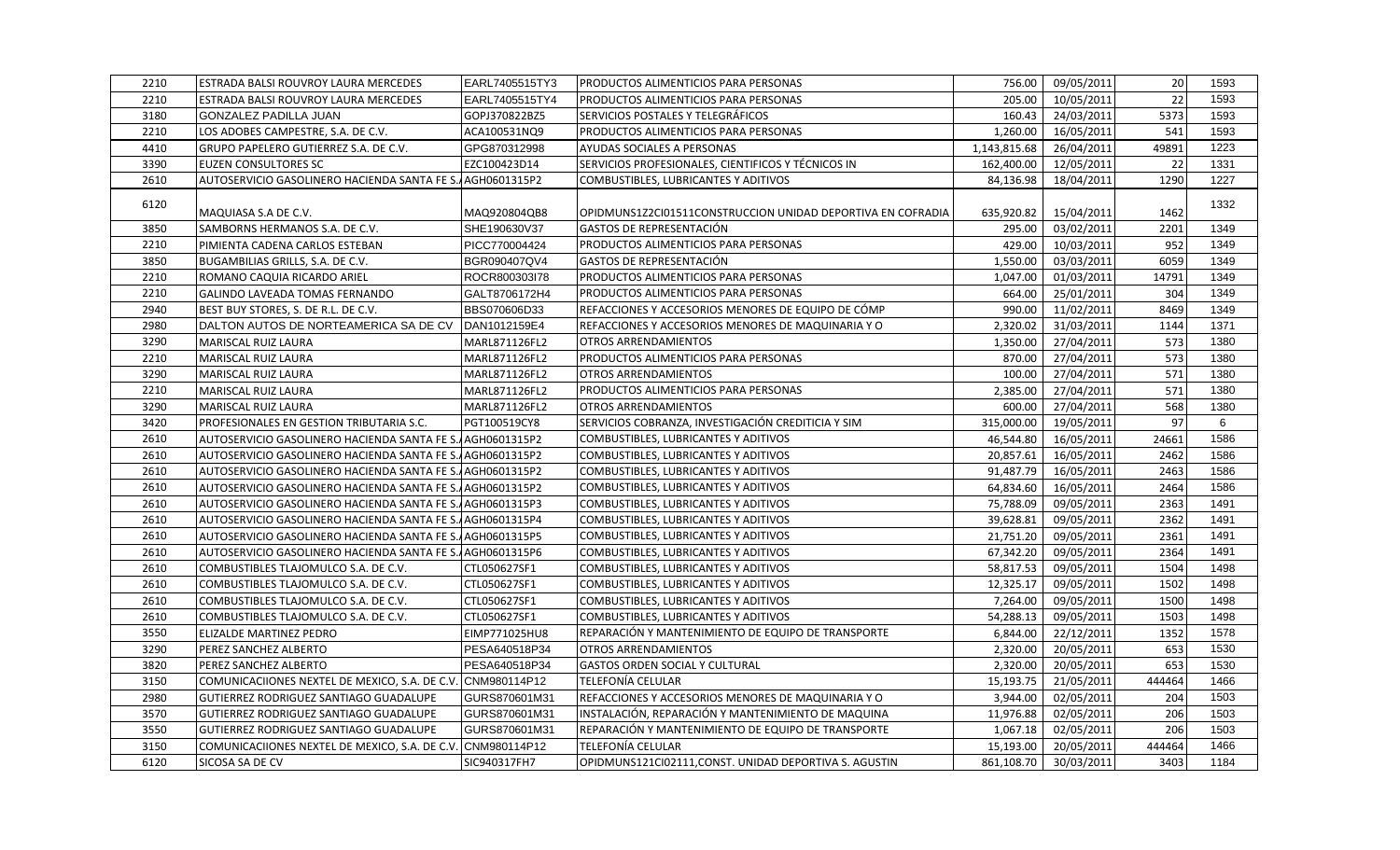| 9910 | LABORATORIOS JULIO SA DE CV                                 | LJU821006T53   | <b>PANTALLA TRIPIE</b>                                                          | 1,978.00     | 01/04/2011 | 85      | 392  |
|------|-------------------------------------------------------------|----------------|---------------------------------------------------------------------------------|--------------|------------|---------|------|
| 3550 | GONZALEZ RAMIREZ CARLOS JACOB                               | GORC8204039Z7  | REPARACIÓN Y MANTENIMIENTO DE EQUIPO DE TRANSPORTE                              | 6,600.00     | 17/02/2011 | 61      | 1450 |
| 3550 | lMENDOZA ALVAREZ JUDITH                                     | MEAJ750318SF5  | REPARACIÓN Y MANTENIMIENTO DE EQUIPO DE TRANSPORTE                              | 6.345.20     | 08/04/2011 | 7687    | 1451 |
| 2110 | OFIMEDIA PAPELERIA Y CONSUMIBLES S.A. DE C.V.               | OPC040802PI8   | MATERIALES, ÚTILES Y EQUIPOS MENORES DE OFICINA                                 | 4,666.77     | 01/03/2011 | 4198    | 1452 |
| 2110 | OFIMEDIA PAPELERIA Y CONSUMIBLES S.A. DE C.V.               | OPC040802PI8   | MATERIALES, ÚTILES Y EQUIPOS MENORES DE OFICINA                                 | 3,952.38     | 17/05/2011 | 10699   | 1452 |
| 2460 | DISTRIBUIDOR ELECTRICO DE GUADALAJARA, S.A. DE DEG0411178E8 |                | MATERIAL ELÉCTRICO Y ELECTRÓNICO                                                | 39,231.20    | 17/05/2011 | 503     | 1454 |
| 2530 | ROAN MEDICA SA DE CV                                        | RME091103GP1   | MEDICINAS Y PRODUCTOS FARMACÉUTICOS                                             | 5,966.00     | 20/04/2011 | 548     | 1457 |
| 2540 | ROAN MEDICA SA DE CV                                        | RME091103GP1   | MATERIALES, ACCESORIOS Y SUMINISTROS MÉDICOS                                    | 11,907.40    | 20/04/2011 | 547     | 1457 |
| 3260 | <b>GONZALEZ SANCHEZ JOSE ARTURO</b>                         | GOSA831022AJ6  | ARRENDAMIENTO MAQUINARIA, OTROS EQUIPOS Y HERRRAMI                              | 21,600.00    | 28/04/2011 | 144     | 1459 |
| 3550 | <b>ELIZALDE MARTINEZ PEDRO</b>                              | EIMP771025HU8  | REPARACIÓN Y MANTENIMIENTO DE EQUIPO DE TRANSPORTE                              | 696.00       | 08/04/2011 | 1435    | 1460 |
| 3550 | <b>ELIZALDE MARTINEZ PEDRO</b>                              | EIMP771025HU8  | REPARACIÓN Y MANTENIMIENTO DE EQUIPO DE TRANSPORTE                              | 16,356.00    | 08/04/2011 | 1436    | 1460 |
| 3550 | ELIZALDE MARTINEZ PEDRO                                     | EIMP771025HU8  | REPARACIÓN Y MANTENIMIENTO DE EQUIPO DE TRANSPORTE                              | 2,088.00     | 08/04/2011 | 1434    | 1460 |
| 3550 | ELIZALDE MARTINEZ PEDRO                                     | EIMP771025HU8  | REPARACIÓN Y MANTENIMIENTO DE EQUIPO DE TRANSPORTE                              | 2,784.00     | 02/03/2011 | 1433    | 1460 |
| 3550 | <b>ELIZALDE MARTINEZ PEDRO</b>                              | EIMP771025HU8  | REPARACIÓN Y MANTENIMIENTO DE EQUIPO DE TRANSPORTE                              | 4,176.00     | 02/04/2011 | 1432    | 1460 |
| 3550 | ELIZALDE MARTINEZ PEDRO                                     | EIMP771025HU8  | REPARACIÓN Y MANTENIMIENTO DE EQUIPO DE TRANSPORTE                              | 4,408.00     | 02/04/2011 | 1438    | 1460 |
| 3550 | ELIZALDE MARTINEZ PEDRO                                     | EIMP771025HU8  | REPARACIÓN Y MANTENIMIENTO DE EQUIPO DE TRANSPORTE                              | 2,088.00     | 01/04/2011 | 1431    | 1460 |
| 3610 | YA TE VIERON S.A DE C.V                                     | YTV060908MP1   | DIFUSIÓN POR RADIO, TELEVISIÓN Y OTROS MEDIOS DE M                              | 174,000.00   | 09/05/2011 | 40      | 1462 |
| 9910 | ACCESORIOS PARA LABORATORIOS                                | ALA8602271D6   | AZUL DE BROMO FENOL POLVO                                                       | 293.53       | 01/04/2011 | 3574    | 393  |
| 9910 | <b>ACCESORIOS PARA LABORATORIOS</b>                         | ALA8602271D7   | NARANJA POLVO                                                                   | 210.25       | 01/04/2011 | 2371    | 393  |
| 9910 | <b>ACCESORIOS PARA LABORATORIOS</b>                         | ALA8602271D8   | <b>AGAROSE ULTRAPURE</b>                                                        | 7,398.28     | 01/04/2011 | 3575    | 393  |
| 9910 | <b>ACCESORIOS PARA LABORATORIOS</b>                         | ALA8602271D9   | SYBR SAFE DNA GEL STAIN                                                         | 1,037.71     | 01/04/2011 | 3576    | 393  |
| 3580 | MAS LIMPIO S.A. DE C.V.                                     | MLI0306128K5   | SERVICIOS LIMPIEZA Y MANEJO DE DESECHOS                                         | 17,977.12    | 13/05/2011 | 5406    | 1478 |
| 3580 | MAS LIMPIO S.A. DE C.V.                                     | MLI0306128K5   | SERVICIOS LIMPIEZA Y MANEJO DE DESECHOS                                         | 20,195.48    | 13/05/2011 | 5407    | 1478 |
| 3310 | FITCH MEXICO, S.A. DE C.V.                                  | FME980717NN8   | SERVICIOS LEGALES, CONTABILIDAD Y RELACIONADOS                                  | 133,400.00   | 06/05/2011 | 600     | 1493 |
| 3580 | CAABSA EAGLE S.A. DE C.V.                                   | CEA940803F89   | SERVICIOS LIMPIEZA Y MANEJO DE DESECHOS                                         | 2,977,827.96 | 02/05/2011 | 7157    | 1495 |
| 2210 | ARIAS ALVAREZ MIRIAM VERONICA                               | AIAM 7311122X6 | PRODUCTOS ALIMENTICIOS PARA PERSONAS                                            | 44,544.00    | 11/05/2011 | 301     | 1497 |
| 3360 | OROZCO CEBALLOS RAMON                                       | OOCR520317IP1  | SERVICIOS APOYO ADMINISTRATIVO, FOTOCOPIADO E IMPR                              | 186,795.01   | 29/05/2011 | 1825    | 1501 |
| 2470 | DEL REAL SANCHEZ IRMA                                       | RESI6212042Y9  | ARTÍCULOS METÁLICOS PARA LA CONSTRUCCIÓN                                        | 457.50       | 13/04/2011 | 39896   | 1504 |
| 2480 | DEL REAL SANCHEZ IRMA                                       | RESI6212042Y9  | MATERIALES COMPLEMENTARIOS                                                      | 4,905.62     | 13/04/2011 | 39897   | 1504 |
| 2440 | DEL REAL SANCHEZ IRMA                                       | RESI6212042Y9  | MADERA Y PRODUCTOS DE MADERA                                                    | 15,053.09    | 13/04/2011 | 39898   | 1504 |
| 3140 | AXTEL, S.A. DE B. DE C.V.                                   | AXT940727FP8   | TELEFONÍA TRADICIONAL                                                           | 51,730.00    | 06/04/2011 | 5448267 | 1458 |
| 6120 | MAQUIASA S.A DE C.V.                                        | MAQ920804QB8   | OPIDMUNS1Z2CI01511CONSTRUCCION UNIDAD DEPORTIVA EN COFRADIA                     | 635,132.12   | 16/05/2011 | 1472    | 1511 |
| 6150 | URBANIZADORA DE JALISCO, S.A. DE C.V.                       | UJA0102068SA   | OPCAMUNS1Z2AD01111, PAVIMENTO ZMPEADO MANTTO. DE CALLES EN<br>S. CRUZ DE LAS F. | 208,147.41   | 09/05/2011 | 713     | 1512 |
| 3550 | SIRENAS, TORRETAS Y RADIO DEL OCCIDENTE DEL PA STR09071767A |                | REPARACIÓN Y MANTENIMIENTO DE EQUIPO DE TRANSPORTE                              | 7,482.00     | 28/02/2011 | 1201    | 1514 |
| 3550 | ELIZALDE MARTINEZ PEDRO                                     | EIMP771025HU8  | REPARACIÓN Y MANTENIMIENTO DE EQUIPO DE TRANSPORTE                              | 3,016.00     | 02/04/2011 | 1441    | 1515 |
| 2550 | FARYMAT, S.A. DE C.V.                                       | FAR091013FC5   | MATERIALES, ACCESORIOS Y SUMINISTROS DE LABORATORI                              | 18,049.60    | 11/05/2011 | 151     | 1516 |
| 3550 | REHABILITACIONES Y SERVICIOS R& S.A. DE C.V.                | RSRO90609S46   | REPARACIÓN Y MANTENIMIENTO DE EQUIPO DE TRANSPORTE                              | 15,231.96    | 11/04/2011 | 1004    | 1518 |
| 2540 | ZAÑUDO BOJORQUEZ BEATRIZ IMELDA                             | ZABB690723ME8  | MATERIALES, ACCESORIOS Y SUMINISTROS MÉDICOS                                    | 1,657.87     | 20/05/2011 | 4661    | 1519 |
| 3610 | PAGINA TRES, S.A.                                           | PTR980813TT8   | DIFUSIÓN POR RADIO, TELEVISIÓN Y OTROS MEDIOS DE M                              | 18,096.00    | 12/05/2011 | 28563   | 1520 |
| 3820 | RIVAS PEDROZA EUSTACIO                                      | RIPE5410309E6  | <b>GASTOS ORDEN SOCIAL Y CULTURAL</b>                                           | 1,740.00     | 11/05/2011 | 962     | 1521 |
| 2160 | <b>SAUCEDO CHAVEZ NORMA</b>                                 | SACN680305393  | MATERIAL DE LIMPIEZA                                                            | 4,245.02     | 20/05/2011 | 23845   | 1522 |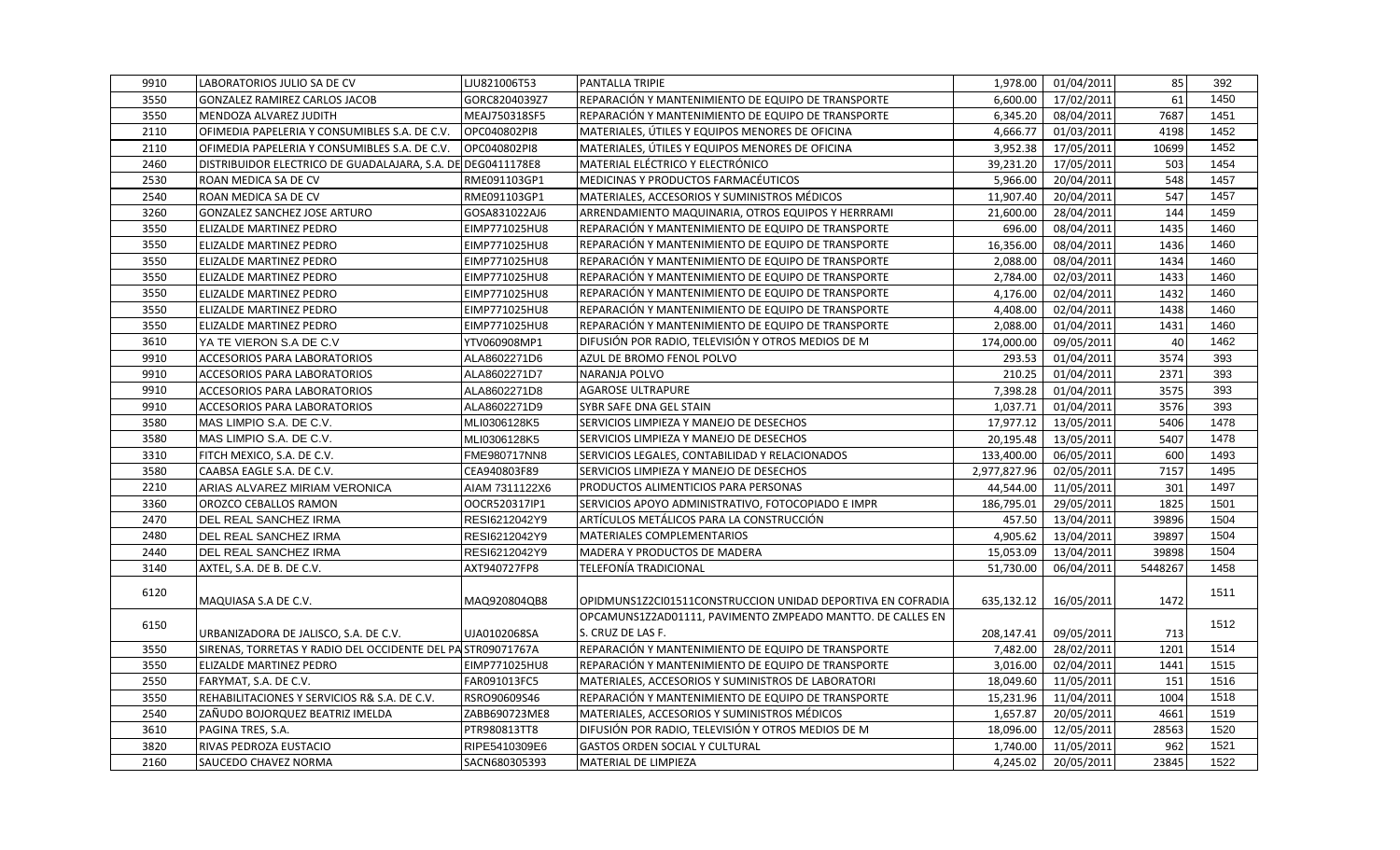| 4430 | MARISCAL RUIZ LAURA                                          | MARL871126FL2  | AYUDAS SOCIALES A INSTITUCIONES DE ENSEÑANZA        | 4,499.98   | 24/04/2011          | 570    | 1523 |
|------|--------------------------------------------------------------|----------------|-----------------------------------------------------|------------|---------------------|--------|------|
| 4430 | RIVAS PEDROZA EUSTACIO                                       | RIPE5410309E6  | AYUDAS SOCIALES A INSTITUCIONES DE ENSEÑANZA        | 1,740.00   | 11/05/2011          | 964    | 1524 |
| 4430 | RIVAS PEDROZA EUSTACIO                                       | RIPE5410309E7  | AYUDAS SOCIALES A INSTITUCIONES DE ENSEÑANZA        | 1,740.00   | 11/05/2011          | 964    | 1524 |
| 5310 | INFRA, S.A. DE C.V.                                          | INF891031LT4   | EQUIPO MÉDICO Y DE LABORATORIO                      | 33,793.17  | 26/04/2011          | 21026  | 1525 |
| 3530 | ADVANCED SOLUCIONES DE TELECOMUNICACION, S. ASTO30609AA9     |                | INSTALACIÓN, REPARACIÓN Y MANTENIMIENTO DE EQUIPO   | 2,030.00   | 23/05/2011          | 66     | 1529 |
| 2540 | COMERCIALIZADORA E INGENIERIA HOSPITALARIA, S.CEI100322QH3   |                | MATERIALES, ACCESORIOS Y SUMINISTROS MÉDICOS        | 5,919.25   | 01/04/2011          | 27     | 1531 |
| 2540 | COMERCIALIZADORA E INGENIERIA HOSPITALARIA, S. CEI100322QH4  |                | MATERIALES, ACCESORIOS Y SUMINISTROS MÉDICOS        | 89.67      | 01/04/2011          | 40     | 1531 |
| 2910 | POLIREFACCIONES DE OCCIDENTE S.A. DE C.V.                    | POC0111294V0   | <b>HERRAMIENTAS MENORES</b>                         | 7,366.00   | 27/04/2011          | 3691   | 1533 |
| 2140 | VELAZQUEZ OBREGON ALVARO                                     | VEOA700808QK9  | MATERIALES, ÚTILES Y EQUIPOS MENORES DE TECNOLOGÍA  | 1,389.68   | 12/05/2011          | 5406   | 1534 |
| 2460 | DISTRIBUIDORA ELECTRICA ASCENCIO, S.A. DE C.V.               | DEA840202MN6   | MATERIAL ELÉCTRICO Y ELECTRÓNICO                    | 9,841.44   | 15/05/2011          | 381703 | 1535 |
|      |                                                              |                | OPAPMUNS1Z2AD01711 CONSTR. DE PAVIMENTO DE ZAMPEADO |            |                     |        |      |
| 6150 | MAJORUM GRUPO CONSTRUCTOR E INMOBILIARIO SMGC0810234A0       |                | CAMINO REAL DE COLIMA S. CRUZ DE LAS F.             | 446,678.68 | 03/03/2011          | 202    | 1399 |
| 3110 | COMISION FEDERAL DE ELECTRICIDAD                             | CFE370814QI0   | ENERGÍA ELÉCTRICA                                   | 204,716.00 | 05/03/2011 varios   |        | 1431 |
| 2610 | COMBUSTIBLES TLAJOMULCO S.A. DE C.V.                         | CTL050627SF1   | COMBUSTIBLES, LUBRICANTES Y ADITIVOS                |            | 52,743.43 02/052011 | 1419   | 1368 |
| 2610 | COMBUSTIBLES TLAJOMULCO S.A. DE C.V.                         | CTL050627SF1   | COMBUSTIBLES, LUBRICANTES Y ADITIVOS                | 49,163.88  | 02/05/2011          | 1418   | 1368 |
| 2610 | COMBUSTIBLES TLAJOMULCO S.A. DE C.V.                         | CTL050627SF1   | COMBUSTIBLES, LUBRICANTES Y ADITIVOS                | 10,169.60  | 02/05/2011          | 1416   | 1368 |
| 2610 | COMBUSTIBLES TLAJOMULCO S.A. DE C.V.                         | CTL050627SF1   | COMBUSTIBLES, LUBRICANTES Y ADITIVOS                | 4,858.18   | 02/05/2011          | 1415   | 1368 |
| 2610 | COMBUSTIBLES TLAJOMULCO S.A. DE C.V.                         | CTL050627SF1   | COMBUSTIBLES, LUBRICANTES Y ADITIVOS                | 16,958.14  | 02/05/2011          | 1417   | 1368 |
| 2160 | MORALES RODRIGUEZ FILOMENA DEL CARMEN                        | MORF670610GS8  | MATERIAL DE LIMPIEZA                                | 4,429.62   | 27/04/2011          | 354    | 1235 |
| 2540 | FARYMAT, S.A. DE C.V.                                        | FAR091013FC5   | MATERIALES, ACCESORIOS Y SUMINISTROS MÉDICOS        | 1,008.33   | 16/03/2011          | 83     | 1252 |
| 2540 | FARYMAT, S.A. DE C.V.                                        | FAR091013FC6   | MATERIALES, ACCESORIOS Y SUMINISTROS MÉDICOS        | 1,800.00   | 24/03/2011          | 91     | 1252 |
| 2710 | PUNTADAS Y PRENDAS MEXICANAS, S. DE R.L. DE C.V PPM080520765 |                | <b>VESTUARIO Y UNIFORMES</b>                        | 1,955.76   | 22/02/2011          | 220    | 1252 |
| 2550 | CARVAJAL SALCEDO JOSE LUIS                                   | CASL5307236CA  | MATERIALES, ACCESORIOS Y SUMINISTROS DE LABORATORI  | 2,064.80   | 17/03/2011          | 14707  | 1252 |
| 2980 | CARLOS NAFARRATE SA DE CV                                    | CNA8602174V2   | REFACCIONES Y ACCESORIOS MENORES DE MAQUINARIA Y O  | 746.90     | 16/03/2011          | 9469   | 1252 |
| 2540 | RUIZ LEAL LETICIA MARIA LUISA                                | RULL560622JE4A | MATERIALES, ACCESORIOS Y SUMINISTROS MÉDICOS        | 858.40     | 29/03/2011          | 70     | 1252 |
| 3790 | PARE DE OCCIDENTE, S.A. DE C.V.                              | POC691128ED4   | OTROS SERVICIOS DE TRASLADO Y HOSPEDAJE             | 50.00      | 30/03/2011          | 65695  | 1252 |
| 3790 | PARE DE OCCIDENTE, S.A. DE C.V.                              | POC691128ED5   | OTROS SERVICIOS DE TRASLADO Y HOSPEDAJE             | 28.00      | 30/03/2011          | 65570  | 1252 |
| 3790 | PARE DE OCCIDENTE, S.A. DE C.V.                              | POC691128ED6   | OTROS SERVICIOS DE TRASLADO Y HOSPEDAJE             | 19.00      | 30/03/2011          | 65834  | 1252 |
| 3790 | PARE DE OCCIDENTE, S.A. DE C.V.                              | POC691128ED7   | OTROS SERVICIOS DE TRASLADO Y HOSPEDAJE             | 19.00      | 27/01/2011          | 64603  | 1252 |
| 3790 | PARE DE OCCIDENTE, S.A. DE C.V.                              | POC691128ED8   | OTROS SERVICIOS DE TRASLADO Y HOSPEDAJE             | 34.00      | 10/03/2011          | 65269  | 1252 |
| 3790 | PARE DE OCCIDENTE, S.A. DE C.V.                              | POC691128ED9   | OTROS SERVICIOS DE TRASLADO Y HOSPEDAJE             | 19.00      | 10/03/2011          | 65396  | 1252 |
| 2110 | OFFICE DEPOT MEXICO S.A. DE C.V.                             | ODM950324V2A   | MATERIALES, ÚTILES Y EQUIPOS MENORES DE OFICINA     | 430.00     | 10/03/2011          | 800    | 1252 |
| 2210 | ROMERO HERNANDEZ CARLOS HUMBERTO                             | ROHC520315FH1  | PRODUCTOS ALIMENTICIOS PARA PERSONAS                | 8,444.80   | 17/05/2011          | 9827   | 1367 |
| 2210 | ROMERO HERNANDEZ CARLOS HUMBERTO                             | ROHC520315FH1  | PRODUCTOS ALIMENTICIOS PARA PERSONAS                | 9,419.20   | 13/05/2011          | 10085  | 1367 |
| 3570 | REHABILITACIONES Y SERVICIOS R& S.A. DE C.V.                 | RSRO90609S46   | INSTALACIÓN, REPARACIÓN Y MANTENIMIENTO DE MAQUINA  | 1,392.00   | 10/03/2011          | 941    | 1357 |
| 3570 | REHABILITACIONES Y SERVICIOS R& S.A. DE C.V.                 | RSRO90609S46   | INSTALACIÓN, REPARACIÓN Y MANTENIMIENTO DE MAQUINA  | 24,015.48  | 11/04/2011          | 976    | 1357 |
| 3570 | REHABILITACIONES Y SERVICIOS R& S.A. DE C.V.                 | RSRO90609S46   | INSTALACIÓN, REPARACIÓN Y MANTENIMIENTO DE MAQUINA  | 9,226.64   | 11/04/2011          | 984    | 1357 |
| 3570 | REHABILITACIONES Y SERVICIOS R& S.A. DE C.V.                 | RSRO90609S46   | INSTALACIÓN, REPARACIÓN Y MANTENIMIENTO DE MAQUINA  | 6,354.48   | 06/05/2011          | 1041   | 1357 |
| 3570 | REHABILITACIONES Y SERVICIOS R& S.A. DE C.V.                 | RSRO90609S46   | INSTALACIÓN, REPARACIÓN Y MANTENIMIENTO DE MAQUINA  | 19,662.00  | 11/04/2011          | 986    | 1357 |
| 4410 | VILLALOBOS GOMEZ MONICA GRISELDA                             | VIGM71507EW0   | <b>AYUDAS SOCIALES A PERSONAS</b>                   | 109,533.58 | 12/04/2011          | 201    | 1111 |
| 3110 | COMISION FEDERAL DE ELECTRICIDAD                             | CFE370814QI0   | ENERGÍA ELÉCTRICA                                   | 4,117.00   | 10/05/2011 VARIOS   |        | 1429 |
| 3110 | COMISION FEDERAL DE ELECTRICIDAD                             | CFE370814QI1   | ENERGÍA ELÉCTRICA                                   | 161,290.00 | 11/05/2011 VARIOS   |        | 1430 |
| 3150 | RADIOMOVIL DIPSA, S.A. DE C.V.                               | RDI841003QJ4   | TELEFONÍA CELULAR                                   | 59,554.00  | 21/05/2011          | 2886   | 1443 |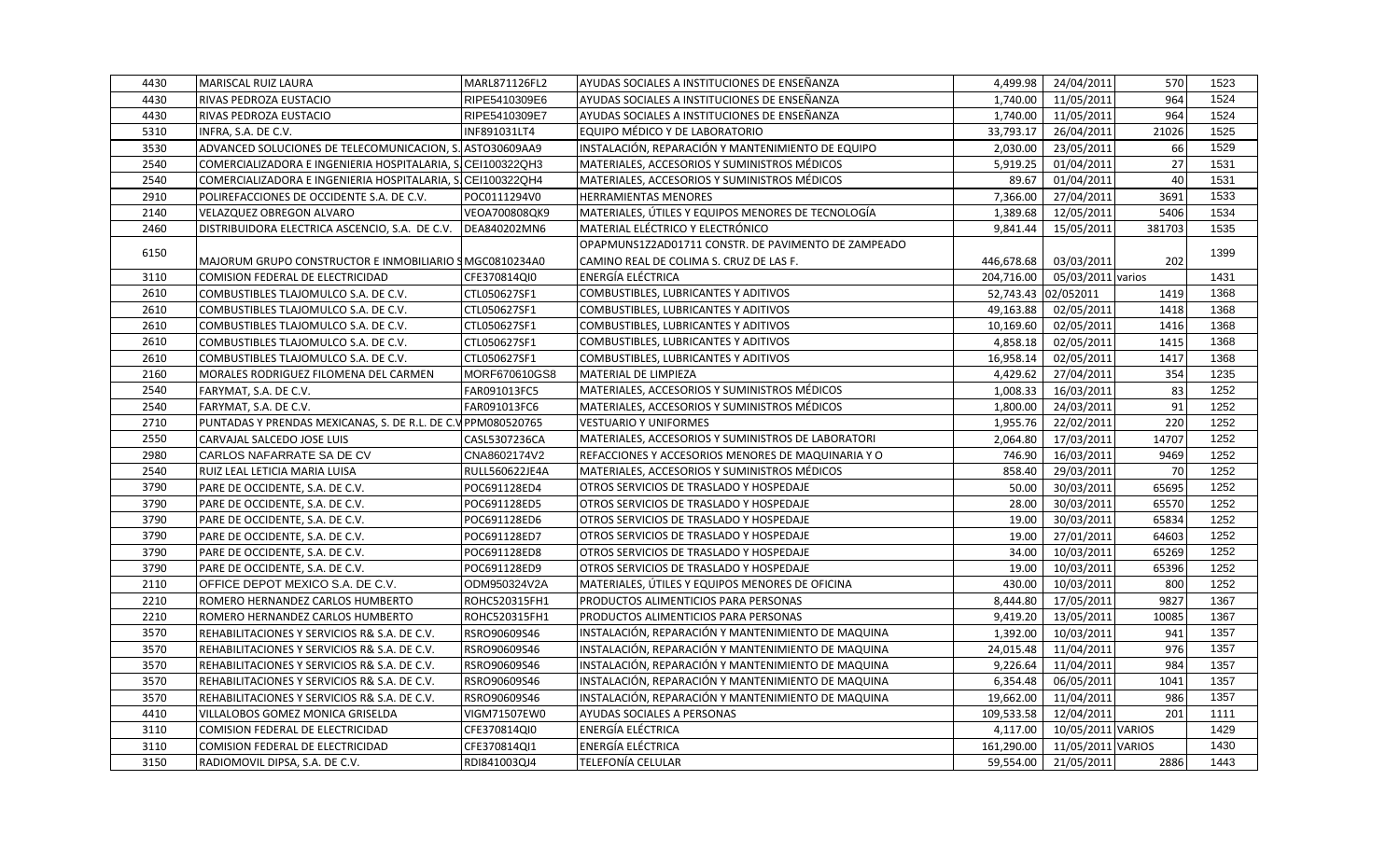| 3550 | MENDOZA ALVAREZ JUDITH                                      | MEAJ750318SF5  | REPARACIÓN Y MANTENIMIENTO DE EQUIPO DE TRANSPORTE | 7,772.00     | 07/03/2011        | 7570     | 1449 |
|------|-------------------------------------------------------------|----------------|----------------------------------------------------|--------------|-------------------|----------|------|
| 3220 | RAMIREZ MARTIN BERTHA ANGELICA                              | RAMB4410229YV3 | ARRENDAMIENTO DE EDIFICIOS                         | 4,854.80     | 05/05/2011        | 1659     | 1418 |
| 3110 | COMISION FEDERAL DE ELECTRICIDAD                            | CFE370814QI0   | ENERGÍA ELÉCTRICA                                  | 7.523.00     | 10/05/2011 VARIOS |          | 1444 |
| 3820 | <b>MUJICA RODRIGUEZ HECTOR</b>                              | MURH700512GU1  | <b>GASTOS ORDEN SOCIAL Y CULTURAL</b>              | 13,483.26    | 17/05/2011        | 862      | 1456 |
| 2490 | VELAZQUEZ OBREGON ALVARO                                    | VEOA700808QK9  | OTROS MATERIALES Y ARTÍCULOS DE CONSTRUCCIÓN Y REP | 1,322.13     | 17/05/2011        | 5457     | 1455 |
| 3250 | GONZALEZ SANCHEZ JOSE ARTURO                                | GOSA831022AJ6  | ARRENDAMIENTO EQUIPO TRANSPORTE                    | 34,800.00    | 11/05/2011        | 168      | 1445 |
| 3110 | COMISION FEDERAL DE ELECTRICIDAD                            | CFE370814QI0   | ENERGÍA ELÉCTRICA                                  | 7,275.83     | 28/03/2011        | 2359     | 1337 |
| 3550 | ELIZALDE MARTINEZ PEDRO                                     | EIMP771025HU8  | REPARACIÓN Y MANTENIMIENTO DE EQUIPO DE TRANSPORTE | 3,654.00     | 22/02/2011        | 1358     | 1461 |
| 3550 | ELIZALDE MARTINEZ PEDRO                                     | EIMP771025HU9  | REPARACIÓN Y MANTENIMIENTO DE EQUIPO DE TRANSPORTE | 1,044.00     | 04/03/2011        | 1389     | 1461 |
| 3550 | ELIZALDE MARTINEZ PEDRO                                     | EIMP771025HU10 | REPARACIÓN Y MANTENIMIENTO DE EQUIPO DE TRANSPORTE | 1,136.00     | 09/03/2011        | 1391     | 1461 |
| 3550 | ELIZALDE MARTINEZ PEDRO                                     | EIMP771025HU11 | REPARACIÓN Y MANTENIMIENTO DE EQUIPO DE TRANSPORTE | 9,396.00     | 10/03/2011        | 1401     | 1461 |
| 3550 | ELIZALDE MARTINEZ PEDRO                                     | EIMP771025HU12 | REPARACIÓN Y MANTENIMIENTO DE EQUIPO DE TRANSPORTE | 8,352.00     | 23/03/2011        | 1410     | 1461 |
| 3550 | ELIZALDE MARTINEZ PEDRO                                     | EIMP771025HU13 | REPARACIÓN Y MANTENIMIENTO DE EQUIPO DE TRANSPORTE | 5,336.00     | 22/02/2011        | 1354     | 1461 |
| 3550 | ELIZALDE MARTINEZ PEDRO                                     | EIMP771025HU14 | REPARACIÓN Y MANTENIMIENTO DE EQUIPO DE TRANSPORTE | 1,972.00     | 12/03/2011        | 1394     | 1461 |
| 3220 | PLAZA GAVILANES, A.C.                                       | PGA050309DR7   | ARRENDAMIENTO DE EDIFICIOS                         | 12,750.72    | 11/05/2011        | 1313     | 1416 |
| 3220 | PLAZA GAVILANES, A.C.                                       | PGA050309DR8   | ARRENDAMIENTO DE EDIFICIOS                         | 1,062.56     | 11/05/2011        | 1314     | 1447 |
| 3220 | PLAZA GAVILANES, A.C.                                       | PGA050309DR9   | ARRENDAMIENTO DE EDIFICIOS                         | 1,062.56     | 11/05/2011        | 1317     | 1447 |
| 3220 | PLAZA GAVILANES, A.C.                                       | PGA050309DR10  | ARRENDAMIENTO DE EDIFICIOS                         | 1,062.56     | 11/05/2011        | 1319     | 1447 |
| 3220 | PLAZA GAVILANES, A.C.                                       | PGA050309DR11  | ARRENDAMIENTO DE EDIFICIOS                         | 1,062.56     | 11/05/2011        | 1320     | 1447 |
| 3220 | PLAZA GAVILANES, A.C.                                       | PGA050309DR12  | ARRENDAMIENTO DE EDIFICIOS                         | 1,062.56     | 12/05/2011        | 1318     | 1447 |
| 3180 | DHL EXPRESS MEXICO S.A. DE C.GV.                            | DEM8801152E9   | SERVICIOS POSTALES Y TELEGRÁFICOS                  | 190.53       | 31/03/2011        | 2229     | 1166 |
| 3180 | DHL EXPRESS MEXICO S.A. DE C.GV.                            | DEM8801152E10  | SERVICIOS POSTALES Y TELEGRÁFICOS                  | 190.53       | 15/03/2011        | 2229     | 1166 |
| 3710 | C AEROLINEAS, S.A. DE C.V.                                  | CAAE050309FMO  | PASAJES AÉREOS                                     | 1,218.52     | 28/03/2011        | 1730     | 1263 |
| 3710 | ABC SHUTTLE TRANSPORTE TERRESTRE, S.A. DE C.V. AST060926BU1 |                | PASAJES AÉREOS                                     | 90.00        | 26/03/2011        | 493537   | 1263 |
| 3710 | C AEROLINEAS, S.A. DE C.V.                                  | CAAE050309FMO  | <b>PASAJES AÉREOS</b>                              | 1,714.11     | 27/03/2011        | 2216     | 1263 |
| 4150 | SISTEMA MUNICIPAL PARA EL DESARROLLO INTEGRA SDI8504112H5   |                | TRANSFERENCIAS INTERNAS OTORGADAS A ENTIDADES PARA | 651,901.00   | 02/05/2011        | 30       | 1178 |
| 4150 | SISTEMA MUNICIPAL PARA EL DESARROLLO INTEGRA SDI8504112H6   |                | TRANSFERENCIAS INTERNAS OTORGADAS A ENTIDADES PARA | 450,000.00   | 02/05/2011        | 31       | 1179 |
| 4150 | INSTITUTO DE CULTURA, RECREACION Y DEPORTE DEICR100203SE8   |                | TRANSFERENCIAS INTERNAS OTORGADAS A ENTIDADES PARA | 806,177.46   | 28/04/2011        | 32       | 1115 |
| 4150 | INSTITUTO DE CULTURA, RECREACION Y DEPORTE DEICR100203SE8   |                | TRANSFERENCIAS INTERNAS OTORGADAS A ENTIDADES PARA | 530,642.31   | 28/04/2011        | 33       | 1115 |
| 9910 | GRUAS Y MISCELANEA TLAJOMULCO S.A. DE C.V.                  | GTM0805157E3   | ARRENDAMIENTO DE INMUEBLES                         | 2,900.00     | 17/02/2011        | 1089     | 390  |
| 3570 | TRACSA, S.A. DE C.V.                                        | TRA800423S25   | INSTALACIÓN, REPARACIÓN Y MANTENIMIENTO DE MAQUINA | 4,951.73     | 18/05/2011        | 844687   | 1262 |
| 3710 | AEROVIAS DE MEXICO, S.A. DE C.V.                            | AME880912189   | <b>PASAJES AÉREOS</b>                              | 3,875.00     | 27/04/2011        | 86995005 | 1470 |
| 3750 | GIOMAYAL, SA DE CV                                          | GIO100406FS6   | VIÁTICOS EN EL PAÍS                                | 4,909.22     | 27/04/2011 G-0    |          | 1470 |
| 3720 | TRANSPORTACION TERRESTRE NUEVA IMAGEN AC.                   | TTN08072242A   | <b>PASAJES TERRESTRES</b>                          | 270.00       | 27/04/2011        | 56188    | 1470 |
| 4430 | MARISCAL RUIZ LAURA                                         | MARL871126FL2  | AYUDAS SOCIALES A INSTITUCIONES DE ENSEÑANZA       | 800.00       | 27/04/2011        | 566      | 1204 |
| 4310 | CALFINA S.A. DE C.V.                                        | CAL750528AJO   | SUBSIDIOS A LA PRODUCCIÓN                          | 4,785,940.00 | 28/04/2011        | 39018    | 1209 |
| 2510 | PARRA ALCARAZ NANCY ANGELICA                                | PAAN 700405U70 | PRODUCTOS QUÍMICOS BÁSICOS                         | 83,874.09    | 19/04/2011        | 153      | 1250 |
| 1590 | EFECTIVALE S.A. DE C.V.                                     | EFE8908015L3   | OTRAS PRESTACIONES SOCIALES Y ECONÓMICAS           | 2,968,833.36 | 26/04/2011        | 24403    | 1087 |
| 3550 | TRANSMISIONES Y SEGURIDAD, S.A. DE C.V.                     | TSE860106711   | REPARACIÓN Y MANTENIMIENTO DE EQUIPO DE TRANSPORTE | 12,438.17    | 22/03/2011        | 35014    | 1094 |
| 3550 | PLASENCIA GUADALAJARA SA DE CV                              | PGU7703223V0   | REPARACIÓN Y MANTENIMIENTO DE EQUIPO DE TRANSPORTE | 1,975.00     | 20/03/2011        | 531      | 1095 |
| 3220 | GRUAS Y MISCELANEA TLAJOMULCO S.A. DE C.V.                  | GTM0805157E3   | ARRENDAMIENTO DE EDIFICIOS                         | 5,800.00     | 23/02/2011        | 1093     | 1101 |
| 3220 | GRUAS Y MISCELANEA TLAJOMULCO S.A. DE C.V.                  | GTM0805157E3   | ARRENDAMIENTO DE EDIFICIOS                         | 5,800.00     | 23/02/2011        | 1094     | 1101 |
| 3310 | PADILLA SANCHEZ JOSE MANUEL                                 | PASM461222IU9  | SERVICIOS LEGALES, CONTABILIDAD Y RELACIONADOS     | 15,900.00    | 13/04/2011        | 25       | 1102 |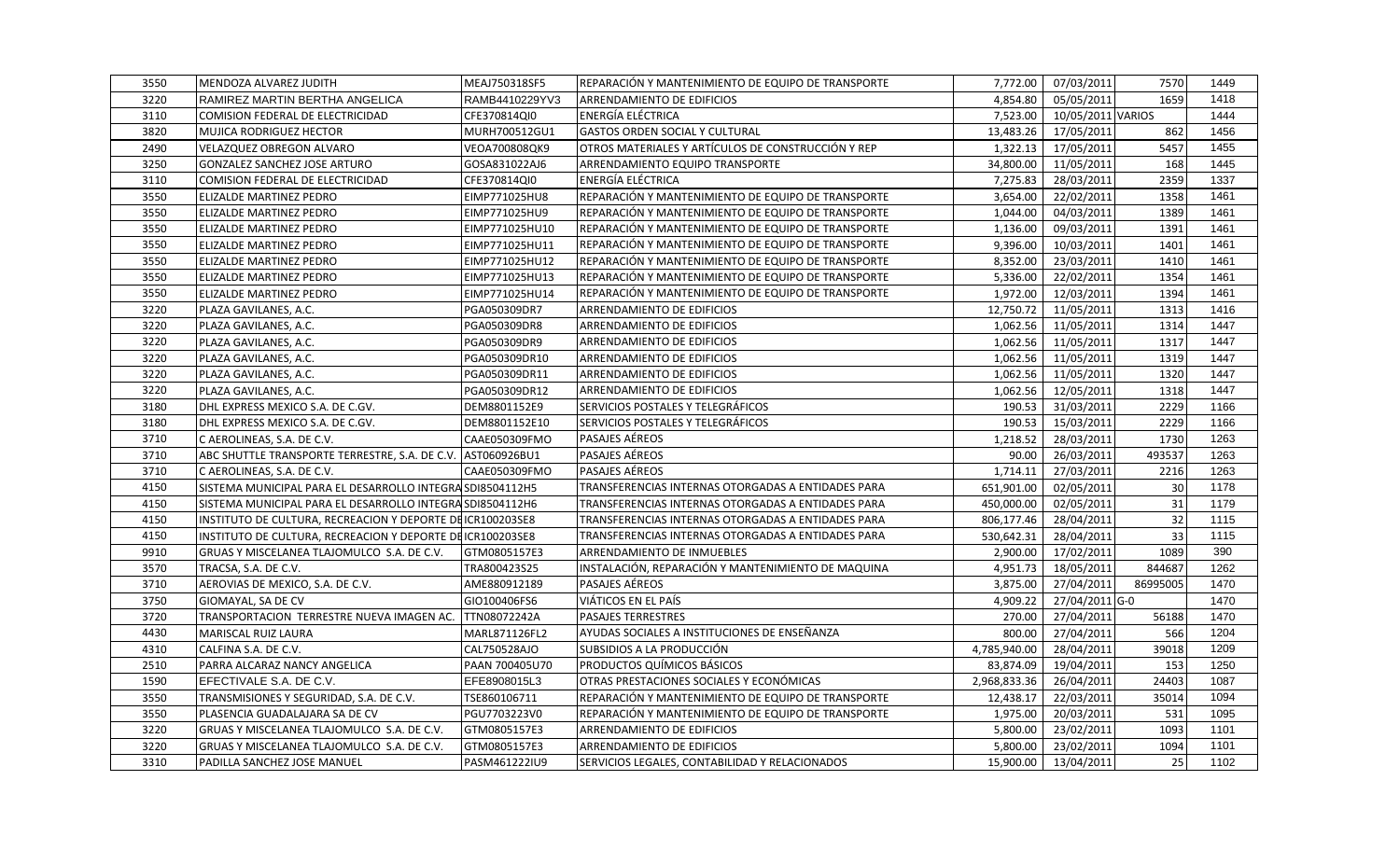| 3220 | GRUAS Y MISCELANEA TLAJOMULCO S.A. DE C.V.              | GTM0805157E3  | <b>ARRENDAMIENTO DE EDIFICIOS</b>                               | 5,800.00     | 05/04/2011        | 1105             | 1103 |
|------|---------------------------------------------------------|---------------|-----------------------------------------------------------------|--------------|-------------------|------------------|------|
| 1590 | EFECTIVALE S.A. DE C.V.                                 | EFE8908015L3  | OTRAS PRESTACIONES SOCIALES Y ECONÓMICAS                        | 1,019,753.50 | 02/05/2011        | 24699            | 1148 |
| 3510 | DEL REAL SANCHEZ IRMA                                   | RESI6212042Y9 | CONSERVACIÓN Y MANTENIMIENTO MENOR DE INMUEBLES                 | 1,831.05     | 18/04/2011        | 39913            | 1170 |
| 2610 | EFECTIVALE S.A. DE C.V.                                 | EFE8908015L3  | COMBUSTIBLES, LUBRICANTES Y ADITIVOS                            | 100,406.00   | 03/05/2011        | 24758            | 1180 |
| 5410 | <b>QUALITY MED SA DE CV</b>                             | QME020506KB3  | <b>AUTOMÓVILES Y CAMIONES</b>                                   | 671,176.00   | 13/04/2011        | 543              | 1258 |
| 5660 | CONSTRUCTORA STARK, S.A. DE C.V.                        | CST100701DE9  | EQUIPO DE GENERACIÓN ELÉCTRICA, APARATOS Y ACCESOR              | 140,556.04   | 13/04/2011        | 9                | 1259 |
| 3290 | <b>MARISCAL RUIZ LAURA</b>                              | MARL871126FL2 | <b>OTROS ARRENDAMIENTOS</b>                                     | 550.00       | 27/04/2011        | 567              | 1375 |
| 2210 | <b>MARISCAL RUIZ LAURA</b>                              | MARL871126FL3 | PRODUCTOS ALIMENTICIOS PARA PERSONAS                            | 5,600.01     | 27/04/2011        | 572              | 1375 |
| 3360 | PEREZ LOPEZ KARLA ELIZABETH                             | PELK7412032   | SERVICIOS APOYO ADMINISTRATIVO, FOTOCOPIADO E IMPR              | 243,959.60   | 17/05/2011        | 1691             | 1441 |
| 3360 | PEREZ LOPEZ KARLA ELIZABETH                             | PELK7412033   | SERVICIOS APOYO ADMINISTRATIVO, FOTOCOPIADO E IMPR              | 183,087.67   | 17/05/2011        | 1692             | 1441 |
| 3220 | GRUAS Y MISCELANEA TLAJOMULCO S.A. DE C.V.              | GTM0805157E3  | ARRENDAMIENTO DE EDIFICIOS                                      | 5,800.00     | 17/05/2011        | 1117             | 1453 |
| 2720 | GONZALEZ RAMIREZ CARLOS JACOB                           | GORC8204039Z7 | PRENDAS DE SEGURIDAD Y PROTECCIÓN PERSONAL                      | 256,510.80   | 05/05/2011        | 174              | 1500 |
| 2420 | PROVEEDOR DE INSUMOS PARA LA CONSTRUCCION, PIC970821V61 |               | CEMENTO Y PRODUCTOS DE CONCRETO                                 | 19,755.26    | 16/04/2011        | 1054             | 1502 |
| 3110 | COMISION FEDERAL DE ELECTRICIDAD                        | CFE370814QI0  | ENERGÍA ELÉCTRICA                                               | 18,596.00    | 20/05/2011 VARIOS |                  | 1554 |
| 2490 | PROVEEDOR DE INSUMOS PARA LA CONSTRUCCION, PIC970821V61 |               | OTROS MATERIALES Y ARTÍCULOS DE CONSTRUCCIÓN Y REP              | 145,758.08   | 14/04/2011        | 997              | 1492 |
| 2490 | PROVEEDOR DE INSUMOS PARA LA CONSTRUCCION, PIC970821V61 |               | OTROS MATERIALES Y ARTÍCULOS DE CONSTRUCCIÓN Y REP              | 37.011.54    | 25/04/2011        | 1147             | 1492 |
| 2420 | PROVEEDOR DE INSUMOS PARA LA CONSTRUCCION, PIC970821V61 |               | CEMENTO Y PRODUCTOS DE CONCRETO                                 | 47,433.79    | 19/04/2011        | 1115             | 1492 |
| 2420 | PROVEEDOR DE INSUMOS PARA LA CONSTRUCCION, PIC970821V61 |               | CEMENTO Y PRODUCTOS DE CONCRETO                                 | 32,027.25    | 05/05/2011        | 1314             | 1492 |
| 2420 | PROVEEDOR DE INSUMOS PARA LA CONSTRUCCION, PIC970821V61 |               | CEMENTO Y PRODUCTOS DE CONCRETO                                 | 2,760.34     | 11/05/2011        | 1421             | 1492 |
| 2470 | PROVEEDOR DE INSUMOS PARA LA CONSTRUCCION, PIC970821V61 |               | ARTÍCULOS METÁLICOS PARA LA CONSTRUCCIÓN                        | 21,577.07    | 06/05/2011        | 1331             | 1492 |
| 2460 | PROVEEDOR DE INSUMOS PARA LA CONSTRUCCION, PIC970821V61 |               | MATERIAL ELÉCTRICO Y ELECTRÓNICO                                | 1,392.00     | 25/04/2011        | 1147             | 1492 |
| 4410 | NUEVA WALMART DE MEXICO S. DE R.L. DE C.V.              | NWM9709244W4  | <b>AYUDAS SOCIALES A PERSONAS</b>                               | 37,973.03    | 07/05/2011        | 19094            | 1257 |
| 3320 | MARES GOMEZ OSCAR                                       | MAGO741009S93 | SERVICIOS DE DISEÑO, ARQUITECTURA, INGENIERIA Y AC              | 9,280.00     | 01/03/2011        | 403              | 1352 |
| 5310 | INOVACION GLOBAL MEDICA HG, S. DE RL. DE C.V.           | IGM0902226Q81 | EQUIPO MÉDICO Y DE LABORATORIO                                  | 60,668.00    | 01/04/2011        | $\overline{211}$ | 1256 |
| 3310 | PADILLA SANCHEZ JOSE MANUEL                             | PASM461222IU9 | SERVICIOS LEGALES, CONTABILIDAD Y RELACIONADOS                  | 15,900.00    | 18/05/2011        | 19               | 1472 |
| 4450 | CHILDREN INTERNATIONAL- JALISCO A.C.                    | 0404289T5     | AYUDAS SOCIALES A INSTITUCIONES SIN FINES DE LUCRO              | 3,000.00     | 04/05/2011        | 247              | 1138 |
| 3110 | COMISION FEDERAL DE ELECTRICIDAD                        | CFE370814QI0  | ENERGÍA ELÉCTRICA                                               | 133,100.91   | 18/05/2011        | 50107021         | 1496 |
| 3110 | <b>COMISION FEDERAL DE ELECTRICIDAD</b>                 | CFE370814QI1  | <b>ENERGÍA ELÉCTRICA</b>                                        | 39.747.24    | 27/05/2011        | 50105070         | 1494 |
| 6160 |                                                         |               | OPSERMUNSZAD03211, ESTUDIO DE TOPOGRAFIA PARA DIF. PROYECTOS    |              |                   |                  | 1484 |
|      | DOCPA INGENIERIA S.A. DE C.V.                           | DIN090205RR0  | DEL PROGRAMA 2011.                                              | 125,000.00   | 15/04/2011        | 92               |      |
| 6130 |                                                         |               | OPSERMUNSZAD03311, CONSTR. DE REDES DE AGUA POTABLE, ALCAN.     |              |                   |                  | 1485 |
|      | DOCPA INGENIERIA S.A. DE C.V.                           | DIN090205RR1  | PROGRAMA 2011.                                                  | 50,000.00    | 15/04/2011        | 93               |      |
| 6160 |                                                         |               | OPSERMUNSZAD04411, ESTUDIOS, JURIDICOS PARA LA LIB. DE TENENCIA |              |                   |                  | 1488 |
|      | ANALISIS, PROYECTOS & ASESORIAS MV S.C.                 | AP&610106NL9  | DE LA TIERRA.                                                   | 72,500.00    | 20/04/2011        | 965              |      |
| 6160 |                                                         |               | INTEGRACION DE LOS EXPEDIENTES DE LOS CONTRATOS DE OBRA         |              |                   |                  | 1489 |
|      | ANALISIS, PROYECTOS & ASESORIAS MV S.C.                 | AP&610106NL10 | PUBLICA DEL PROGRAMA 2011.                                      | 90,000.00    | 15/04/2011        | 964              |      |
| 3320 | ITESO, A.C.                                             | ITE570731PS9  | SERVICIOS DE DISEÑO, ARQUITECTURA, INGENIERIA Y AC              | 75,400.00    | 15/04/2011        | 73792            | 1181 |
| 3540 | I.P.S. IMAGEN POR SISTEMAS S.A. DE C.V.                 | IIS100428U19  | INSTALACIÓN, REPARACIÓN Y MANTENIMIENTO DE EQUIPO               | 87,000.00    | 25/05/2011        | 26               | 1510 |
| 220  | <b>CONTECO SA DE CV</b>                                 | CON990114NT2  | OPIDFEDS3Z6CI05010,CONST. Y EQUIPAMIENTO UNIDAD DEPORTIVA.      | 355,050.91   | 08/12/2010        | 1757             | 160  |
| 220  | SB INGENIEROS CIVILES, S.A. DE C.V.                     | SIC980529159  | OPIDFEDS3Z6CI05010,CONST. Y EQUIPAMIENTO UNIDAD DEPORTIVA.      | 220,551.32   | 31/03/2011        | 1701             | 18   |
| 220  | DESARROLLO URBANO Y CALAFATEO SA DE CV                  | DUC991130SC7  | OPCAESTS1Z1AD19810, ADECUACION DE VIALIDAD EN COLON             | 995,104.73   | 06/04/2011        | 1122             | 44   |